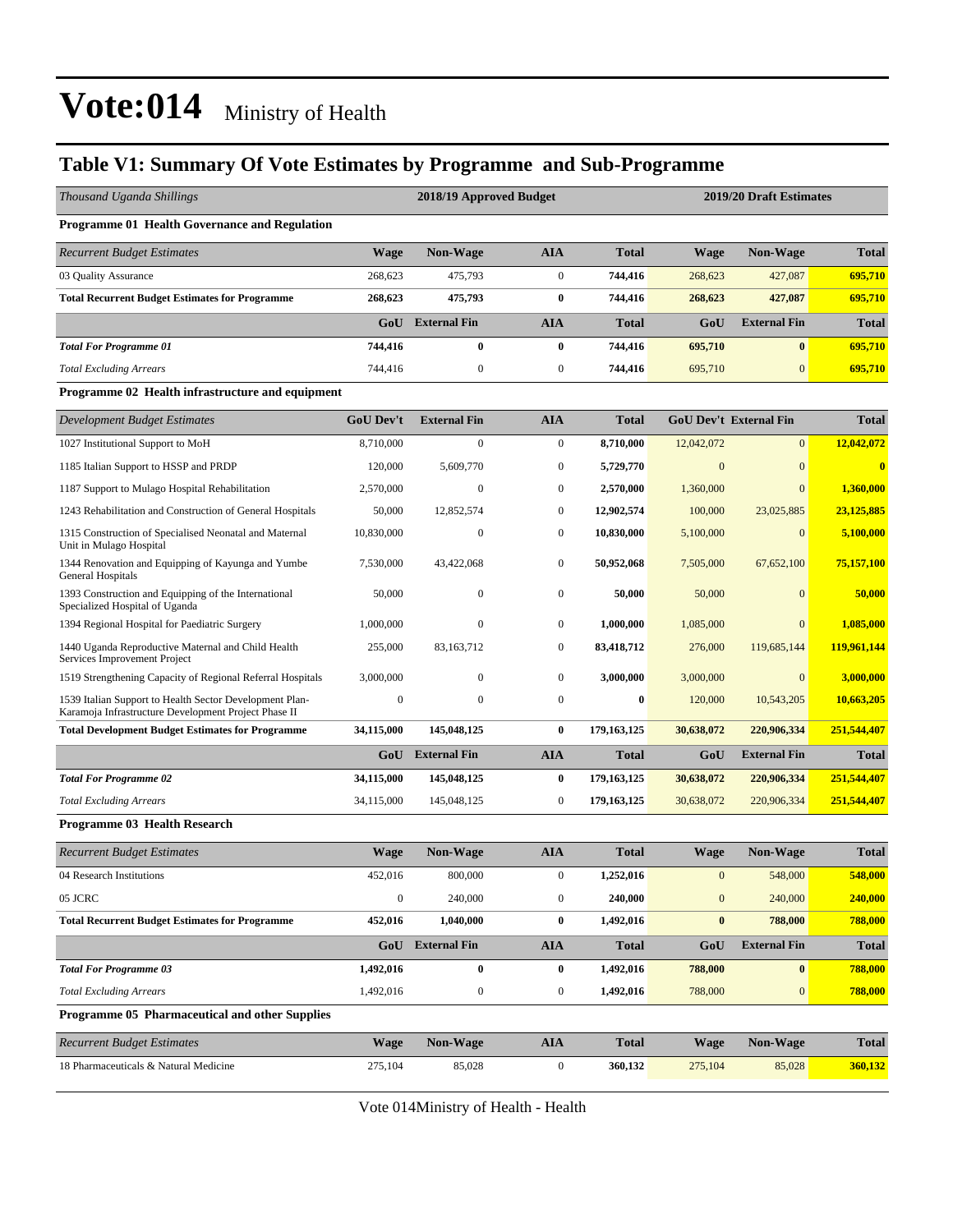| <b>Total Recurrent Budget Estimates for Programme</b>                                                                    | 275,104          | 85,028              | $\bf{0}$         | 360,132      | 275,104      | 85,028                        | 360,132       |
|--------------------------------------------------------------------------------------------------------------------------|------------------|---------------------|------------------|--------------|--------------|-------------------------------|---------------|
| Development Budget Estimates                                                                                             | <b>GoU Dev't</b> | <b>External Fin</b> | <b>AIA</b>       | <b>Total</b> |              | <b>GoU Dev't External Fin</b> | <b>Total</b>  |
| 0220 Global Fund for AIDS, TB and Malaria                                                                                | 4,275,269        | 751,382,237         | $\boldsymbol{0}$ | 755,657,505  | 2,575,269    | 757,728,133                   | 760,303,402   |
| 1436 GAVI Vaccines and Health Sector Development Plan<br>Support                                                         | 12,858,484       | 74,618,668          | $\boldsymbol{0}$ | 87,477,152   | 12,093,484   | 57,618,692                    | 69,712,176    |
| <b>Total Development Budget Estimates for Programme</b>                                                                  | 17, 133, 753     | 826,000,904         | $\bf{0}$         | 843,134,657  | 14,668,753   | 815,346,825                   | 830,015,578   |
|                                                                                                                          | GoU              | <b>External Fin</b> | <b>AIA</b>       | <b>Total</b> | GoU          | <b>External Fin</b>           | <b>Total</b>  |
| <b>Total For Programme 05</b>                                                                                            | 17,493,884       | 826,000,904         | $\bf{0}$         | 843,494,789  | 15,028,884   | 815,346,825                   | 830, 375, 710 |
| <b>Total Excluding Arrears</b>                                                                                           | 17,493,884       | 826,000,904         | $\boldsymbol{0}$ | 843,494,789  | 15,028,884   | 815,346,825                   | 830, 375, 710 |
| <b>Programme 06 Public Health Services</b>                                                                               |                  |                     |                  |              |              |                               |               |
| <b>Recurrent Budget Estimates</b>                                                                                        | <b>Wage</b>      | <b>Non-Wage</b>     | <b>AIA</b>       | <b>Total</b> | Wage         | <b>Non-Wage</b>               | <b>Total</b>  |
| 06 Community Health                                                                                                      | 1,759,751        | 320,201             | $\boldsymbol{0}$ | 2,079,952    | 1,759,751    | 82,915                        | 1,842,666     |
| 08 Communicable Diseases Prevention & Control                                                                            | 1,799,945        | 3,864,635           | $\boldsymbol{0}$ | 5,664,580    | 2,251,961    | 2,719,850                     | 4,971,810     |
| 13 Health Education, Promotion & Communication                                                                           | 751,117          | 402,542             | $\boldsymbol{0}$ | 1,153,660    | 151,117      | 192,942                       | 344,059       |
| 14 Reproductive and Child Health                                                                                         | 312,501          | 280,844             | $\boldsymbol{0}$ | 593,344      | 312,501      | 250,844                       | 563,344       |
| 21 Environmental Health                                                                                                  | $\mathbf{0}$     | $\boldsymbol{0}$    | $\boldsymbol{0}$ | $\bf{0}$     | 600,000      | 253,881                       | 853,881       |
| 22 Non-Communicable Diseases                                                                                             | $\Omega$         | $\mathbf{0}$        | $\mathbf{0}$     | $\bf{0}$     | $\Omega$     | 188,280                       | 188,280       |
| 23 National Health Laboratory & Diagnostic Services                                                                      | $\Omega$         | $\mathbf{0}$        | $\boldsymbol{0}$ | $\bf{0}$     | $\mathbf{0}$ | 512,652                       | 512,652       |
| 24 Integrated Epidemiology, Surveillance & Public Health<br>Emergencies                                                  | $\mathbf{0}$     | $\boldsymbol{0}$    | $\boldsymbol{0}$ | $\bf{0}$     | $\mathbf{0}$ | 595,566                       | 595,566       |
| <b>Total Recurrent Budget Estimates for Programme</b>                                                                    | 4,623,314        | 4,868,222           | $\bf{0}$         | 9,491,536    | 5,075,330    | 4,796,928                     | 9,872,258     |
| <b>Development Budget Estimates</b>                                                                                      | <b>GoU Dev't</b> | <b>External Fin</b> | <b>AIA</b>       | <b>Total</b> |              | <b>GoU Dev't External Fin</b> | <b>Total</b>  |
| 1413 East Africa Public Health Laboratory Network project<br>Phase II                                                    | 50,000           | 16,734,429          | $\mathbf{0}$     | 16,784,429   | 265,000      | 19,188,238                    | 19,453,238    |
| 1441 Uganda Sanitation Fund Project II                                                                                   | 450,000          | 4,866,975           | $\boldsymbol{0}$ | 5,316,975    | 450,000      | 3,925,137                     | 4,375,137     |
| <b>Total Development Budget Estimates for Programme</b>                                                                  | 500,000          | 21,601,404          | $\bf{0}$         | 22,101,404   | 715,000      | 23, 113, 375                  | 23,828,375    |
|                                                                                                                          | GoU              | <b>External Fin</b> | <b>AIA</b>       | <b>Total</b> | GoU          | <b>External Fin</b>           | <b>Total</b>  |
| <b>Total For Programme 06</b>                                                                                            | 9,991,536        | 21,601,404          | $\bf{0}$         | 31,592,940   | 10,587,258   | 23,113,375                    | 33,700,633    |
| <b>Total Excluding Arrears</b>                                                                                           | 9,991,536        | 21,601,404          | $\boldsymbol{0}$ | 31,592,940   | 10,587,258   | 23,113,375                    | 33,700,633    |
| <b>Programme 08 Clinical Health Services</b>                                                                             |                  |                     |                  |              |              |                               |               |
| <b>Recurrent Budget Estimates</b>                                                                                        | <b>Wage</b>      | <b>Non-Wage</b>     | <b>AIA</b>       | <b>Total</b> | <b>Wage</b>  | Non-Wage                      | <b>Total</b>  |
| 09 shared National Services (Interns allowances, transfers to<br>international organisations and transfers to districts) | $\mathbf{0}$     | 38,010,000          | $\boldsymbol{0}$ | 38,010,000   | 22,450,000   | 30,842,274                    | 53,292,274    |
| 11 Nursing & Midwifery Services                                                                                          | 424,423          | 213,007             | $\boldsymbol{0}$ | 637,430      | 424,423      | 207,007                       | 631,430       |
| 15 Clinical Services                                                                                                     | 370,421          | 1,992,861           | $\boldsymbol{0}$ | 2,363,282    | 370,421      | 1,851,925                     | 2,222,345     |
| 16 Emergency Medical Services                                                                                            | 534,817          | 422,900             | $\boldsymbol{0}$ | 957,716      | 534,817      | 406,500                       | 941,316       |
| 17 Health Infrastructure                                                                                                 | 1,330,440        | 2,429,267           | $\boldsymbol{0}$ | 3,759,707    | 1,330,440    | 2,398,375                     | 3,728,815     |
| <b>Total Recurrent Budget Estimates for Programme</b>                                                                    | 2,660,100        | 43,068,035          | $\bf{0}$         | 45,728,135   | 25,110,100   | 35,706,080                    | 60,816,180    |
|                                                                                                                          | GoU              | <b>External Fin</b> | <b>AIA</b>       | <b>Total</b> | GoU          | <b>External Fin</b>           | <b>Total</b>  |
|                                                                                                                          |                  |                     |                  |              |              |                               | 60,816,180    |
| <b>Total For Programme 08</b>                                                                                            | 45,728,135       | $\pmb{0}$           | $\bf{0}$         | 45,728,135   | 60,816,180   | $\mathbf{0}$                  |               |
| <b>Total Excluding Arrears</b>                                                                                           | 45,728,135       | $\boldsymbol{0}$    | $\boldsymbol{0}$ | 45,728,135   | 60,816,180   | $\mathbf{0}$                  | 60,816,180    |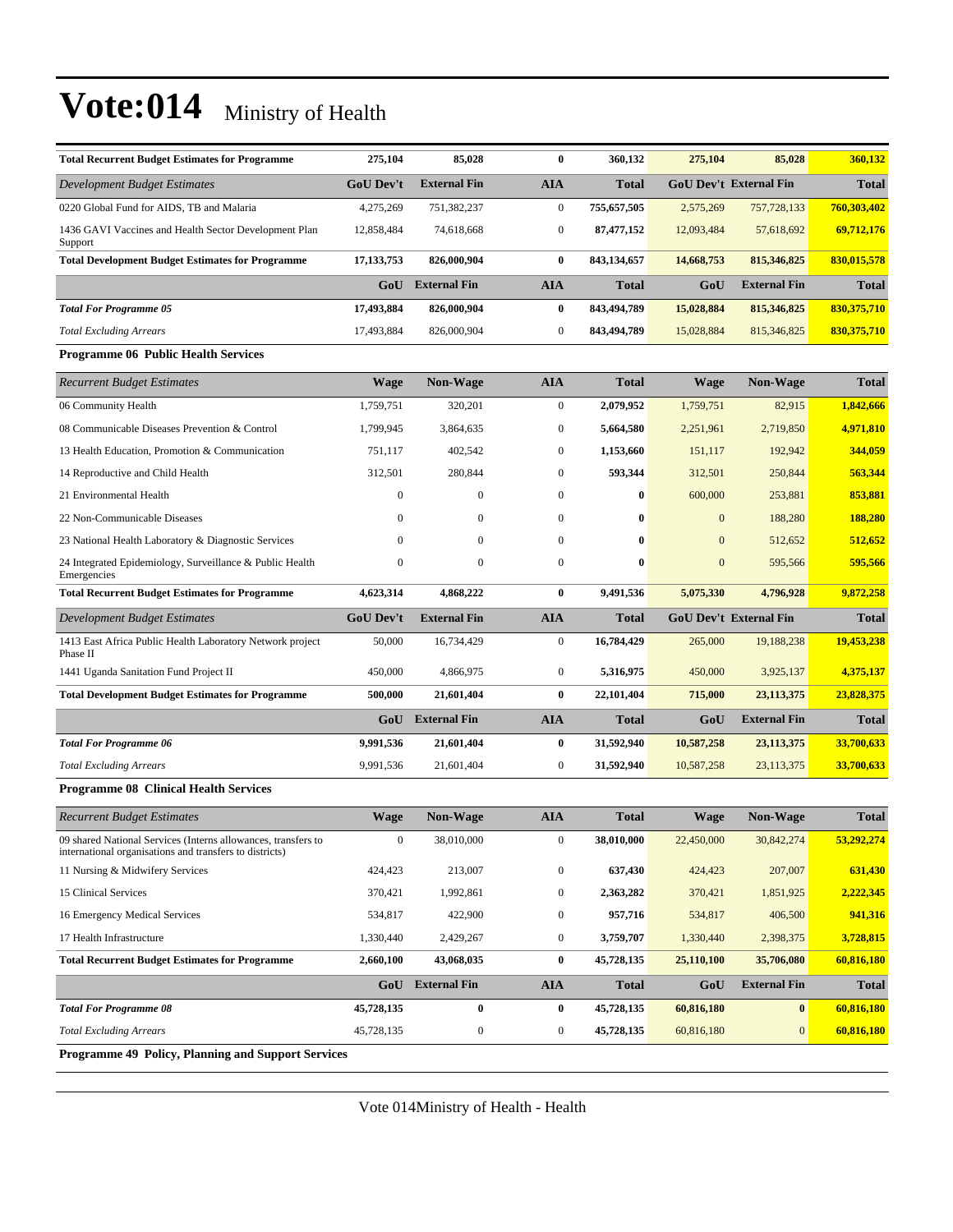| <b>Recurrent Budget Estimates</b>                                      | <b>Wage</b>      | Non-Wage            | <b>AIA</b>   | <b>Total</b>  | <b>Wage</b>    | <b>Non-Wage</b>               | <b>Total</b>  |
|------------------------------------------------------------------------|------------------|---------------------|--------------|---------------|----------------|-------------------------------|---------------|
| 01 Headquarters                                                        | 1,304,835        | 13,088,190          | $\mathbf{0}$ | 14,393,025    | 1,304,835      | 14,022,314                    | 15,327,149    |
| 02 Health Sector Strategy and Policy                                   | 1,233,998        | 1,199,542           | $\mathbf{0}$ | 2,433,540     | 1,233,998      | 950,836                       | 2,184,834     |
| 10 Internal Audit Department                                           | 104,086          | 257,599             | $\mathbf{0}$ | 361,685       | 104,086        | 328,452                       | 432,538       |
| 12 Human Resource Management Department                                | 496,699          | 788,102             | $\mathbf{0}$ | 1,284,801     | 496,699        | 753,152                       | 1,249,851     |
| 19 Health Sector Partners & Multi-Sectoral Coordination                | $\mathbf{0}$     | $\mathbf{0}$        | $\mathbf{0}$ | $\bf{0}$      | $\mathbf{0}$   | 200,000                       | 200,000       |
| <b>Total Recurrent Budget Estimates for Programme</b>                  | 3,139,618        | 15,333,433          | $\bf{0}$     | 18,473,051    | 3,139,618      | 16,254,754                    | 19,394,372    |
| Development Budget Estimates                                           | <b>GoU Dev't</b> | <b>External Fin</b> | <b>AIA</b>   | <b>Total</b>  |                | <b>GoU Dev't External Fin</b> | <b>Total</b>  |
| 1500 Institutional Capacity Building in the Health Sector-<br>Phase II | $\overline{0}$   | 10.404.781          | $\mathbf{0}$ | 10,404,781    | $\overline{0}$ | $\overline{0}$                | $\bf{0}$      |
| <b>Total Development Budget Estimates for Programme</b>                | $\bf{0}$         | 10,404,781          | $\bf{0}$     | 10,404,781    | $\bf{0}$       | $\bf{0}$                      | $\bf{0}$      |
|                                                                        | GoU              | <b>External Fin</b> | <b>AIA</b>   | <b>Total</b>  | GoU            | <b>External Fin</b>           | <b>Total</b>  |
| <b>Total For Programme 49</b>                                          | 18,473,051       | 10,404,781          | $\bf{0}$     | 28,877,832    | 19,394,372     | $\bf{0}$                      | 19,394,372    |
| <b>Total Excluding Arrears</b>                                         | 18,275,610       | 10,404,781          | $\mathbf{0}$ | 28,680,392    | 19,232,569     | $\overline{0}$                | 19,232,569    |
| <b>Total Vote 014</b>                                                  | 128,038,039      | 1,003,055,214       | $\bf{0}$     | 1,131,093,253 | 137,948,478    | 1,059,366,535                 | 1,197,315,013 |
| <b>Total Excluding Arrears</b>                                         | 127,840,598      | 1,003,055,214       | $\mathbf{0}$ | 1,130,895,812 | 137,786,674    | 1,059,366,535                 | 1,197,153,209 |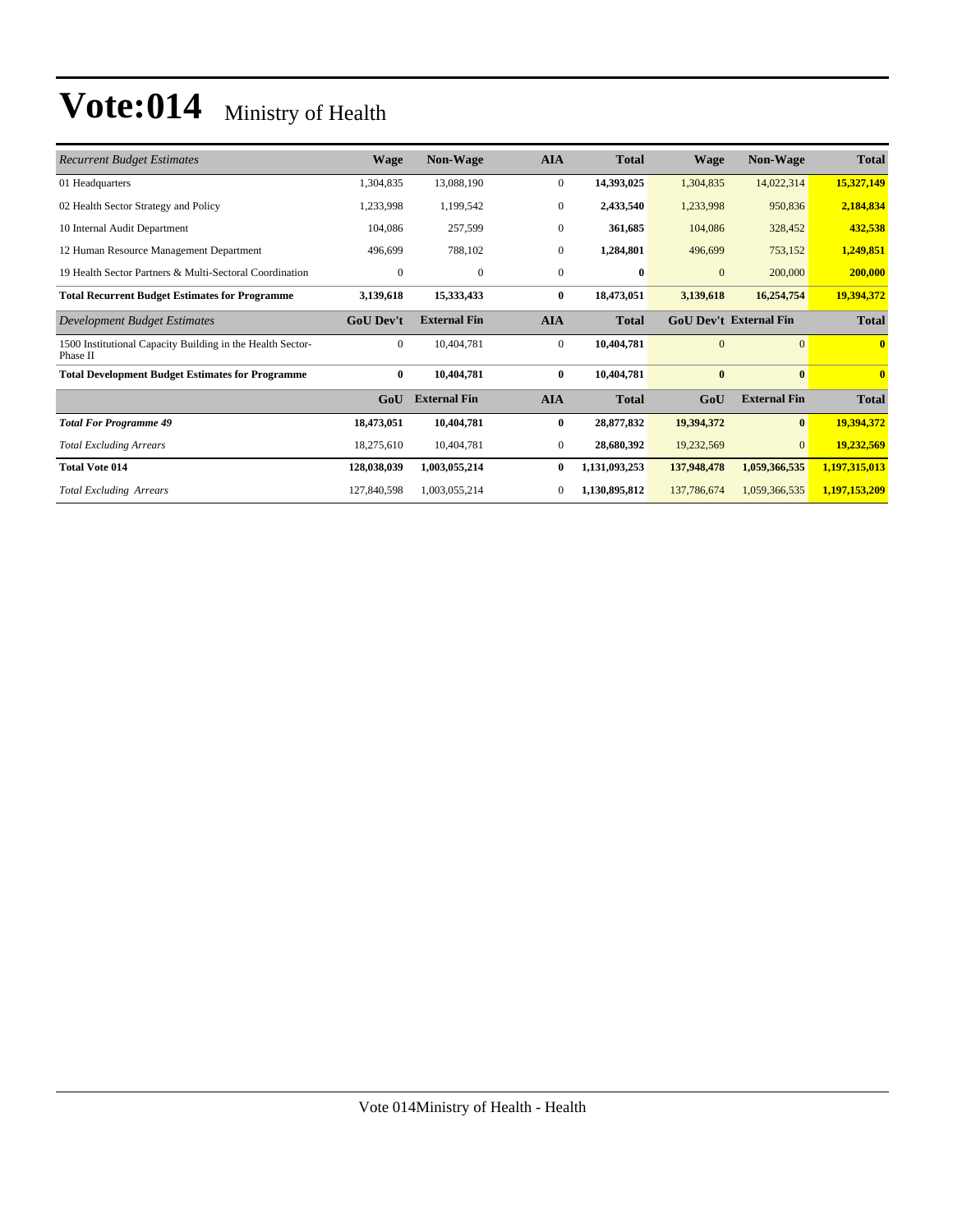#### **Table V2: Summary Vote Estimates by Item**

| Thousand Uganda Shillings                                                |                  | 2018/19 Approved Budget<br>2019/20 Draft Estimates |          |              |                  |                     |              |
|--------------------------------------------------------------------------|------------------|----------------------------------------------------|----------|--------------|------------------|---------------------|--------------|
|                                                                          | GoU              | <b>External Fin</b>                                | AIA      | <b>Total</b> | GoU              | <b>External Fin</b> | <b>Total</b> |
| <b>Employees, Goods and Services (Outputs Provided)</b>                  | 62,014,465       | 836,475,253                                        | $\bf{0}$ | 898,489,718  | 63,674,582       | 821,120,458         | 884,795,040  |
| 211101 General Staff Salaries                                            | 10,242,898       | $\bf{0}$                                           | 0        | 10,242,898   | 10,516,063       | $\bf{0}$            | 10,516,063   |
| 211102 Contract Staff Salaries                                           | 3,214,239        | 12,203,634                                         | 0        | 15,417,872   | 2,799,492        | 10,102,131          | 12,901,623   |
| 211103 Allowances (Inc. Casuals, Temporary)                              | 2,482,166        | 1,993,757                                          | 0        | 4,475,923    | 2,539,187        | 1,665,465           | 4,204,652    |
| 212101 Social Security Contributions                                     | 371,502          | 1,170,250                                          | 0        | 1,541,753    | 332,998          | 958,164             | 1,291,162    |
| 212102 Pension for General Civil Service                                 | 7,481,761        | $\bf{0}$                                           | 0        | 7,481,761    | 8,364,795        | $\mathbf{0}$        | 8,364,795    |
| 213001 Medical expenses (To employees)                                   | 281,177          | $\bf{0}$                                           | 0        | 281,177      | 203,118          | $\bf{0}$            | 203,118      |
| 213002 Incapacity, death benefits and funeral expenses                   | 79,745           | $\bf{0}$                                           | $\bf{0}$ | 79,745       | 71,556           | $\bf{0}$            | 71,556       |
| 213004 Gratuity Expenses                                                 | 2,295,124        | $\bf{0}$                                           | 0        | 2,295,124    | 2,295,124        | $\bf{0}$            | 2,295,124    |
| 221001 Advertising and Public Relations                                  | 568,492          | 1,011,274                                          | 0        | 1,579,767    | 272,750          | 703,913             | 976,663      |
| 221002 Workshops and Seminars                                            | 677,885          | 17,419,937                                         | 0        | 18,097,821   | 1,239,162        | 5,795,689           | 7,034,851    |
| 221003 Staff Training                                                    | 711,239          | 15,297,803                                         | 0        | 16,009,042   | 416,651          | 6,271,555           | 6,688,206    |
| 221004 Recruitment Expenses                                              | 50,000           | $\bf{0}$                                           | $\bf{0}$ | 50,000       | 20,000           | $\bf{0}$            | 20,000       |
| 221005 Hire of Venue (chairs, projector, etc)                            | 7,000            | 1,091,000                                          | 0        | 1,098,000    | 7,000            |                     | 7,000        |
| 221007 Books, Periodicals & Newspapers                                   | 16,412           | 371,615                                            | 0        | 388,027      | 43,889           | 268,522             | 312,410      |
| 221008 Computer supplies and Information Technology<br>(TT)              | 182,172          | 526,462                                            | 0        | 708,634      | 242,972          | 411,821             | 654,793      |
| 221009 Welfare and Entertainment                                         | 489,049          | 493,220                                            | 0        | 982,269      | 674,667          | 391,210             | 1,065,877    |
| 221011 Printing, Stationery, Photocopying and Binding                    | 1,711,749        | 11,505,689                                         | 0        | 13,217,438   | 1,519,249        | 3,364,644           | 4,883,894    |
| 221012 Small Office Equipment                                            | 241,605          | 115,186                                            | 0        | 356,791      | 205,021          | $\mathbf{0}$        | 205,021      |
| 221015 Financial and related costs (e.g. shortages,<br>pilferages, etc.) | $\bf{0}$         | 1,436                                              | 0        | 1,436        | $\bf{0}$         | $\bf{0}$            | $\bf{0}$     |
| 221016 IFMS Recurrent costs                                              | 50,000           | $\bf{0}$                                           | $\bf{0}$ | 50,000       | 60,000           | $\bf{0}$            | 60,000       |
| 221017 Subscriptions                                                     | $\bf{0}$         | 480,000                                            | 0        | 480,000      | 11,250           | 680,099             | 691,349      |
| 221020 IPPS Recurrent Costs                                              | 10,000           | $\bf{0}$                                           | 0        | 10,000       | 15,000           | $\bf{0}$            | 15,000       |
| 222001 Telecommunications                                                | 162,053          | 236,590                                            | 0        | 398,643      | 160,313          | 15,541              | 175,854      |
| 222002 Postage and Courier                                               | 15,540           | 53,563                                             | 0        | 69,104       | 56,100           | 264                 | 56,364       |
| 222003 Information and communications technology<br>(ICT)                | 18,703           | 1,139,311                                          | 0        | 1,158,014    | 44,600           | 101,970             | 146,570      |
| 223001 Property Expenses                                                 | 88,157           | $\bf{0}$                                           | 0        | 88,157       | 78,394           |                     | 78,394       |
| 223004 Guard and Security services                                       | 93,635           | $\bf{0}$                                           |          | 93,635       | 217,600          |                     | 217,600      |
| 223005 Electricity                                                       | 416,735          | $\bf{0}$                                           | $\bf{0}$ | 416,735      | 820,400          | $\bf{0}$            | 820,400      |
| 223006 Water                                                             | 215,383          | $\bf{0}$                                           | $\bf{0}$ | 215,383      | 189,033          | $\bf{0}$            | 189,033      |
| 223007 Other Utilities- (fuel, gas, firewood, charcoal)                  | $\boldsymbol{0}$ | 930,955                                            | 0        | 930,955      | $\boldsymbol{0}$ | $\bf{0}$            | $\bf{0}$     |
| 224001 Medical Supplies                                                  | 15,355,000       | 638,920,167                                        | 0        | 654,275,167  | 12,804,981       | 553,578,259         | 566,383,240  |
| 224004 Cleaning and Sanitation                                           | 137,617          | $\bf{0}$                                           | 0        | 137,617      | 306,297          | $\bf{0}$            | 306,297      |
| 224005 Uniforms, Beddings and Protective Gear                            | 4,000,000        | $\bf{0}$                                           | 0        | 4,000,000    | 4,100,000        | $\bf{0}$            | 4,100,000    |
| 225001 Consultancy Services- Short term                                  | 530,000          | 15, 141, 193                                       | 0        | 15,671,193   | 807,000          | 5,111,224           | 5,918,224    |
| 225002 Consultancy Services-Long-term                                    | 5,000            | 3,050,725                                          | 0        | 3,055,725    | $\bf{0}$         | 6,015,801           | 6,015,801    |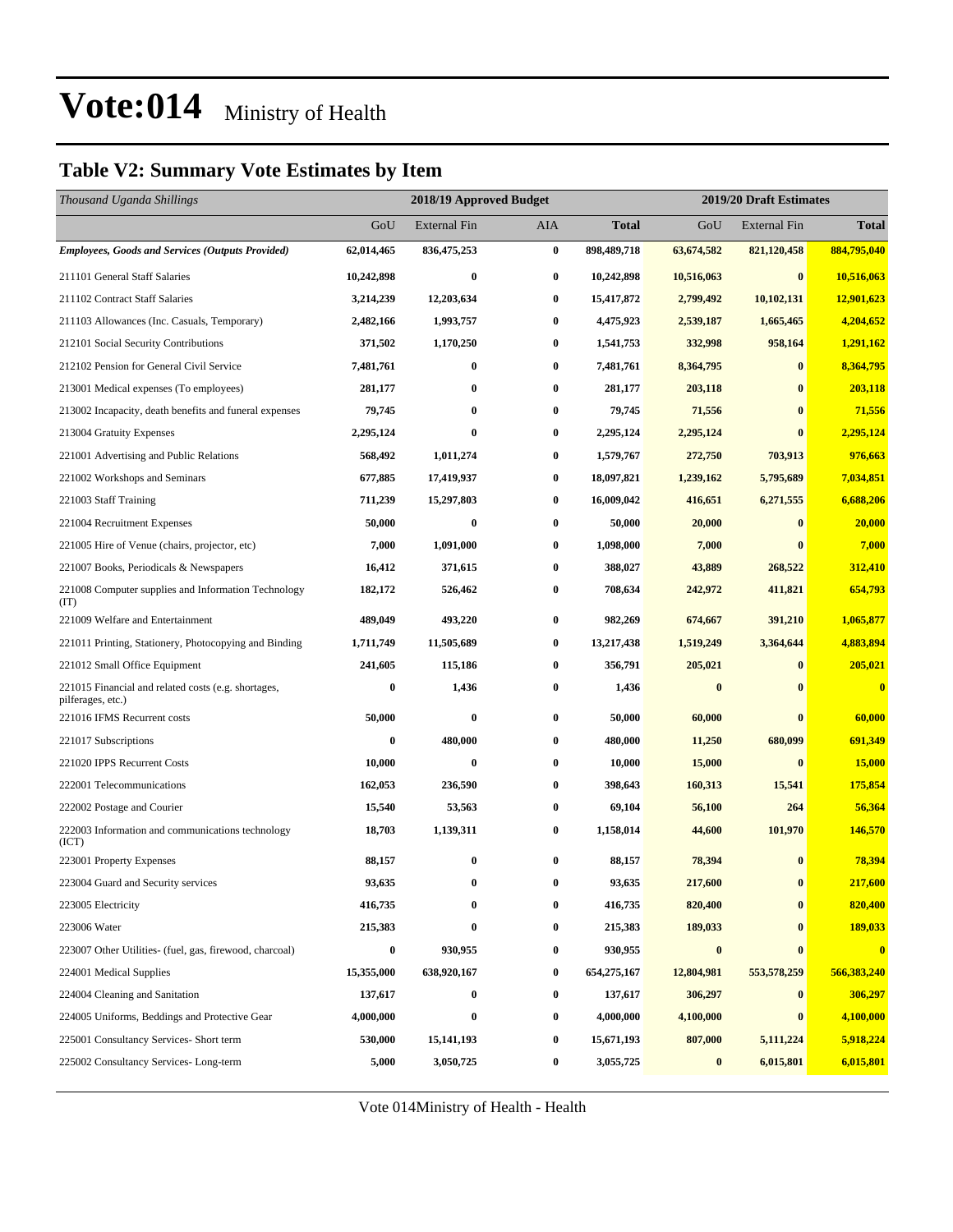| 227001 Travel inland                                             | 3,659,957   | 48,457,697    | $\bf{0}$         | 52,117,654       | 3,811,426   | 19,427,801    | 23,239,226              |
|------------------------------------------------------------------|-------------|---------------|------------------|------------------|-------------|---------------|-------------------------|
| 227002 Travel abroad                                             | 410,593     | 1,338,102     | 0                | 1,748,696        | 519,976     | 726,313       | 1,246,289               |
| 227003 Carriage, Haulage, Freight and transport hire             | $\bf{0}$    | 53,209,370    | 0                | 53,209,370       | 2,300,000   | 201,717,378   | 204,017,378             |
| 227004 Fuel, Lubricants and Oils                                 | 2,421,508   | 3,713,390     | 0                | 6,134,898        | 2,506,120   | 481,516       | 2,987,636               |
| 228001 Maintenance - Civil                                       | 5,000       | $\bf{0}$      | 0                | 5,000            | $\bf{0}$    | $\bf{0}$      | $\bf{0}$                |
| 228002 Maintenance - Vehicles                                    | 934,248     | 682,083       | 0                | 1,616,331        | 777,100     | 15,186        | 792,286                 |
| 228003 Maintenance - Machinery, Equipment &<br>Furniture         | 2,075,000   | 7,593         | 0                | 2,082,593        | 2,072,117   | 7,593         | 2,079,709               |
| 228004 Maintenance – Other                                       | 6,121       | 10,758        | 0                | 16,879           | 46,121      | $\bf{0}$      | 46,121                  |
| 273101 Medical expenses (To general Public)                      | $\bf{0}$    | 574,454       | 0                | 574,454          | 7,059       |               | 7,059                   |
| 282103 Scholarships and related costs                            | 300,000     | 5,328,040     | 0                | 5,628,040        | 200,000     | 3,308,400     | 3,508,400               |
| <b>Grants, Transfers and Subsides (Outputs Funded)</b>           | 40,422,016  | 21,684,984    | $\bf{0}$         | 62,107,000       | 54,975,092  | 48,670,335    | 103,645,427             |
| 262101 Contributions to International Organisations<br>(Current) | 1,960,000   | $\bf{0}$      | 0                | 1,960,000        | 1,960,000   | $\bf{0}$      | 1,960,000               |
| 263104 Transfers to other govt. Units (Current)                  | 20,412,016  | 21,684,984    | 0                | 42,097,000       | 42,532,020  | 48,670,335    | 91,202,355              |
| 263106 Other Current grants (Current)                            | 7,400,000   | $\bf{0}$      | 0                | 7,400,000        | 7,400,000   | $\bf{0}$      | 7,400,000               |
| 263204 Transfers to other govt. Units (Capital)                  | 1,910,000   | $\bf{0}$      | 0                | 1,910,000        | 1,583,072   | $\bf{0}$      | 1,583,072               |
| 263206 Other Capital grants (Capital)                            | $\bf{0}$    | $\bf{0}$      | 0                | $\bf{0}$         | 500,000     | $\bf{0}$      | 500,000                 |
| 263321 Conditional trans. Autonomous Inst (Wage<br>subvention    | 240,000     | $\bf{0}$      | 0                | 240,000          | $\bf{0}$    | $\bf{0}$      | $\bf{0}$                |
| 264101 Contributions to Autonomous Institutions                  | 1,000,000   | $\bf{0}$      | $\bf{0}$         | 1,000,000        | 1,000,000   | $\bf{0}$      | 1,000,000               |
| 291001 Transfers to Government Institutions                      | 7,500,000   | $\bf{0}$      | 0                | 7,500,000        | $\bf{0}$    | $\bf{0}$      | $\bf{0}$                |
| <b>Investment</b> (Capital Purchases)                            | 25,404,118  | 144,894,977   | $\bf{0}$         | 170,299,094      | 19,137,000  | 189, 575, 742 | 208,712,742             |
| 281501 Environment Impact Assessment for Capital<br>Works        | $\bf{0}$    | 203,526       | $\bf{0}$         | 203,526          | $\bf{0}$    | 36,762        | 36,762                  |
| 281504 Monitoring, Supervision & Appraisal of capital<br>works   | 0           | $\bf{0}$      | $\bf{0}$         | $\boldsymbol{0}$ | $\bf{0}$    | 919,053       | 919,053                 |
| 312101 Non-Residential Buildings                                 | 21,349,000  | 104,145,899   | $\bf{0}$         | 125,494,899      | 8,681,420   | 112,458,606   | 121,140,026             |
| 312102 Residential Buildings                                     | $\bf{0}$    | 5,609,770     | 0                | 5,609,770        | $\bf{0}$    | $\bf{0}$      | $\bf{0}$                |
| 312201 Transport Equipment                                       | 720,000     | 8,300,213     | 0                | 9,020,213        | 964,000     | 16,258,029    | 17,222,029              |
| 312202 Machinery and Equipment                                   | 3,130,118   | 26,426,569    | 0                | 29,556,686       | 4,260,580   | 59,796,682    | 64,057,262              |
| 312203 Furniture & Fixtures                                      | 100,000     | $\bf{0}$      | 0                | 100,000          | 95,000      | $\bf{0}$      | 95,000                  |
| 312212 Medical Equipment                                         | 50,000      | $\bf{0}$      | 0                | 50,000           | $\bf{0}$    |               | $\overline{\mathbf{0}}$ |
| 312213 ICT Equipment                                             | 55,000      | 209,000       | 0                | 264,000          | 5,136,000   | 106,610       | 5,242,610               |
| <b>Arrears</b>                                                   | 197,441     | $\bf{0}$      | $\bf{0}$         | 197,441          | 161,803     | $\bf{0}$      | 161,803                 |
| 321608 General Public Service Pension arrears<br>(Budgeting)     | 162,814     | $\bf{0}$      | 0                | 162,814          | $\bf{0}$    | $\bf{0}$      | $\bf{0}$                |
| 321612 Water arrears(Budgeting)                                  | $\bf{0}$    | $\bf{0}$      | 0                | $\bf{0}$         | 36,020      | $\bf{0}$      | 36,020                  |
| 321613 Telephone arrears (Budgeting)                             | 0           | $\bf{0}$      | 0                | $\bf{0}$         | 36,020      | $\bf{0}$      | 36,020                  |
| 321614 Electricity arrears (Budgeting)                           | $\bf{0}$    | $\bf{0}$      | 0                | $\bf{0}$         | 89,763      | $\bf{0}$      | 89,763                  |
| 321617 Salary Arrears (Budgeting)                                | 34,627      | $\bf{0}$      | 0                | 34,627           | $\bf{0}$    | $\bf{0}$      | $\bf{0}$                |
| <b>Grand Total Vote 014</b>                                      | 128,038,039 | 1,003,055,214 | $\bf{0}$         | 1,131,093,253    | 137,948,478 | 1,059,366,535 | 1,197,315,013           |
| <b>Total Excluding Arrears</b>                                   | 127,840,598 | 1,003,055,214 | $\boldsymbol{0}$ | 1,130,895,812    | 137,786,674 | 1,059,366,535 | 1,197,153,209           |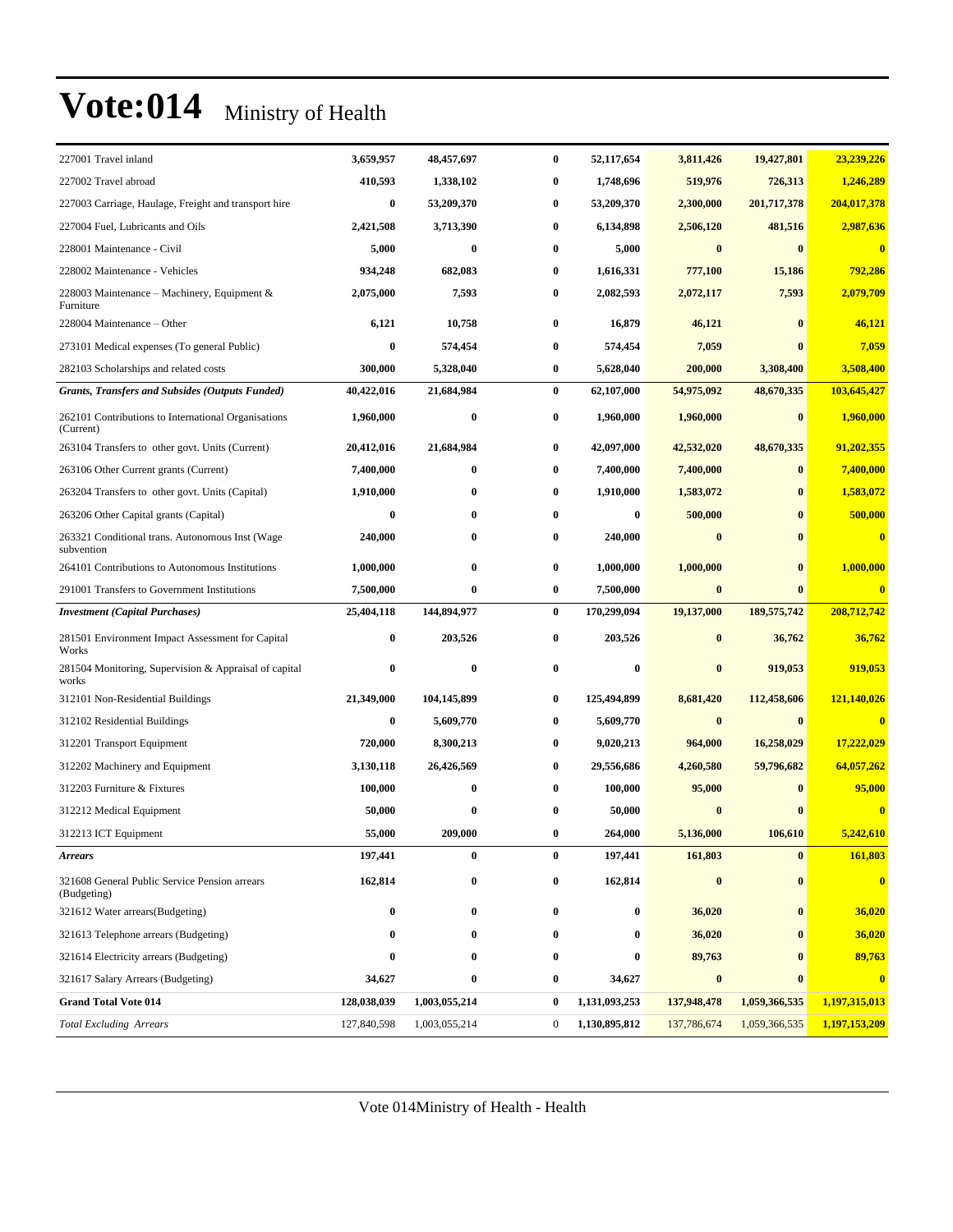#### **Table V3: Detailed Estimates by Programme, Sub Programme, Output and Item**

*Programmme 01 Health Governance and Regulation*

*Recurrent Budget Estimates*

#### **SubProgramme 03 Quality Assurance**

| Thousand Uganda Shillings                                                              |                  | 2018/19 Approved Budget |                  |              |                       | 2019/20 Draft Estimates |               |
|----------------------------------------------------------------------------------------|------------------|-------------------------|------------------|--------------|-----------------------|-------------------------|---------------|
| <b>Outputs Provided</b>                                                                | Wage             | Non Wage                | AIA              | <b>Total</b> | Wage                  | Non Wage                | <b>Total</b>  |
| Output 080101 Sector performance monitored and evaluated                               |                  |                         |                  |              |                       |                         |               |
| 211101 General Staff Salaries                                                          | 268,623          | $\boldsymbol{0}$        | $\boldsymbol{0}$ | 268,623      | $\mathbf{0}$          | $\overline{0}$          | $\bf{0}$      |
| 211102 Contract Staff Salaries                                                         | $\boldsymbol{0}$ | $\overline{0}$          | $\mathbf{0}$     | $\bf{0}$     | 268,623               | $\overline{0}$          | 268,623       |
| 211103 Allowances (Inc. Casuals, Temporary)                                            | $\boldsymbol{0}$ | 13,200                  | $\mathbf{0}$     | 13,200       | $\mathbf{0}$          | 13,200                  | 13,200        |
| 221008 Computer supplies and Information Technology (IT)                               | $\boldsymbol{0}$ | 5,125                   | $\mathbf{0}$     | 5,125        | $\mathbf{0}$          | 5,125                   | 5,125         |
| 221009 Welfare and Entertainment                                                       | $\boldsymbol{0}$ | 9,000                   | $\boldsymbol{0}$ | 9,000        | $\mathbf{0}$          | 9,000                   | 9,000         |
| 221011 Printing, Stationery, Photocopying and Binding                                  | $\boldsymbol{0}$ | 16,764                  | $\boldsymbol{0}$ | 16,764       | $\boldsymbol{0}$      | 16,764                  | 16,764        |
| 223006 Water                                                                           | $\boldsymbol{0}$ | 8,471                   | $\boldsymbol{0}$ | 8,471        | $\mathbf{0}$          | $\overline{0}$          | $\bf{0}$      |
| 227002 Travel abroad                                                                   | $\overline{0}$   | 20,430                  | $\boldsymbol{0}$ | 20,430       | $\boldsymbol{0}$      | 20,430                  | <b>20,430</b> |
| 228002 Maintenance - Vehicles                                                          | $\boldsymbol{0}$ | 12,700                  | $\boldsymbol{0}$ | 12,700       | $\boldsymbol{0}$      | 12,700                  | 12,700        |
| <b>Total Cost of Output 01</b>                                                         | 268,623          | 85,690                  | $\pmb{\theta}$   | 354,313      | 268,623               | 77,219                  | 345,842       |
| Output 080102 Standards and guidelines disseminated                                    |                  |                         |                  |              |                       |                         |               |
| 213001 Medical expenses (To employees)                                                 | $\boldsymbol{0}$ | 7,059                   | $\boldsymbol{0}$ | 7,059        | $\mathbf{0}$          | $\overline{0}$          | $\bf{0}$      |
| 213002 Incapacity, death benefits and funeral expenses                                 | $\boldsymbol{0}$ | 7,059                   | $\boldsymbol{0}$ | 7,059        | $\boldsymbol{0}$      | 7,050                   | 7,050         |
| 221011 Printing, Stationery, Photocopying and Binding                                  | $\boldsymbol{0}$ | 11,600                  | $\boldsymbol{0}$ | 11,600       | $\boldsymbol{0}$      | 9,318                   | 9,318         |
| 227001 Travel inland                                                                   | $\boldsymbol{0}$ | 21,159                  | $\boldsymbol{0}$ | 21,159       | $\boldsymbol{0}$      | 12,291                  | 12,291        |
| 227004 Fuel, Lubricants and Oils                                                       | $\overline{0}$   | 10,000                  | $\boldsymbol{0}$ | 10,000       | $\mathbf{0}$          | 21,159                  | 21,159        |
| 228002 Maintenance - Vehicles                                                          | $\overline{0}$   | 7,800                   | $\mathbf{0}$     | 7,800        | $\mathbf{0}$          | 7,800                   | 7,800         |
| 273101 Medical expenses (To general Public)                                            | $\overline{0}$   | $\overline{0}$          | $\overline{0}$   | $\bf{0}$     | $\boldsymbol{0}$      | 7,059                   | 7,059         |
| <b>Total Cost of Output 02</b>                                                         | 0                | 64,677                  | 0                | 64,677       | $\boldsymbol{\theta}$ | 64,677                  | 64,677        |
| Output 080103 Support supervision provided to Local Governments and referral hospitals |                  |                         |                  |              |                       |                         |               |
| 211103 Allowances (Inc. Casuals, Temporary)                                            | $\boldsymbol{0}$ | 58,800                  | $\boldsymbol{0}$ | 58,800       | $\boldsymbol{0}$      | 58,800                  | 58,800        |
| 221011 Printing, Stationery, Photocopying and Binding                                  | $\overline{0}$   | 7,200                   | $\boldsymbol{0}$ | 7,200        | $\boldsymbol{0}$      | 7,200                   | 7,200         |
| 222001 Telecommunications                                                              | $\overline{0}$   | 7,059                   | $\mathbf{0}$     | 7,059        | $\mathbf{0}$          | 7,059                   | 7,059         |
| 223004 Guard and Security services                                                     | $\overline{0}$   | 7,059                   | $\boldsymbol{0}$ | 7,059        | $\boldsymbol{0}$      | $\overline{0}$          | $\bf{0}$      |
| 224004 Cleaning and Sanitation                                                         | $\overline{0}$   | 15,529                  | $\mathbf{0}$     | 15,529       | $\mathbf{0}$          | $\overline{0}$          | $\bf{0}$      |
| 227001 Travel inland                                                                   | $\overline{0}$   | 47,764                  | $\mathbf{0}$     | 47,764       | $\mathbf{0}$          | 47,764                  | 47,764        |
| 227004 Fuel, Lubricants and Oils                                                       | $\boldsymbol{0}$ | 68,740                  | $\mathbf{0}$     | 68,740       | $\mathbf{0}$          | 68,740                  | 68,740        |
| 228002 Maintenance - Vehicles                                                          | $\mathbf{0}$     | 17,400                  | $\mathbf{0}$     | 17,400       | $\mathbf{0}$          | 17,400                  | 17,400        |
| <b>Total Cost of Output 03</b>                                                         | 0                | 229,551                 | 0                | 229,551      | $\boldsymbol{\theta}$ | 206,963                 | 206,963       |
| Output 080104 Standards and guidelines developed                                       |                  |                         |                  |              |                       |                         |               |
| 211103 Allowances (Inc. Casuals, Temporary)                                            | $\overline{0}$   | 24,200                  | $\overline{0}$   | 24,200       | $\overline{0}$        | 24,200                  | 24,200        |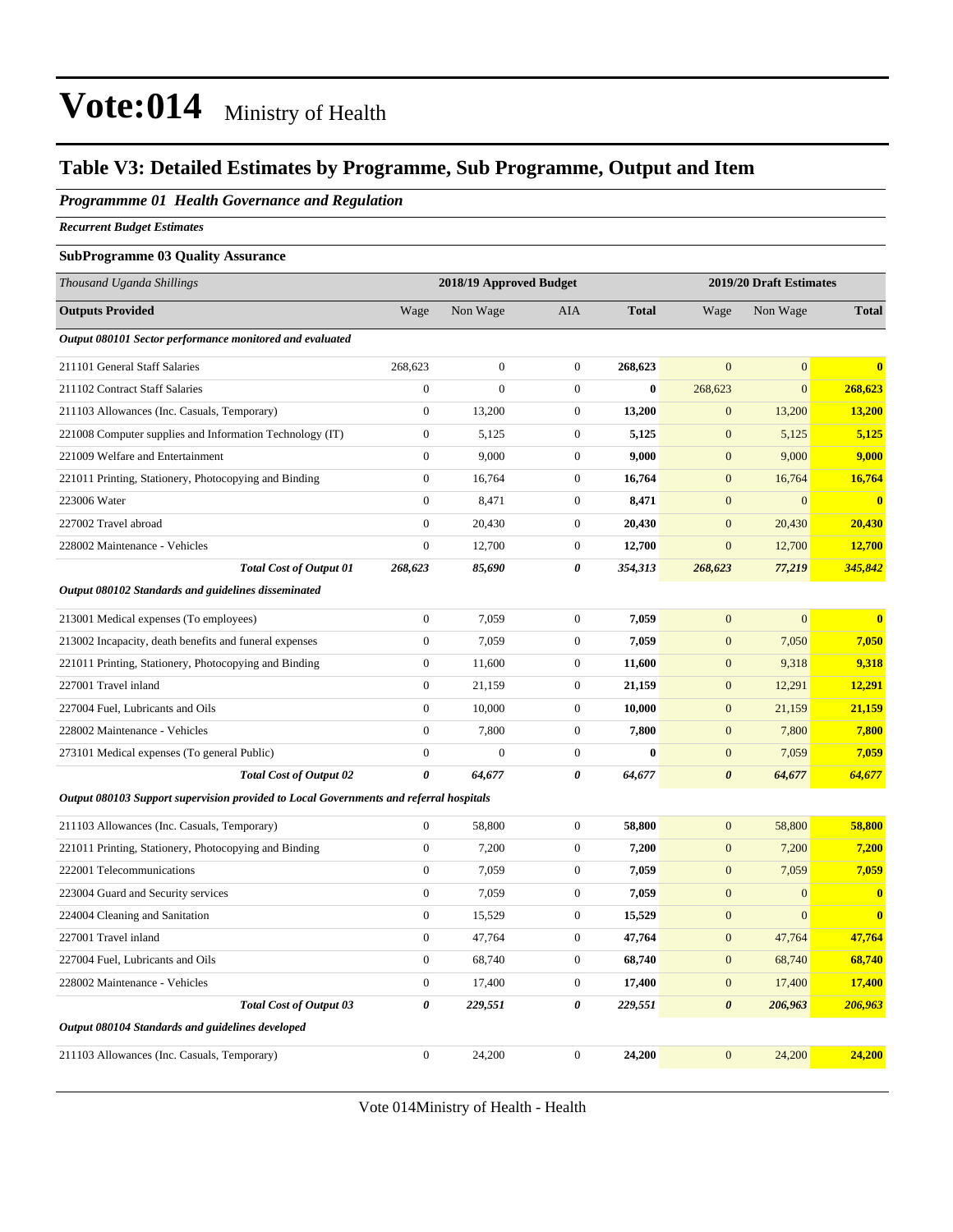|                                               |                                                       | $C_2H$       | <b>External Fin</b> | <b>ATA</b>     | Total   | $C_2H$                | <b>Fyternal Fin</b> | Total        |
|-----------------------------------------------|-------------------------------------------------------|--------------|---------------------|----------------|---------|-----------------------|---------------------|--------------|
|                                               |                                                       |              |                     |                |         |                       |                     |              |
| <b>Total Excluding Arrears</b>                |                                                       | 268,623      | 475,793             | $\overline{0}$ | 744,416 | 268,623               | 427,087             | 695,710      |
| <b>Total Cost for SubProgramme 03</b>         |                                                       | 268,623      | 475,793             | $\bf{0}$       | 744,416 | 268,623               | 427,087             | 695,710      |
|                                               | <b>Total Cost Of Outputs Provided</b>                 | 268,623      | 475,793             | $\bf{0}$       | 744,416 | 268,623               | 427,087             | 695,710      |
|                                               | <b>Total Cost of Output 04</b>                        | 0            | 95,875              | 0              | 95,875  | $\boldsymbol{\theta}$ | 78,228              | 78,228       |
| 223005 Electricity                            |                                                       | $\mathbf{0}$ | 17.647              | $\overline{0}$ | 17,647  | $\mathbf{0}$          | $\Omega$            | $\mathbf{0}$ |
|                                               | 221011 Printing, Stationery, Photocopying and Binding | $\mathbf{0}$ | 40.028              | $\mathbf{0}$   | 40.028  | $\overline{0}$        | 40,028              | 40,028       |
| 221009 Welfare and Entertainment              |                                                       | $\mathbf{0}$ | 7,000               | $\theta$       | 7,000   | $\mathbf{0}$          | 7,000               | 7,000        |
| 221005 Hire of Venue (chairs, projector, etc) |                                                       | $\mathbf{0}$ | 7,000               | $\theta$       | 7,000   | $\mathbf{0}$          | 7,000               | 7,000        |

|                                                          | GoU     | <b>External Fin</b> | AIA | <b>Total</b> | GoU     | <b>External Fin</b> | <b>Total</b> |  |  |
|----------------------------------------------------------|---------|---------------------|-----|--------------|---------|---------------------|--------------|--|--|
| <b>Total Cost for Programme 01</b>                       | 744.416 |                     |     | 744.416      | 695.710 |                     | 695.710      |  |  |
| <b>Total Excluding Arrears</b>                           | 744.416 |                     |     | 744.416      | 695,710 |                     | 695,710      |  |  |
| <b>Programmme 02 Health infrastructure and equipment</b> |         |                     |     |              |         |                     |              |  |  |

#### *Development Budget Estimates*

#### **Project 1027 Institutional Support to MoH**

| Thousand Uganda Shillings                                                            | 2018/19 Approved Budget       |                |                |              |           | 2019/20 Draft Estimates       |                         |  |  |
|--------------------------------------------------------------------------------------|-------------------------------|----------------|----------------|--------------|-----------|-------------------------------|-------------------------|--|--|
| <b>Outputs Provided</b>                                                              | <b>GoU Dev't External Fin</b> |                | <b>AIA</b>     | <b>Total</b> |           | <b>GoU Dev't External Fin</b> | <b>Total</b>            |  |  |
| Output 080201 Monitoring, Supervision and Evaluation of Health Systems               |                               |                |                |              |           |                               |                         |  |  |
| 211103 Allowances (Inc. Casuals, Temporary)                                          | 50,000                        | $\overline{0}$ | $\overline{0}$ | 50.000       | 121,050   | $\overline{0}$                | 121,050                 |  |  |
| 213001 Medical expenses (To employees)                                               | 7.059                         | $\overline{0}$ | $\overline{0}$ | 7.059        | 7.059     | $\overline{0}$                | 7.059                   |  |  |
| 213002 Incapacity, death benefits and funeral expenses                               | 7.059                         | $\overline{0}$ | $\Omega$       | 7.059        | 7.059     | $\overline{0}$                | 7.059                   |  |  |
| 221011 Printing, Stationery, Photocopying and Binding                                | 1,000,000                     | $\overline{0}$ | $\overline{0}$ | 1,000,000    | 1,000,000 | $\overline{0}$                | 1,000,000               |  |  |
| 222001 Telecommunications                                                            | 7.059                         | $\overline{0}$ | $\overline{0}$ | 7.059        | 7.059     | $\overline{0}$                | 7,059                   |  |  |
| 223004 Guard and Security services                                                   | 7.059                         | $\overline{0}$ | $\overline{0}$ | 7.059        | 134,273   | $\overline{0}$                | 134,273                 |  |  |
| 223005 Electricity                                                                   | 17.647                        | $\overline{0}$ | $\overline{0}$ | 17,647       | 210,953   | $\Omega$                      | 210,953                 |  |  |
| 223006 Water                                                                         | 8.471                         | $\overline{0}$ | $\overline{0}$ | 8.471        | 9,471     | $\overline{0}$                | 9.471                   |  |  |
| 224004 Cleaning and Sanitation                                                       | 15,529                        | $\overline{0}$ | $\overline{0}$ | 15,529       | 97.960    | $\overline{0}$                | 97,960                  |  |  |
| 224005 Uniforms, Beddings and Protective Gear                                        | 4,000,000                     | $\overline{0}$ | $\overline{0}$ | 4,000,000    | 4,100,000 | $\overline{0}$                | 4,100,000               |  |  |
| 227001 Travel inland                                                                 | 30,000                        | $\overline{0}$ | $\overline{0}$ | 30,000       | 20,000    | $\overline{0}$                | 20,000                  |  |  |
| 227003 Carriage, Haulage, Freight and transport hire                                 | $\overline{0}$                | $\mathbf{0}$   | $\overline{0}$ | $\bf{0}$     | 2,300,000 | $\overline{0}$                | 2,300,000               |  |  |
| 227004 Fuel, Lubricants and Oils                                                     | 92,000                        | $\overline{0}$ | $\overline{0}$ | 92,000       | 72,118    | $\overline{0}$                | 72,118                  |  |  |
| Total Cost Of Output 080201                                                          | 5,241,882                     | 0              | 0              | 5,241,882    | 8,087,000 | $\boldsymbol{\theta}$         | 8,087,000               |  |  |
| <b>Total Cost for Outputs Provided</b>                                               | 5,241,882                     | $\mathbf{0}$   | $\Omega$       | 5,241,882    | 8,087,000 | $\Omega$                      | 8,087,000               |  |  |
| <b>Outputs Funded</b>                                                                | <b>GoU Dev't External Fin</b> |                | <b>AIA</b>     | <b>Total</b> |           | <b>GoU Dev't External Fin</b> | <b>Total</b>            |  |  |
| <b>Output 080251 Support to Local Governments</b>                                    |                               |                |                |              |           |                               |                         |  |  |
| 263204 Transfers to other govt. Units (Capital)                                      | 1,610,000                     | $\overline{0}$ | $\overline{0}$ | 1,610,000    | 1,283,072 | $\overline{0}$                | 1.283.072               |  |  |
| o/w Completion of Health infrastructure in Districts and<br><b>Local Governments</b> | 1,610,000                     | $\theta$       | $\theta$       | 1,610,000    | $\theta$  | $\theta$                      | $\overline{\mathbf{0}}$ |  |  |
| o/w support to Local Government capital development                                  | $\theta$                      | $\theta$       | $\theta$       | $\bf{0}$     | 1,283,072 | $\theta$                      | 1.283,072               |  |  |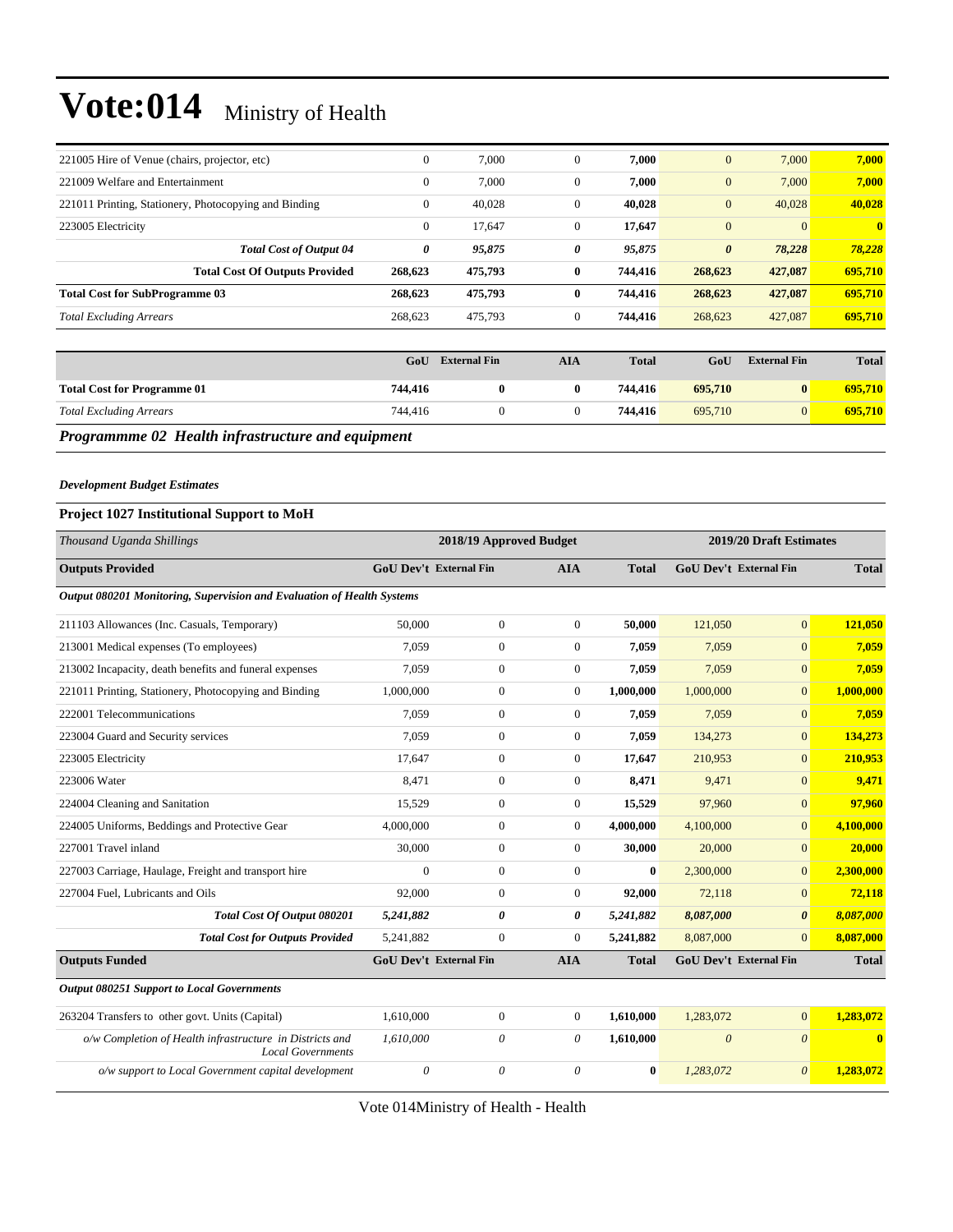| 263206 Other Capital grants (Capital)                                   | $\mathbf{0}$ | $\mathbf{0}$                  | $\overline{0}$          | $\bf{0}$     | 500,000      | $\mathbf{0}$                  | 500,000      |
|-------------------------------------------------------------------------|--------------|-------------------------------|-------------------------|--------------|--------------|-------------------------------|--------------|
| o/w Transfer to Joint Medical Stores for land purchase                  | $\theta$     | 0                             | $\theta$                | $\bf{0}$     | 500,000      | $\boldsymbol{\theta}$         | 500,000      |
| Total Cost Of Output 080251                                             | 1,610,000    | 0                             | 0                       | 1,610,000    | 1,783,072    | $\boldsymbol{\theta}$         | 1,783,072    |
| <b>Total Cost for Outputs Funded</b>                                    | 1,610,000    | $\mathbf{0}$                  | $\overline{0}$          | 1,610,000    | 1,783,072    | $\overline{0}$                | 1,783,072    |
| <b>Capital Purchases</b>                                                |              | <b>GoU Dev't External Fin</b> | <b>AIA</b>              | <b>Total</b> |              | <b>GoU Dev't External Fin</b> | <b>Total</b> |
| Output 080272 Government Buildings and Administrative Infrastructure    |              |                               |                         |              |              |                               |              |
| 312101 Non-Residential Buildings                                        | 853,000      | $\boldsymbol{0}$              | $\overline{0}$          | 853,000      | 877,000      | $\overline{0}$                | 877,000      |
| <b>Total Cost Of Output 080272</b>                                      | 853,000      | $\boldsymbol{\theta}$         | 0                       | 853,000      | 877,000      | $\boldsymbol{\theta}$         | 877,000      |
| Output 080275 Purchase of Motor Vehicles and Other Transport Equipment  |              |                               |                         |              |              |                               |              |
| 312201 Transport Equipment                                              | 720,000      | $\boldsymbol{0}$              | $\boldsymbol{0}$        | 720,000      | 964,000      | $\mathbf{0}$                  | 964,000      |
| Total Cost Of Output 080275                                             | 720,000      | 0                             | 0                       | 720,000      | 964,000      | $\boldsymbol{\theta}$         | 964,000      |
| Output 080276 Purchase of Office and ICT Equipment, including Software  |              |                               |                         |              |              |                               |              |
| 312213 ICT Equipment                                                    | 55,000       | $\boldsymbol{0}$              | $\boldsymbol{0}$        | 55,000       | 136,000      | $\mathbf{0}$                  | 136,000      |
| Total Cost Of Output 080276                                             | 55,000       | 0                             | 0                       | 55,000       | 136,000      | $\boldsymbol{\theta}$         | 136,000      |
| Output 080277 Purchase of Specialised Machinery & Equipment             |              |                               |                         |              |              |                               |              |
| 312202 Machinery and Equipment                                          | 130,118      | $\boldsymbol{0}$              | $\overline{0}$          | 130,118      | 100,000      | $\overline{0}$                | 100,000      |
| Total Cost Of Output 080277                                             | 130,118      | $\theta$                      | 0                       | 130,118      | 100,000      | $\boldsymbol{\theta}$         | 100,000      |
| Output 080278 Purchase of Office and Residential Furniture and Fittings |              |                               |                         |              |              |                               |              |
| 312203 Furniture & Fixtures                                             | 100,000      | $\boldsymbol{0}$              | $\mathbf{0}$            | 100,000      | 95,000       | $\mathbf{0}$                  | 95,000       |
| Total Cost Of Output 080278                                             | 100,000      | 0                             | 0                       | 100,000      | 95,000       | $\boldsymbol{\theta}$         | 95,000       |
| <b>Total Cost for Capital Purchases</b>                                 | 1,858,118    | $\boldsymbol{0}$              | $\boldsymbol{0}$        | 1,858,118    | 2,172,000    | $\mathbf{0}$                  | 2,172,000    |
| <b>Total Cost for Project: 1027</b>                                     | 8,710,000    | $\boldsymbol{0}$              | $\mathbf{0}$            | 8,710,000    | 12,042,072   | $\mathbf{0}$                  | 12,042,072   |
| <b>Total Excluding Arrears</b>                                          | 8,710,000    | $\boldsymbol{0}$              | $\overline{0}$          | 8,710,000    | 12,042,072   | $\mathbf{0}$                  | 12,042,072   |
| <b>Project 1185 Italian Support to HSSP and PRDP</b>                    |              |                               |                         |              |              |                               |              |
| Thousand Uganda Shillings                                               |              |                               | 2018/19 Approved Budget |              |              | 2019/20 Draft Estimates       |              |
| <b>Outputs Provided</b>                                                 |              | <b>GoU Dev't External Fin</b> | <b>AIA</b>              | <b>Total</b> |              | GoU Dev't External Fin        | <b>Total</b> |
| Output 080201 Monitoring, Supervision and Evaluation of Health Systems  |              |                               |                         |              |              |                               |              |
| 225001 Consultancy Services- Short term                                 | 50,000       | $\boldsymbol{0}$              | $\boldsymbol{0}$        | 50,000       | $\mathbf{0}$ | $\boldsymbol{0}$              | $\bf{0}$     |
| 227001 Travel inland                                                    | 40,000       | $\boldsymbol{0}$              | $\overline{0}$          | 40,000       | $\mathbf{0}$ | $\mathbf{0}$                  | $\bf{0}$     |
| 227004 Fuel, Lubricants and Oils                                        | 30,000       | $\overline{0}$                | $\overline{0}$          | 30,000       | $\mathbf{0}$ | $\overline{0}$                | $\bf{0}$     |

*Total Cost Of Output 080201 120,000 0 0 120,000 0 0 0 Total Cost for Outputs Provided* 120,000 0 0 **120,000** 0 0 **0**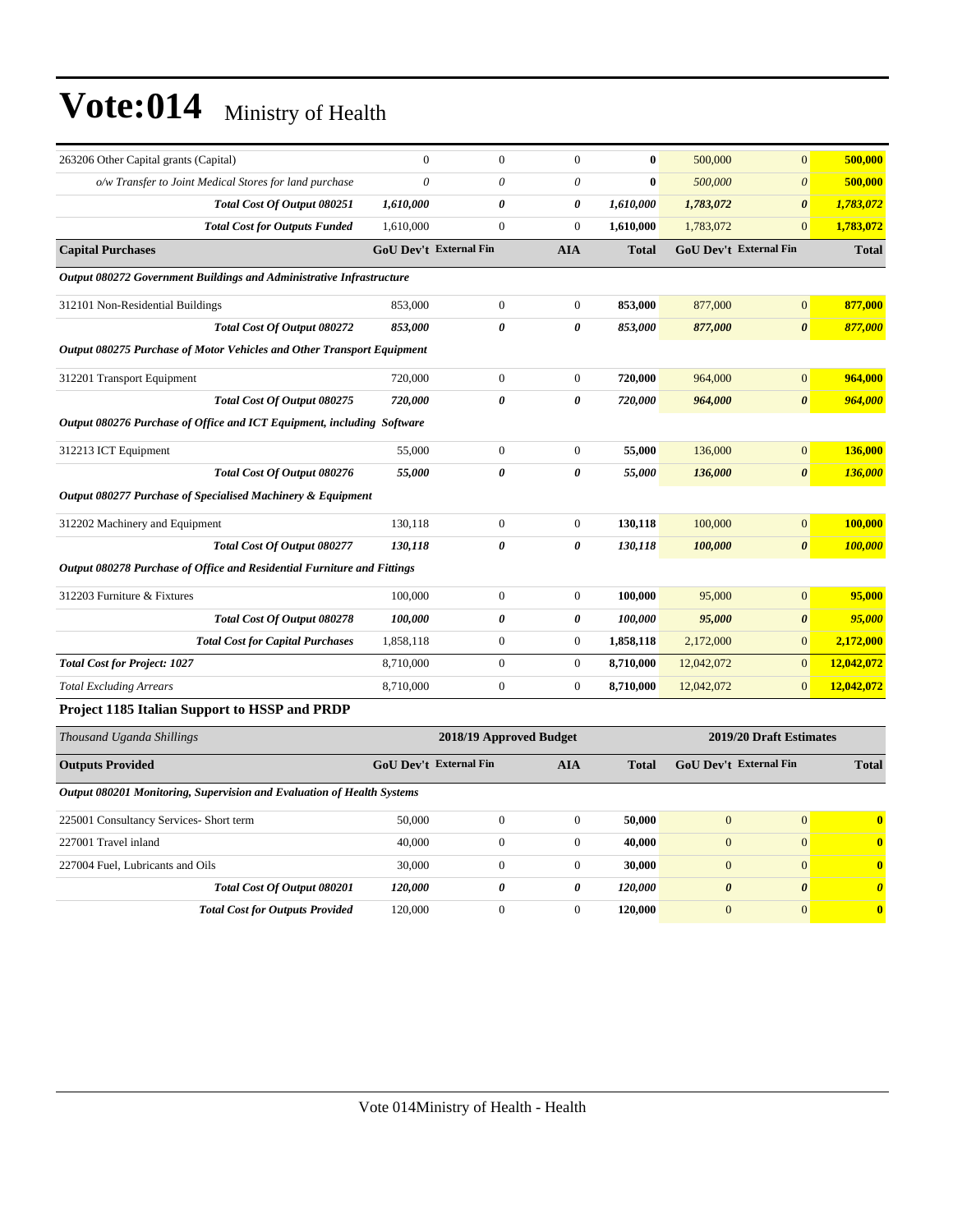| <b>Capital Purchases</b>                                               | <b>GoU Dev't External Fin</b> |                         | <b>AIA</b>       | Total        |                       | <b>GoU Dev't External Fin</b> | <b>Total</b>          |
|------------------------------------------------------------------------|-------------------------------|-------------------------|------------------|--------------|-----------------------|-------------------------------|-----------------------|
| Output 080282 Staff houses construction and rehabilitation             |                               |                         |                  |              |                       |                               |                       |
| 312102 Residential Buildings                                           | $\boldsymbol{0}$              | 5,609,770               | $\mathbf{0}$     | 5,609,770    | $\mathbf{0}$          | $\mathbf{0}$                  | $\bf{0}$              |
| Total Cost Of Output 080282                                            | 0                             | 5,609,770               | 0                | 5,609,770    | $\boldsymbol{\theta}$ | $\boldsymbol{\theta}$         | $\boldsymbol{\theta}$ |
| <b>Total Cost for Capital Purchases</b>                                | $\boldsymbol{0}$              | 5,609,770               | $\boldsymbol{0}$ | 5,609,770    | $\mathbf{0}$          | $\mathbf{0}$                  | $\bf{0}$              |
| <b>Total Cost for Project: 1185</b>                                    | 120,000                       | 5,609,770               | $\mathbf{0}$     | 5,729,770    | $\mathbf{0}$          | $\overline{0}$                | $\bf{0}$              |
| <b>Total Excluding Arrears</b>                                         | 120,000                       | 5,609,770               | $\boldsymbol{0}$ | 5,729,770    | $\boldsymbol{0}$      | $\mathbf{0}$                  | $\bf{0}$              |
| <b>Project 1187 Support to Mulago Hospital Rehabilitation</b>          |                               |                         |                  |              |                       |                               |                       |
| Thousand Uganda Shillings                                              |                               | 2018/19 Approved Budget |                  |              |                       | 2019/20 Draft Estimates       |                       |
| <b>Outputs Provided</b>                                                | <b>GoU Dev't External Fin</b> |                         | <b>AIA</b>       | <b>Total</b> |                       | <b>GoU Dev't External Fin</b> | <b>Total</b>          |
| Output 080201 Monitoring, Supervision and Evaluation of Health Systems |                               |                         |                  |              |                       |                               |                       |
| 211102 Contract Staff Salaries                                         | 134,000                       | $\boldsymbol{0}$        | $\boldsymbol{0}$ | 134,000      | $\mathbf{0}$          | $\mathbf{0}$                  | $\bf{0}$              |
| 211103 Allowances (Inc. Casuals, Temporary)                            | 23,000                        | $\boldsymbol{0}$        | $\mathbf{0}$     | 23,000       | $\boldsymbol{0}$      | $\mathbf{0}$                  | $\bf{0}$              |
| 212101 Social Security Contributions                                   | 13,400                        | $\boldsymbol{0}$        | $\boldsymbol{0}$ | 13,400       | $\mathbf{0}$          | $\mathbf{0}$                  | $\bf{0}$              |
| 221003 Staff Training                                                  | 25,000                        | $\boldsymbol{0}$        | $\mathbf{0}$     | 25,000       | $\mathbf{0}$          | $\overline{0}$                | $\bf{0}$              |
| 221009 Welfare and Entertainment                                       | 3,600                         | $\boldsymbol{0}$        | $\mathbf{0}$     | 3,600        | $\mathbf{0}$          | $\overline{0}$                | $\bf{0}$              |
| 227004 Fuel, Lubricants and Oils                                       | 40,000                        | $\boldsymbol{0}$        | $\mathbf{0}$     | 40,000       | $\mathbf{0}$          | $\mathbf{0}$                  | $\bf{0}$              |
| 228002 Maintenance - Vehicles                                          | 25,000                        | $\boldsymbol{0}$        | $\mathbf{0}$     | 25,000       | $\mathbf{0}$          | $\overline{0}$                | $\bf{0}$              |
| Total Cost Of Output 080201                                            | 264,000                       | 0                       | 0                | 264,000      | $\boldsymbol{\theta}$ | $\boldsymbol{\theta}$         | $\boldsymbol{\theta}$ |
| <b>Total Cost for Outputs Provided</b>                                 | 264,000                       | $\overline{0}$          | $\overline{0}$   | 264,000      | $\overline{0}$        | $\mathbf{0}$                  | $\bf{0}$              |
| <b>Capital Purchases</b>                                               | GoU Dev't External Fin        |                         | <b>AIA</b>       | <b>Total</b> |                       | GoU Dev't External Fin        | <b>Total</b>          |
| Output 080280 Hospital Construction/rehabilitation                     |                               |                         |                  |              |                       |                               |                       |
| 312101 Non-Residential Buildings                                       | 2,306,000                     | $\boldsymbol{0}$        | $\boldsymbol{0}$ | 2,306,000    | 1,360,000             | $\mathbf{0}$                  | 1,360,000             |
| Total Cost Of Output 080280                                            | 2,306,000                     | 0                       | 0                | 2,306,000    | 1,360,000             | 0                             | 1,360,000             |
| <b>Total Cost for Capital Purchases</b>                                | 2,306,000                     | $\boldsymbol{0}$        | $\mathbf{0}$     | 2,306,000    | 1,360,000             | $\overline{0}$                | 1,360,000             |
| <b>Total Cost for Project: 1187</b>                                    | 2,570,000                     | $\boldsymbol{0}$        | $\boldsymbol{0}$ | 2,570,000    | 1,360,000             | $\mathbf{0}$                  | 1,360,000             |
| <b>Total Excluding Arrears</b>                                         | 2,570,000                     | $\boldsymbol{0}$        | $\mathbf{0}$     | 2,570,000    | 1,360,000             | $\mathbf{0}$                  | 1,360,000             |
| Project 1243 Rehabilitation and Construction of General Hospitals      |                               |                         |                  |              |                       |                               |                       |
| Thousand Uganda Shillings                                              |                               | 2018/19 Approved Budget |                  |              |                       | 2019/20 Draft Estimates       |                       |
| <b>Outputs Provided</b>                                                | <b>GoU Dev't External Fin</b> |                         | <b>AIA</b>       | <b>Total</b> |                       | GoU Dev't External Fin        | <b>Total</b>          |
| Output 080201 Monitoring, Supervision and Evaluation of Health Systems |                               |                         |                  |              |                       |                               |                       |
| 211103 Allowances (Inc. Casuals, Temporary)                            | 10,000                        | $\boldsymbol{0}$        | $\boldsymbol{0}$ | 10,000       | 30,000                | $\vert 0 \vert$               | 30,000                |
| 221002 Workshops and Seminars                                          | $\overline{0}$                | $\boldsymbol{0}$        | $\boldsymbol{0}$ | $\bf{0}$     | 5,000                 | 0                             | 5,000                 |
| 227001 Travel inland                                                   | 20,000                        | $\boldsymbol{0}$        | $\mathbf{0}$     | 20,000       | 20,000                | 0                             | 20,000                |
| 227004 Fuel, Lubricants and Oils                                       | 20,000                        | $\boldsymbol{0}$        | $\boldsymbol{0}$ | 20,000       | 40,000                | 0                             | 40,000                |
| 228002 Maintenance - Vehicles                                          | $\boldsymbol{0}$              | $\boldsymbol{0}$        | $\boldsymbol{0}$ | $\bf{0}$     | 5,000                 | 0                             | 5,000                 |

Vote 014Ministry of Health - Health

*Total Cost Of Output 080201 50,000 0 0 50,000 100,000 0 100,000 Total Cost for Outputs Provided* 50,000 0 0 50,000 100,000 0 100,000 0 100,000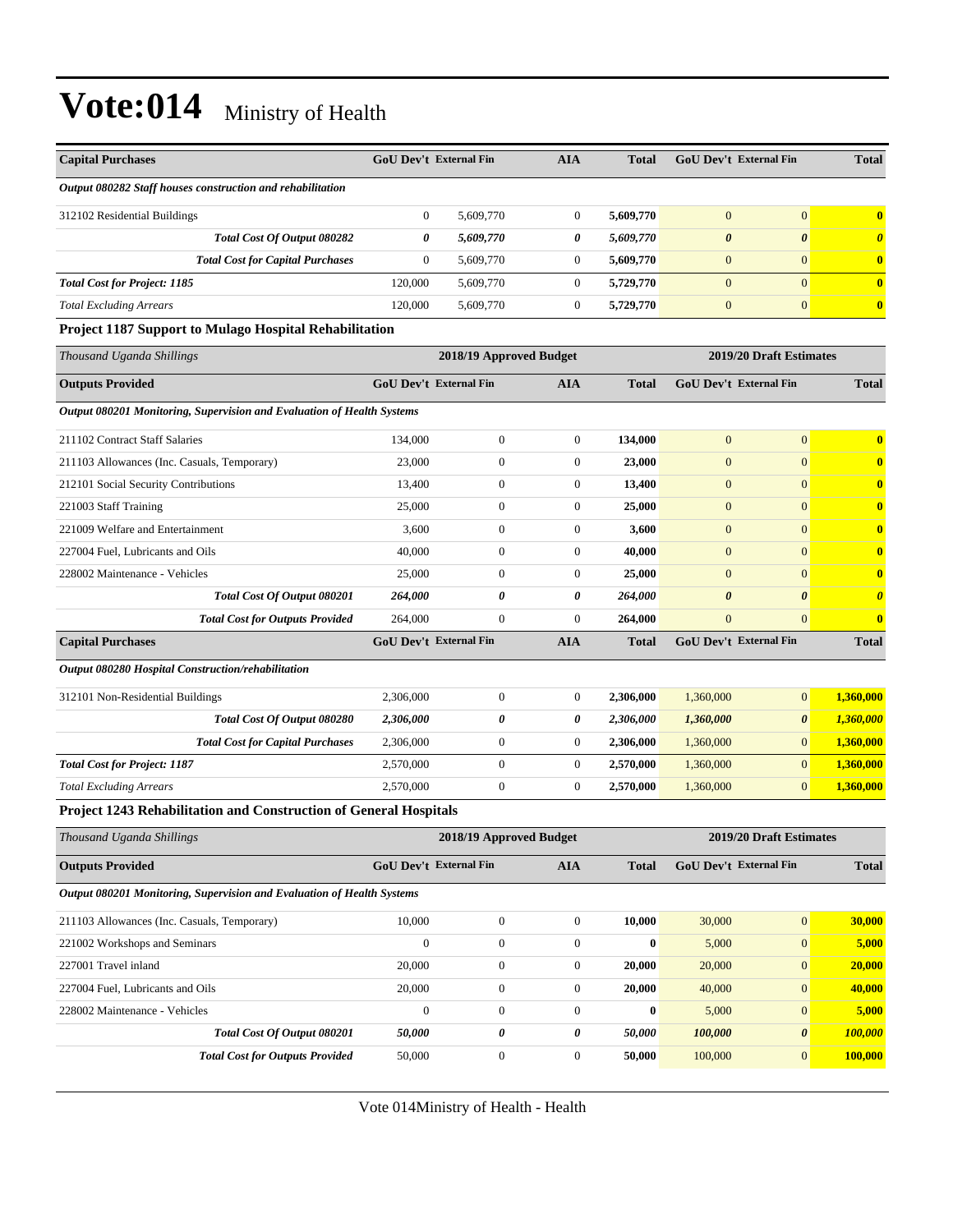| <b>Capital Purchases</b>                                                               | <b>GoU Dev't External Fin</b> |                         | <b>AIA</b>       | <b>Total</b> |                       | <b>GoU Dev't External Fin</b> |                         |
|----------------------------------------------------------------------------------------|-------------------------------|-------------------------|------------------|--------------|-----------------------|-------------------------------|-------------------------|
| Output 080280 Hospital Construction/rehabilitation                                     |                               |                         |                  |              |                       |                               |                         |
| 312101 Non-Residential Buildings                                                       | $\boldsymbol{0}$              | 12,852,574              | $\boldsymbol{0}$ | 12,852,574   | $\mathbf{0}$          | 23,025,885                    | 23,025,885              |
| Total Cost Of Output 080280                                                            | 0                             | 12,852,574              | 0                | 12,852,574   | $\boldsymbol{\theta}$ | 23,025,885                    | 23,025,885              |
| <b>Total Cost for Capital Purchases</b>                                                | $\boldsymbol{0}$              | 12,852,574              | $\boldsymbol{0}$ | 12,852,574   | $\boldsymbol{0}$      | 23,025,885                    | 23,025,885              |
| <b>Total Cost for Project: 1243</b>                                                    | 50,000                        | 12,852,574              | $\boldsymbol{0}$ | 12,902,574   | 100,000               | 23,025,885                    | 23,125,885              |
| <b>Total Excluding Arrears</b>                                                         | 50,000                        | 12,852,574              | $\overline{0}$   | 12,902,574   | 100,000               | 23,025,885                    | 23,125,885              |
| Project 1315 Construction of Specialised Neonatal and Maternal Unit in Mulago Hospital |                               |                         |                  |              |                       |                               |                         |
| Thousand Uganda Shillings                                                              |                               | 2018/19 Approved Budget |                  |              |                       | 2019/20 Draft Estimates       |                         |
| <b>Outputs Provided</b>                                                                | GoU Dev't External Fin        |                         | <b>AIA</b>       | <b>Total</b> |                       | GoU Dev't External Fin        | <b>Total</b>            |
| Output 080201 Monitoring, Supervision and Evaluation of Health Systems                 |                               |                         |                  |              |                       |                               |                         |
| 211102 Contract Staff Salaries                                                         | 132,000                       | $\boldsymbol{0}$        | $\mathbf{0}$     | 132,000      | $\boldsymbol{0}$      | $\overline{0}$                | $\bf{0}$                |
| 211103 Allowances (Inc. Casuals, Temporary)                                            | 6,000                         | $\boldsymbol{0}$        | $\mathbf{0}$     | 6,000        | $\mathbf{0}$          | $\overline{0}$                | $\bf{0}$                |
| 212101 Social Security Contributions                                                   | 13,200                        | $\boldsymbol{0}$        | $\mathbf{0}$     | 13,200       | $\boldsymbol{0}$      | $\overline{0}$                | $\bf{0}$                |
| 222001 Telecommunications                                                              | 2,000                         | $\boldsymbol{0}$        | $\mathbf{0}$     | 2,000        | $\boldsymbol{0}$      | $\overline{0}$                | $\bf{0}$                |
| 224004 Cleaning and Sanitation                                                         | $\mathbf{0}$                  | $\boldsymbol{0}$        | $\mathbf{0}$     | 0            | 30,000                | $\overline{0}$                | 30,000                  |
| 227001 Travel inland                                                                   | $\overline{0}$                | $\boldsymbol{0}$        | $\mathbf{0}$     | $\bf{0}$     | 20,000                | $\overline{0}$                | 20,000                  |
| 227004 Fuel, Lubricants and Oils                                                       | 44,800                        | $\boldsymbol{0}$        | $\mathbf{0}$     | 44,800       | 40,000                | $\overline{0}$                | 40,000                  |
| 228002 Maintenance - Vehicles                                                          | 2,000                         | $\boldsymbol{0}$        | $\mathbf{0}$     | 2,000        | 10,000                | $\overline{0}$                | 10,000                  |
| Total Cost Of Output 080201                                                            | 200,000                       | 0                       | 0                | 200,000      | 100,000               | 0                             | <b>100,000</b>          |
| <b>Total Cost for Outputs Provided</b>                                                 | 200,000                       | $\mathbf{0}$            | $\overline{0}$   | 200,000      | 100,000               | $\overline{0}$                | 100,000                 |
| <b>Capital Purchases</b>                                                               | <b>GoU Dev't External Fin</b> |                         | <b>AIA</b>       | <b>Total</b> |                       | GoU Dev't External Fin        | <b>Total</b>            |
| Output 080276 Purchase of Office and ICT Equipment, including Software                 |                               |                         |                  |              |                       |                               |                         |
| 312213 ICT Equipment                                                                   | $\boldsymbol{0}$              | $\boldsymbol{0}$        | $\mathbf{0}$     | $\bf{0}$     | 5,000,000             | $\boldsymbol{0}$              | 5,000,000               |
| Total Cost Of Output 080276                                                            | 0                             | 0                       | 0                | 0            | 5,000,000             | 0                             | 5,000,000               |
| Output 080277 Purchase of Specialised Machinery & Equipment                            |                               |                         |                  |              |                       |                               |                         |
| 312212 Medical Equipment                                                               | 50,000                        | $\boldsymbol{0}$        | $\boldsymbol{0}$ | 50,000       | $\mathbf{0}$          | $\overline{0}$                | $\bf{0}$                |
| Total Cost Of Output 080277                                                            | 50,000                        | 0                       | 0                | 50,000       | $\boldsymbol{\theta}$ | 0                             | $\boldsymbol{\theta}$   |
| Output 080280 Hospital Construction/rehabilitation                                     |                               |                         |                  |              |                       |                               |                         |
| 312101 Non-Residential Buildings                                                       | 10,580,000                    | $\boldsymbol{0}$        | $\mathbf{0}$     | 10,580,000   | $\mathbf{0}$          | $\mathbf{0}$                  | $\overline{\mathbf{0}}$ |
| <b>Total Cost Of Output 080280</b>                                                     | 10,580,000                    | 0                       | 0                | 10,580,000   | $\boldsymbol{\theta}$ | $\pmb{\theta}$                | $\boldsymbol{\theta}$   |
| <b>Total Cost for Capital Purchases</b>                                                | 10,630,000                    | $\boldsymbol{0}$        | $\boldsymbol{0}$ | 10,630,000   | 5,000,000             | $\boldsymbol{0}$              | 5,000,000               |
| <b>Total Cost for Project: 1315</b>                                                    | 10,830,000                    | $\boldsymbol{0}$        | $\mathbf{0}$     | 10,830,000   | 5,100,000             | $\mathbf{0}$                  | 5,100,000               |
| <b>Total Excluding Arrears</b>                                                         | 10,830,000                    | $\boldsymbol{0}$        | $\boldsymbol{0}$ | 10,830,000   | 5,100,000             | $\mathbf{0}$                  | 5,100,000               |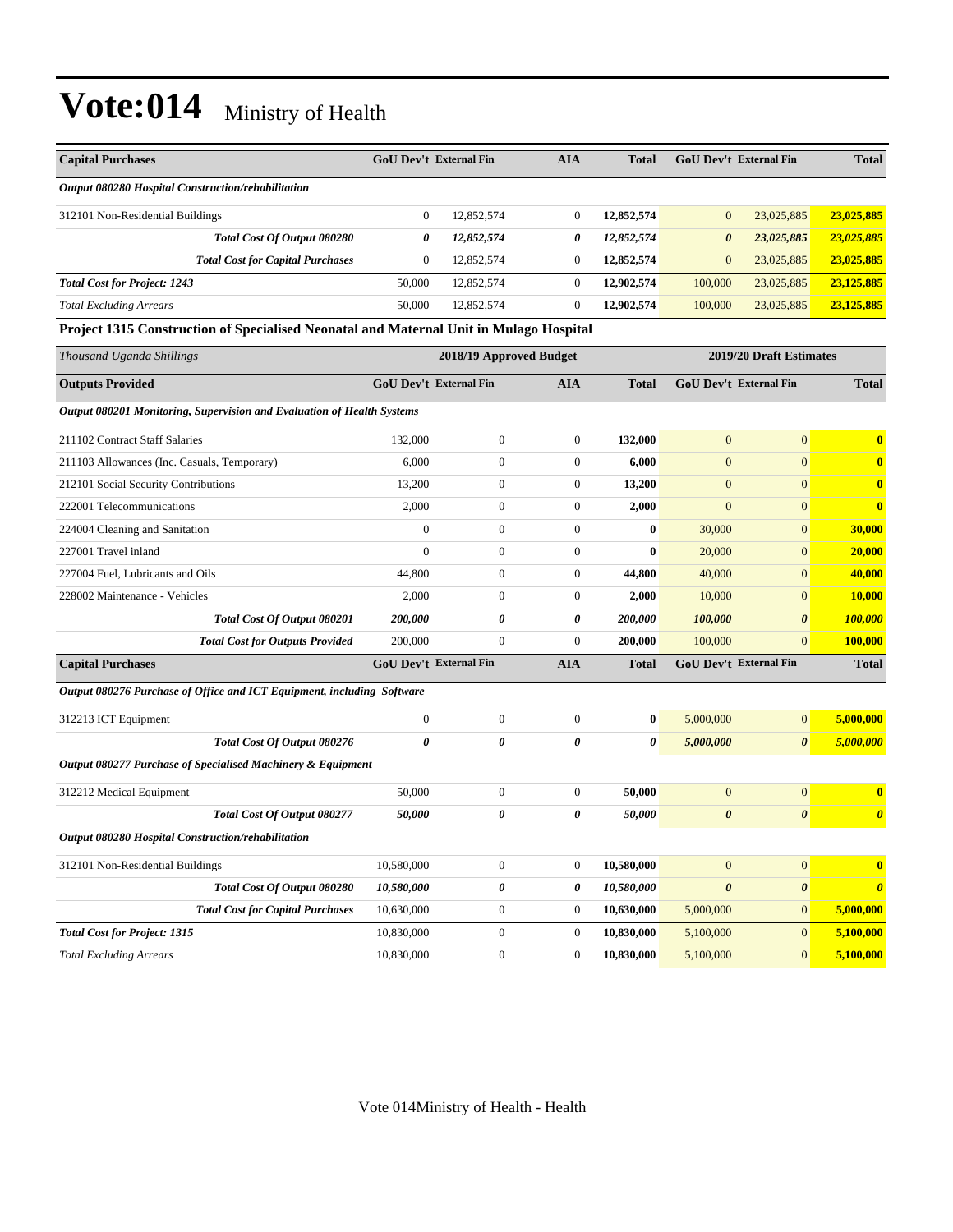#### **Project 1344 Renovation and Equipping of Kayunga and Yumbe General Hospitals**

| Thousand Uganda Shillings                                                                   |                               | 2018/19 Approved Budget |                       |              |                  | 2019/20 Draft Estimates       |              |  |  |
|---------------------------------------------------------------------------------------------|-------------------------------|-------------------------|-----------------------|--------------|------------------|-------------------------------|--------------|--|--|
| <b>Outputs Provided</b>                                                                     | <b>GoU Dev't External Fin</b> |                         | <b>AIA</b>            | <b>Total</b> |                  | <b>GoU Dev't External Fin</b> | <b>Total</b> |  |  |
| Output 080201 Monitoring, Supervision and Evaluation of Health Systems                      |                               |                         |                       |              |                  |                               |              |  |  |
| 211102 Contract Staff Salaries                                                              | 279,472                       | 501,130                 | $\boldsymbol{0}$      | 780,602      | 283,200          | 520,388                       | 803,588      |  |  |
| 212101 Social Security Contributions                                                        | 78,060                        | $\boldsymbol{0}$        | $\boldsymbol{0}$      | 78,060       | 80,359           | $\mathbf{0}$                  | 80,359       |  |  |
| 221001 Advertising and Public Relations                                                     | 19,000                        | $\boldsymbol{0}$        | $\boldsymbol{0}$      | 19,000       | 7,735            | $\mathbf{0}$                  | 7,735        |  |  |
| 221007 Books, Periodicals & Newspapers                                                      | 1,800                         | $\boldsymbol{0}$        | $\boldsymbol{0}$      | 1,800        | 1,800            | $\mathbf{0}$                  | 1,800        |  |  |
| 221009 Welfare and Entertainment                                                            | 12,000                        | $\boldsymbol{0}$        | $\boldsymbol{0}$      | 12,000       | 12,000           | $\mathbf{0}$                  | 12,000       |  |  |
| 221011 Printing, Stationery, Photocopying and Binding                                       | 11,520                        | $\boldsymbol{0}$        | $\boldsymbol{0}$      | 11,520       | 6,920            | $\mathbf{0}$                  | 6,920        |  |  |
| 222002 Postage and Courier                                                                  | 5,540                         | $\boldsymbol{0}$        | $\boldsymbol{0}$      | 5,540        | 24,100           | $\mathbf{0}$                  | 24,100       |  |  |
| 222003 Information and communications technology (ICT)                                      | 18,703                        | $\boldsymbol{0}$        | $\boldsymbol{0}$      | 18,703       | 43,600           | $\mathbf{0}$                  | 43,600       |  |  |
| 223004 Guard and Security services                                                          | 3,250                         | $\boldsymbol{0}$        | $\boldsymbol{0}$      | 3,250        | $\boldsymbol{0}$ | $\mathbf{0}$                  | $\bf{0}$     |  |  |
| 223005 Electricity                                                                          | 17,000                        | $\boldsymbol{0}$        | $\boldsymbol{0}$      | 17,000       | $\boldsymbol{0}$ | $\mathbf{0}$                  | $\bf{0}$     |  |  |
| 223006 Water                                                                                | 1,000                         | $\boldsymbol{0}$        | $\boldsymbol{0}$      | 1,000        | $\boldsymbol{0}$ | $\mathbf{0}$                  | $\bf{0}$     |  |  |
| 224004 Cleaning and Sanitation                                                              | 3,750                         | $\boldsymbol{0}$        | $\boldsymbol{0}$      | 3,750        | $\boldsymbol{0}$ | $\mathbf{0}$                  | $\bf{0}$     |  |  |
| 225002 Consultancy Services-Long-term                                                       | 5,000                         | 1,224,830               | $\boldsymbol{0}$      | 1,229,830    | $\boldsymbol{0}$ | 1,271,820                     | 1,271,820    |  |  |
| 227001 Travel inland                                                                        | 258,025                       | $\boldsymbol{0}$        | $\boldsymbol{0}$      | 258,025      | 270,000          | $\boldsymbol{0}$              | 270,000      |  |  |
| 227004 Fuel, Lubricants and Oils                                                            | 53,880                        | $\boldsymbol{0}$        | $\boldsymbol{0}$      | 53,880       | 103,186          | $\mathbf{0}$                  | 103,186      |  |  |
| 228001 Maintenance - Civil                                                                  | 5,000                         | $\boldsymbol{0}$        | $\boldsymbol{0}$      | 5,000        | $\boldsymbol{0}$ | $\mathbf{0}$                  | $\bf{0}$     |  |  |
| 228002 Maintenance - Vehicles                                                               | 115,000                       | $\boldsymbol{0}$        | $\boldsymbol{0}$      | 115,000      | 60,000           | $\mathbf{0}$                  | 60,000       |  |  |
| 228003 Maintenance - Machinery, Equipment & Furniture                                       | 12,000                        | $\mathbf{0}$            | $\boldsymbol{0}$      | 12,000       | 7,100            | $\mathbf{0}$                  | 7,100        |  |  |
| Total Cost Of Output 080201                                                                 | 900,000                       | 1,725,961               | 0                     | 2,625,961    | 900,000          | 1,792,208                     | 2,692,208    |  |  |
| <b>Total Cost for Outputs Provided</b>                                                      | 900,000                       | 1,725,961               | $\boldsymbol{0}$      | 2,625,961    | 900,000          | 1,792,208                     | 2,692,208    |  |  |
| <b>Capital Purchases</b>                                                                    | <b>GoU Dev't External Fin</b> |                         | <b>AIA</b>            | <b>Total</b> |                  | GoU Dev't External Fin        | <b>Total</b> |  |  |
| Output 080277 Purchase of Specialised Machinery & Equipment                                 |                               |                         |                       |              |                  |                               |              |  |  |
| 312202 Machinery and Equipment                                                              | $\boldsymbol{0}$              | 5,000,000               | $\boldsymbol{0}$      | 5,000,000    | 1,160,580        | 24,166,492                    | 25,327,072   |  |  |
| Total Cost Of Output 080277                                                                 | 0                             | 5,000,000               | 0                     | 5,000,000    | 1,160,580        | 24,166,492                    | 25,327,072   |  |  |
| Output 080280 Hospital Construction/rehabilitation                                          |                               |                         |                       |              |                  |                               |              |  |  |
| 312101 Non-Residential Buildings                                                            | 6,630,000                     | 36,696,108              | $\boldsymbol{0}$      | 43,326,108   | 5,444,420        | 41,693,400                    | 47,137,820   |  |  |
| Total Cost Of Output 080280                                                                 | 6,630,000                     | 36,696,108              | $\boldsymbol{\theta}$ | 43,326,108   |                  | 5,444,420 41,693,400          | 47,137,820   |  |  |
| <b>Total Cost for Capital Purchases</b>                                                     | 6,630,000                     | 41,696,108              | $\boldsymbol{0}$      | 48,326,108   | 6,605,000        | 65,859,893                    | 72,464,893   |  |  |
| <b>Total Cost for Project: 1344</b>                                                         | 7,530,000                     | 43,422,068              | $\boldsymbol{0}$      | 50,952,068   | 7,505,000        | 67,652,100                    | 75,157,100   |  |  |
| <b>Total Excluding Arrears</b>                                                              | 7,530,000                     | 43,422,068              | $\boldsymbol{0}$      | 50,952,068   | 7,505,000        | 67,652,100                    | 75,157,100   |  |  |
| Project 1393 Construction and Equipping of the International Specialized Hospital of Uganda |                               |                         |                       |              |                  |                               |              |  |  |
| Thousand Uganda Shillings                                                                   |                               | 2018/19 Approved Budget |                       |              |                  | 2019/20 Draft Estimates       |              |  |  |
| <b>Outputs Provided</b>                                                                     | <b>GoU Dev't External Fin</b> |                         | <b>AIA</b>            | <b>Total</b> |                  | GoU Dev't External Fin        | <b>Total</b> |  |  |

*Output 080201 Monitoring, Supervision and Evaluation of Health Systems*

211103 Allowances (Inc. Casuals, Temporary) 0 0 0 **0** 5,000 0 **5,000**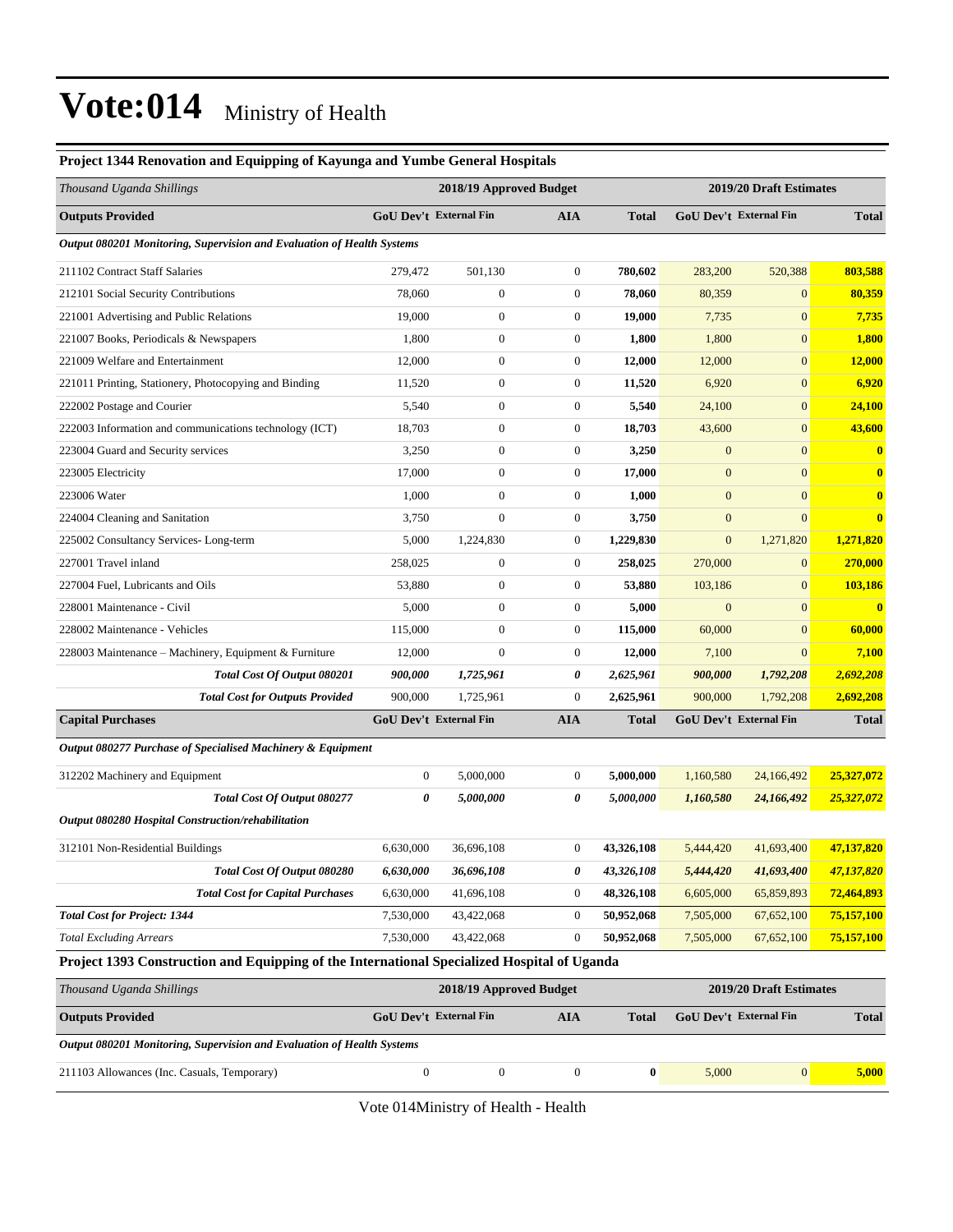| 222001 Telecommunications              | 30,000   | $\mathbf{0}$ |   | 30,000       | $\mathbf{0}$ | $\Omega$              | $\mathbf{0}$ |
|----------------------------------------|----------|--------------|---|--------------|--------------|-----------------------|--------------|
| 227001 Travel inland                   | $\Omega$ | $\mathbf{0}$ |   | $\mathbf{0}$ | 25,000       | $\overline{0}$        | 25,000       |
| 227004 Fuel, Lubricants and Oils       | 20,000   | $\mathbf{0}$ |   | 20,000       | 20,000       | $\overline{0}$        | 20,000       |
| Total Cost Of Output 080201            | 50,000   | 0            | 0 | 50.000       | 50,000       | $\boldsymbol{\theta}$ | 50,000       |
| <b>Total Cost for Outputs Provided</b> | 50,000   |              |   | 50,000       | 50,000       | $\mathbf{0}$          | 50,000       |
| <b>Total Cost for Project: 1393</b>    | 50,000   | 0            |   | 50,000       | 50,000       | $\mathbf{0}$          | 50,000       |
| <b>Total Excluding Arrears</b>         | 50,000   | 0            |   | 50,000       | 50,000       | $\overline{0}$        | 50,000       |

#### **Project 1394 Regional Hospital for Paediatric Surgery**

| 2018/19 Approved Budget |                                                                        |                                                                |              |           |                       |                                                                                           |
|-------------------------|------------------------------------------------------------------------|----------------------------------------------------------------|--------------|-----------|-----------------------|-------------------------------------------------------------------------------------------|
|                         |                                                                        | <b>AIA</b>                                                     | <b>Total</b> |           |                       | <b>Total</b>                                                                              |
|                         |                                                                        |                                                                |              |           |                       |                                                                                           |
| 5,000                   | $\mathbf{0}$                                                           | $\theta$                                                       | 5,000        | 35,000    | $\mathbf{0}$          | 35,000                                                                                    |
| $\boldsymbol{0}$        | $\mathbf{0}$                                                           | $\theta$                                                       | $\bf{0}$     | 10,000    | $\overline{0}$        | 10,000                                                                                    |
| 15,000                  | $\mathbf{0}$                                                           | $\theta$                                                       | 15,000       | 40,000    | $\mathbf{0}$          | 40,000                                                                                    |
| 20,000                  | 0                                                                      | 0                                                              | 20,000       | 85,000    | $\boldsymbol{\theta}$ | 85,000                                                                                    |
| 20,000                  | $\mathbf{0}$                                                           | $\mathbf{0}$                                                   | 20,000       | 85,000    | $\overline{0}$        | 85,000                                                                                    |
|                         |                                                                        | <b>AIA</b>                                                     | <b>Total</b> |           |                       | <b>Total</b>                                                                              |
|                         |                                                                        |                                                                |              |           |                       |                                                                                           |
| 980,000                 | $\overline{0}$                                                         | $\theta$                                                       | 980,000      | 1,000,000 | $\overline{0}$        | 1,000,000                                                                                 |
| 980,000                 | 0                                                                      | 0                                                              | 980,000      | 1,000,000 | $\boldsymbol{\theta}$ | 1,000,000                                                                                 |
| 980,000                 | $\mathbf{0}$                                                           | $\overline{0}$                                                 | 980,000      | 1,000,000 | $\overline{0}$        | 1,000,000                                                                                 |
| 1,000,000               | $\mathbf{0}$                                                           | $\overline{0}$                                                 | 1,000,000    | 1,085,000 | $\overline{0}$        | 1,085,000                                                                                 |
| 1,000,000               | $\mathbf{0}$                                                           | $\overline{0}$                                                 | 1,000,000    | 1,085,000 | $\overline{0}$        | 1,085,000                                                                                 |
|                         | Output 080201 Monitoring, Supervision and Evaluation of Health Systems | <b>GoU Dev't External Fin</b><br><b>GoU Dev't External Fin</b> |              |           |                       | 2019/20 Draft Estimates<br><b>GoU Dev't External Fin</b><br><b>GoU Dev't External Fin</b> |

**Project 1440 Uganda Reproductive Maternal and Child Health Services Improvement Project**

| Thousand Uganda Shillings                                              |                | 2018/19 Approved Budget       |                |              |                | 2019/20 Draft Estimates       |              |  |  |
|------------------------------------------------------------------------|----------------|-------------------------------|----------------|--------------|----------------|-------------------------------|--------------|--|--|
| <b>Outputs Provided</b>                                                |                | <b>GoU Dev't External Fin</b> | <b>AIA</b>     | <b>Total</b> |                | <b>GoU</b> Dev't External Fin |              |  |  |
| Output 080201 Monitoring, Supervision and Evaluation of Health Systems |                |                               |                |              |                |                               |              |  |  |
| 211102 Contract Staff Salaries                                         | 50,000         | 3,610,069                     | $\overline{0}$ | 3,660,069    | $\mathbf{0}$   | 3,308,400                     | 3,308,400    |  |  |
| 211103 Allowances (Inc. Casuals, Temporary)                            | 10,000         | 956,703                       | $\overline{0}$ | 966,703      | 25,000         | 896,944                       | 921,944      |  |  |
| 212101 Social Security Contributions                                   | 5,000          | 361,007                       | $\overline{0}$ | 366,007      | $\mathbf{0}$   | 330,840                       | 330,840      |  |  |
| 221002 Workshops and Seminars                                          | $\overline{0}$ | 1,328,754                     | $\overline{0}$ | 1,328,754    | $\mathbf{0}$   | 919,000                       | 919,000      |  |  |
| 221009 Welfare and Entertainment                                       | 5,000          | $\mathbf{0}$                  | $\overline{0}$ | 5,000        | 25,000         | $\mathbf{0}$                  | 25,000       |  |  |
| 221011 Printing, Stationery, Photocopying and Binding                  | $\overline{0}$ | 1,290,790                     | $\overline{0}$ | 1,290,790    | $\overline{0}$ | 514,640                       | 514,640      |  |  |
| 223005 Electricity                                                     | 15,000         | $\Omega$                      | $\overline{0}$ | 15,000       | $\mathbf{0}$   | $\Omega$                      | $\mathbf{0}$ |  |  |
| 224001 Medical Supplies                                                | $\overline{0}$ | 10,176,084                    | $\overline{0}$ | 10,176,084   | $\overline{0}$ | 11,028,000                    | 11,028,000   |  |  |
| 225001 Consultancy Services- Short term                                | $\overline{0}$ | 724,002                       | $\overline{0}$ | 724,002      | $\overline{0}$ | 4,043,600                     | 4,043,600    |  |  |
| 225002 Consultancy Services-Long-term                                  | $\overline{0}$ | 1,275,523                     | $\overline{0}$ | 1,275,523    | $\overline{0}$ | 3,683,352                     | 3,683,352    |  |  |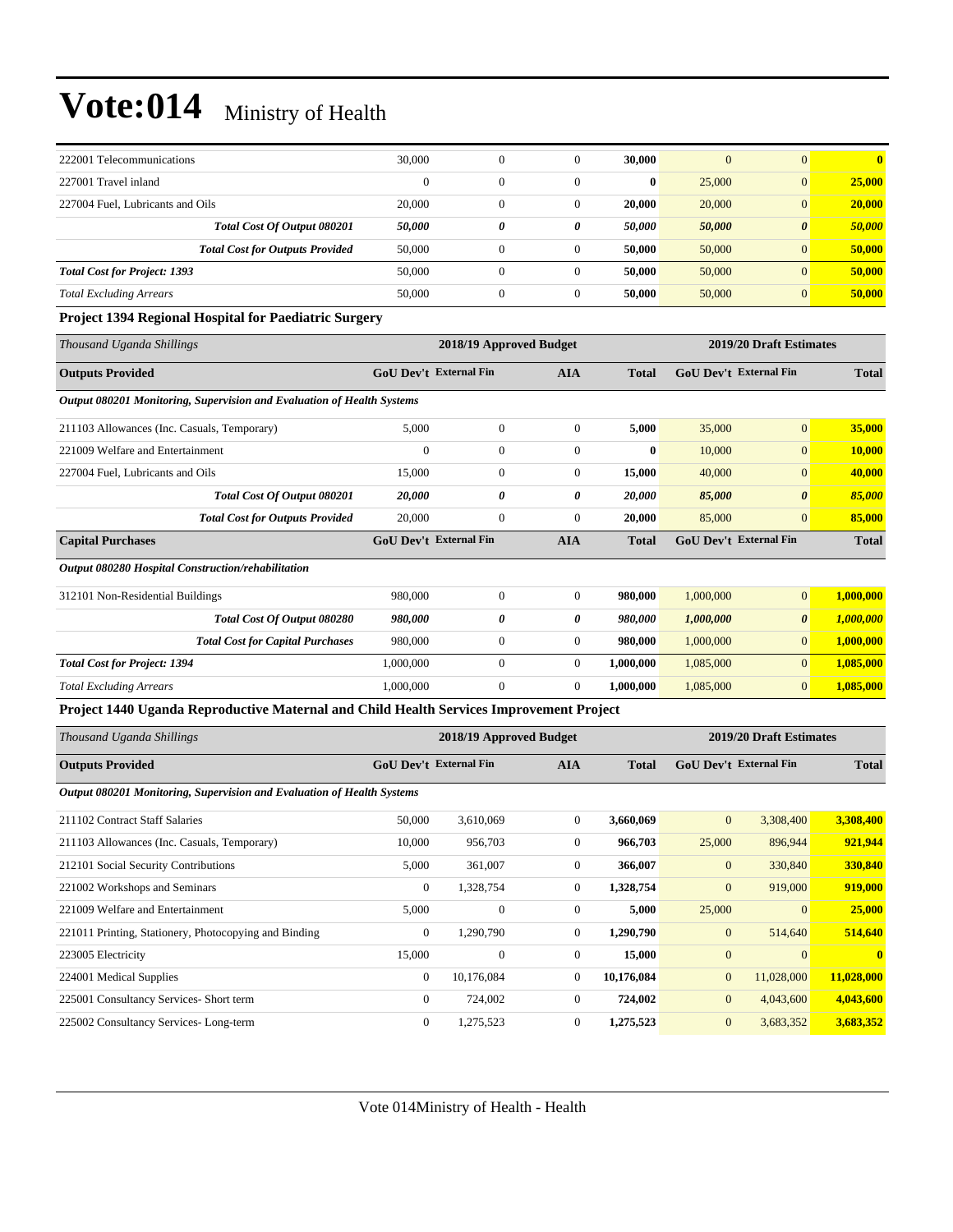| 227001 Travel inland                                                        | 100,000                                            | 2,148,785        | $\boldsymbol{0}$ | 2,248,785      | 80,000                | 2,420,586                     | 2,500,586    |
|-----------------------------------------------------------------------------|----------------------------------------------------|------------------|------------------|----------------|-----------------------|-------------------------------|--------------|
| 227002 Travel abroad                                                        | $\boldsymbol{0}$                                   | 339,711          | $\boldsymbol{0}$ | 339,711        | $\mathbf{0}$          | 183,800                       | 183,800      |
| 227004 Fuel, Lubricants and Oils                                            | 70,000                                             | 127,333          | $\boldsymbol{0}$ | 197,333        | 146,000               | $\mathbf{0}$                  | 146,000      |
| 282103 Scholarships and related costs                                       | $\mathbf{0}$                                       | 3,492,725        | $\boldsymbol{0}$ | 3,492,725      | $\mathbf{0}$          | 3,308,400                     | 3,308,400    |
| Total Cost Of Output 080201                                                 | 255,000                                            | 25,831,485       | 0                | 26,086,485     | 276,000               | 30,637,562                    | 30,913,562   |
| <b>Total Cost for Outputs Provided</b>                                      | 255,000                                            | 25,831,485       | $\boldsymbol{0}$ | 26,086,485     | 276,000               | 30,637,562                    | 30,913,562   |
| <b>Outputs Funded</b>                                                       | <b>GoU Dev't External Fin</b>                      |                  | <b>AIA</b>       | <b>Total</b>   |                       | <b>GoU Dev't External Fin</b> | <b>Total</b> |
| <b>Output 080251 Support to Local Governments</b>                           |                                                    |                  |                  |                |                       |                               |              |
| 263104 Transfers to other govt. Units (Current)                             | $\boldsymbol{0}$                                   | 10,442,140       | $\boldsymbol{0}$ | 10,442,140     | $\mathbf{0}$          | 47,016,040                    | 47,016,040   |
| o/w Reimbursements to Health Facilities for Result Based<br>Financing (RBF) | $\theta$                                           | 10,442,140       | $\theta$         | 10,442,140     | $\boldsymbol{\theta}$ | $\boldsymbol{\theta}$         | $\mathbf{0}$ |
| $o/w$ RBF payments                                                          | $\boldsymbol{\theta}$                              | 0                | 0                | $\bf{0}$       | $\theta$              | 47,016,040                    | 47,016,040   |
| Total Cost Of Output 080251                                                 | 0                                                  | 10,442,140       | 0                | 10,442,140     | $\boldsymbol{\theta}$ | 47,016,040                    | 47,016,040   |
| <b>Total Cost for Outputs Funded</b>                                        | $\theta$                                           | 10,442,140       | $\boldsymbol{0}$ | 10,442,140     | $\mathbf{0}$          | 47,016,040                    | 47,016,040   |
| <b>Capital Purchases</b>                                                    | <b>GoU Dev't External Fin</b>                      |                  | <b>AIA</b>       | <b>Total</b>   |                       | <b>GoU Dev't External Fin</b> | <b>Total</b> |
| Output 080275 Purchase of Motor Vehicles and Other Transport Equipment      |                                                    |                  |                  |                |                       |                               |              |
| 312201 Transport Equipment                                                  | $\boldsymbol{0}$                                   | $\mathbf{0}$     | $\boldsymbol{0}$ | $\bf{0}$       | $\mathbf{0}$          | 570,000                       | 570,000      |
| Total Cost Of Output 080275                                                 | $\boldsymbol{\theta}$                              | $\theta$         | $\theta$         | $\pmb{\theta}$ | $\boldsymbol{\theta}$ | 570,000                       | 570,000      |
| Output 080276 Purchase of Office and ICT Equipment, including Software      |                                                    |                  |                  |                |                       |                               |              |
| 312202 Machinery and Equipment                                              | $\bf{0}$                                           | 5,656,696        | $\mathbf{0}$     | 5,656,696      | $\mathbf{0}$          | 12,239,580                    | 12,239,580   |
| Total Cost Of Output 080276                                                 | 0                                                  | 5,656,696        | 0                | 5,656,696      | $\boldsymbol{\theta}$ | 12,239,580                    | 12,239,580   |
| Output 080277 Purchase of Specialised Machinery & Equipment                 |                                                    |                  |                  |                |                       |                               |              |
| 312202 Machinery and Equipment                                              | $\boldsymbol{0}$                                   | 7,972,524        | $\mathbf{0}$     | 7,972,524      | $\mathbf{0}$          | 10,000,000                    | 10,000,000   |
| Total Cost Of Output 080277                                                 | 0                                                  | 7,972,524        | 0                | 7,972,524      | $\boldsymbol{\theta}$ | 10,000,000                    | 10,000,000   |
| Output 080281 Health centre construction and rehabilitation                 |                                                    |                  |                  |                |                       |                               |              |
| 312101 Non-Residential Buildings                                            | $\boldsymbol{0}$                                   | 33,260,868       | $\boldsymbol{0}$ | 33,260,868     | $\mathbf{0}$          | 19,221,962                    | 19,221,962   |
| Total Cost Of Output 080281                                                 | 0                                                  | 33,260,868       | 0                | 33,260,868     | $\boldsymbol{\theta}$ | 19,221,962                    | 19,221,962   |
| <b>Total Cost for Capital Purchases</b>                                     | $\boldsymbol{0}$                                   | 46,890,088       | $\boldsymbol{0}$ | 46,890,088     | $\mathbf{0}$          | 42,031,542                    | 42,031,542   |
| <b>Total Cost for Project: 1440</b>                                         | 255,000                                            | 83,163,712       | $\boldsymbol{0}$ | 83,418,712     | 276,000               | 119,685,144                   | 119,961,144  |
| <b>Total Excluding Arrears</b>                                              | 255,000                                            | 83,163,712       | $\overline{0}$   | 83,418,712     | 276,000               | 119,685,144                   | 119,961,144  |
| <b>Project 1519 Strengthening Capacity of Regional Referral Hospitals</b>   |                                                    |                  |                  |                |                       |                               |              |
| Thousand Uganda Shillings                                                   | 2018/19 Approved Budget<br>2019/20 Draft Estimates |                  |                  |                |                       |                               |              |
| <b>Capital Purchases</b>                                                    | GoU Dev't External Fin                             |                  | <b>AIA</b>       | <b>Total</b>   |                       | GoU Dev't External Fin        | <b>Total</b> |
| Output 080277 Purchase of Specialised Machinery & Equipment                 |                                                    |                  |                  |                |                       |                               |              |
| 312202 Machinery and Equipment                                              | 3,000,000                                          | $\boldsymbol{0}$ | $\boldsymbol{0}$ | 3,000,000      | 3,000,000             | $\boldsymbol{0}$              | 3,000,000    |
| Total Cost Of Output 080277                                                 | 3,000,000                                          | 0                | 0                | 3,000,000      | 3,000,000             | $\pmb{\theta}$                | 3,000,000    |
| <b>Total Cost for Capital Purchases</b>                                     | 3,000,000                                          | $\boldsymbol{0}$ | $\boldsymbol{0}$ | 3,000,000      | 3,000,000             | $\mathbf{0}$                  | 3,000,000    |

*Total Cost for Project: 1519* 3,000,000 0 0 **3,000,000** 3,000,000 0 **3,000,000** *Total Excluding Arrears* 3,000,000 0 0 **3,000,000** 3,000,000 0 **3,000,000**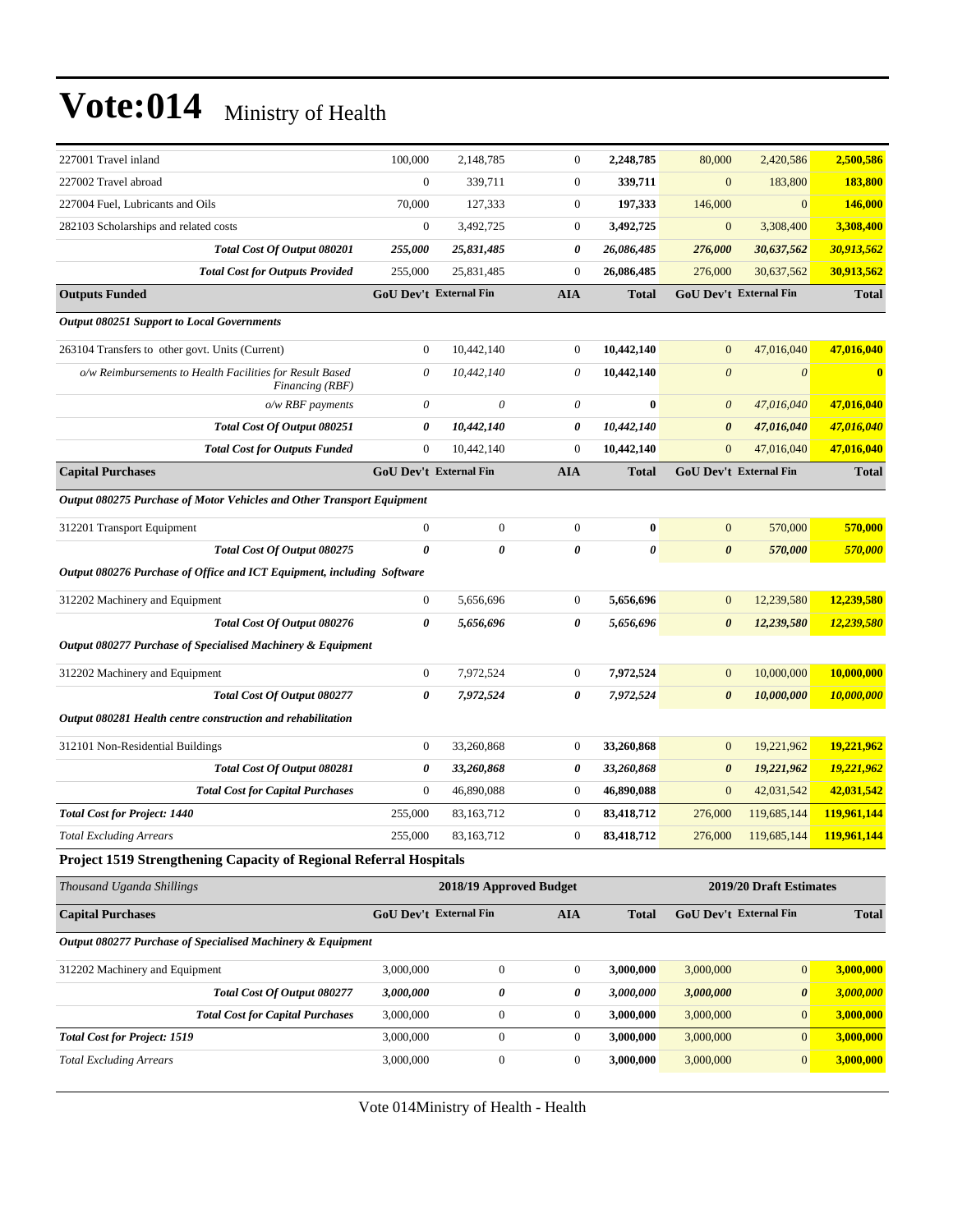| Thousand Uganda Shillings                                                    |                                                    | 2018/19 Approved Budget       |                  |                       |                       | 2019/20 Draft Estimates       |              |
|------------------------------------------------------------------------------|----------------------------------------------------|-------------------------------|------------------|-----------------------|-----------------------|-------------------------------|--------------|
| <b>Outputs Provided</b>                                                      |                                                    | <b>GoU Dev't External Fin</b> | <b>AIA</b>       | <b>Total</b>          |                       | GoU Dev't External Fin        | <b>Total</b> |
| Output 080201 Monitoring, Supervision and Evaluation of Health Systems       |                                                    |                               |                  |                       |                       |                               |              |
| 211103 Allowances (Inc. Casuals, Temporary)                                  | $\boldsymbol{0}$                                   | $\boldsymbol{0}$              | $\boldsymbol{0}$ | $\bf{0}$              | $\mathbf{0}$          | 50,000                        | 50,000       |
| 225001 Consultancy Services- Short term                                      | $\boldsymbol{0}$                                   | $\boldsymbol{0}$              | $\boldsymbol{0}$ | $\bf{0}$              | 100,000               | 100,000                       | 200,000      |
| 227004 Fuel, Lubricants and Oils                                             | $\overline{0}$                                     | $\boldsymbol{0}$              | $\boldsymbol{0}$ | $\bf{0}$              | 20,000                | $\mathbf{0}$                  | 20,000       |
| Total Cost Of Output 080201                                                  | 0                                                  | 0                             | 0                | 0                     | 120,000               | 150,000                       | 270,000      |
| <b>Total Cost for Outputs Provided</b>                                       | $\mathbf{0}$                                       | $\boldsymbol{0}$              | $\overline{0}$   | $\bf{0}$              | 120,000               | 150,000                       | 270,000      |
| <b>Capital Purchases</b>                                                     | <b>GoU Dev't External Fin</b>                      |                               | <b>AIA</b>       | <b>Total</b>          |                       | <b>GoU Dev't External Fin</b> | <b>Total</b> |
| Output 080275 Purchase of Motor Vehicles and Other Transport Equipment       |                                                    |                               |                  |                       |                       |                               |              |
| 312201 Transport Equipment                                                   | $\boldsymbol{0}$                                   | $\boldsymbol{0}$              | $\boldsymbol{0}$ | $\bf{0}$              | $\mathbf{0}$          | 2,480,000                     | 2,480,000    |
| Total Cost Of Output 080275                                                  | $\boldsymbol{\theta}$                              | 0                             | 0                | $\boldsymbol{\theta}$ | $\boldsymbol{\theta}$ | 2,480,000                     | 2,480,000    |
| Output 080277 Purchase of Specialised Machinery & Equipment                  |                                                    |                               |                  |                       |                       |                               |              |
| 312202 Machinery and Equipment                                               | $\mathbf{0}$                                       | $\boldsymbol{0}$              | $\overline{0}$   | $\bf{0}$              | $\mathbf{0}$          | 28,000                        | 28,000       |
| Total Cost Of Output 080277                                                  | $\theta$                                           | $\pmb{\theta}$                | 0                | $\pmb{\theta}$        | $\boldsymbol{\theta}$ | 28,000                        | 28,000       |
| Output 080280 Hospital Construction/rehabilitation                           |                                                    |                               |                  |                       |                       |                               |              |
| 312101 Non-Residential Buildings                                             | $\boldsymbol{0}$                                   | $\boldsymbol{0}$              | $\boldsymbol{0}$ | $\bf{0}$              | $\mathbf{0}$          | 7,885,205                     | 7,885,205    |
| Total Cost Of Output 080280                                                  | 0                                                  | 0                             | 0                | $\boldsymbol{\theta}$ | $\pmb{\theta}$        | 7,885,205                     | 7,885,205    |
| <b>Total Cost for Capital Purchases</b>                                      | $\overline{0}$                                     | $\boldsymbol{0}$              | $\boldsymbol{0}$ | $\bf{0}$              | $\mathbf{0}$          | 10,393,205                    | 10,393,205   |
| <b>Total Cost for Project: 1539</b>                                          | $\overline{0}$                                     | $\boldsymbol{0}$              | $\mathbf{0}$     | $\bf{0}$              | 120,000               | 10,543,205                    | 10,663,205   |
| <b>Total Excluding Arrears</b>                                               | $\overline{0}$                                     | $\boldsymbol{0}$              | $\boldsymbol{0}$ | $\bf{0}$              | 120,000               | 10,543,205                    | 10,663,205   |
|                                                                              |                                                    | GoU External Fin              | <b>AIA</b>       | <b>Total</b>          | GoU                   | <b>External Fin</b>           | <b>Total</b> |
| <b>Total Cost for Programme 02</b>                                           | 34,115,000                                         | 145,048,125                   | 0                | 179, 163, 125         | 30,638,072            | 220,906,334                   | 251,544,407  |
| <b>Total Excluding Arrears</b>                                               | 34,115,000                                         | 145,048,125                   | $\boldsymbol{0}$ | 179, 163, 125         | 30,638,072            | 220,906,334                   | 251,544,407  |
| Programmme 03 Health Research                                                |                                                    |                               |                  |                       |                       |                               |              |
| <b>Recurrent Budget Estimates</b>                                            |                                                    |                               |                  |                       |                       |                               |              |
| <b>SubProgramme 04 Research Institutions</b>                                 |                                                    |                               |                  |                       |                       |                               |              |
| Thousand Uganda Shillings                                                    | 2019/20 Draft Estimates<br>2018/19 Approved Budget |                               |                  |                       |                       |                               |              |
| <b>Outputs Funded</b>                                                        | Wage                                               | Non Wage                      | AIA              | <b>Total</b>          | Wage                  | Non Wage                      | <b>Total</b> |
| Output 080352 Support to Uganda National Health Research Organisation(UNHRO) |                                                    |                               |                  |                       |                       |                               |              |

263104 Transfers to other govt. Units (Current) 452,016 800,000 0 **1,252,016** 0 548,000 **548,000**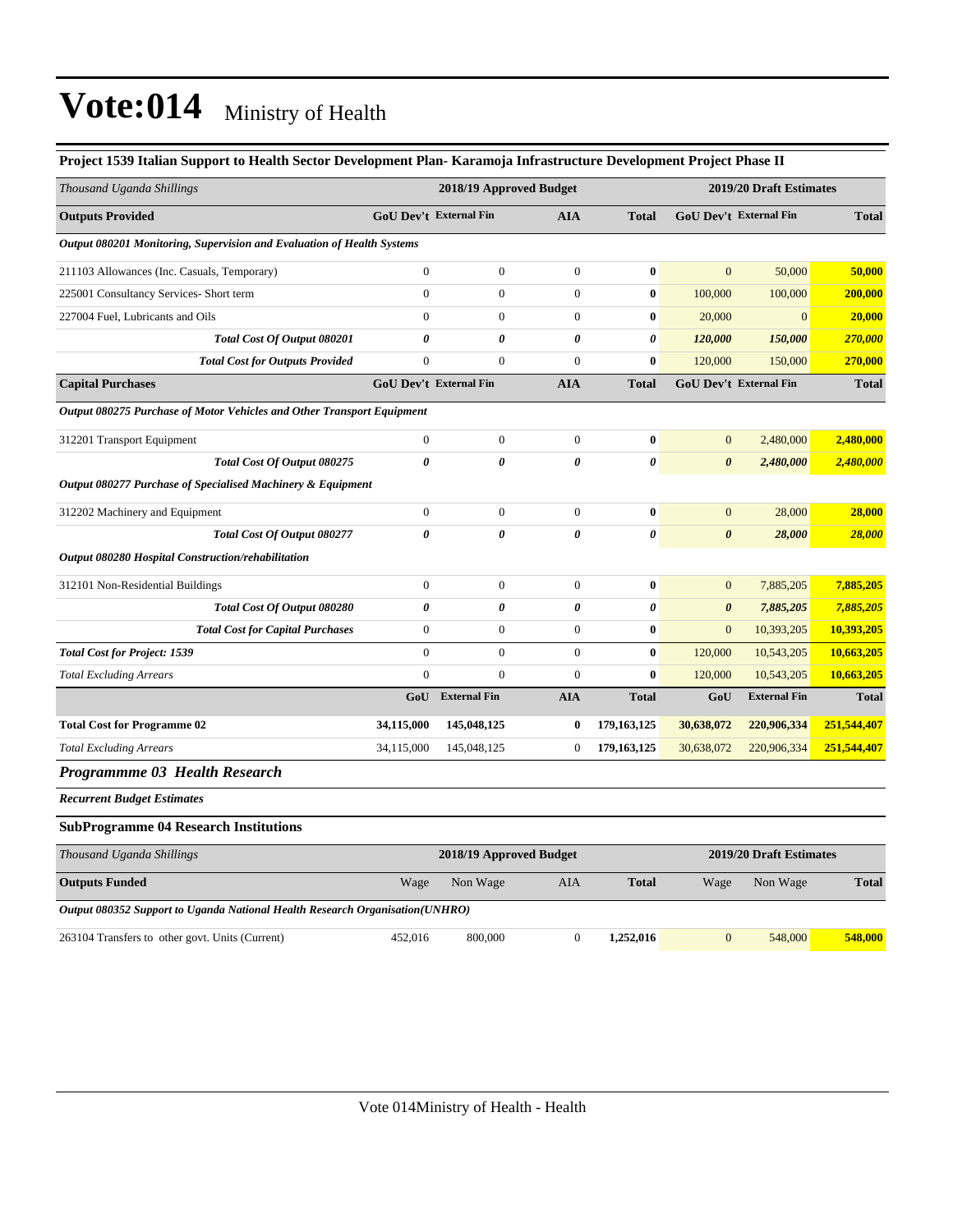| o/w Uganda National Health Research Organization<br>(UNHRO)     | 0       | 0        | 0            | $\mathbf{0}$ | $\boldsymbol{\theta}$ | 240,000  | 240,000      |
|-----------------------------------------------------------------|---------|----------|--------------|--------------|-----------------------|----------|--------------|
| o/w Natural Chemotherapeutics Research Institute (NCRI)         | 0       | $\theta$ | $\theta$     | $\mathbf{0}$ | $\theta$              | 308,000  | 308,000      |
| o/w o/w Uganda National Health Research Organization<br>(UNHRO) | 0       | 243,800  | 0            | 243,800      | $\boldsymbol{\theta}$ | $\theta$ | $\mathbf{0}$ |
| o/w o/w Natural Chemotherapeutics Research Institute (NCRI)     | 452.016 | 306,200  | 0            | 758,216      | $\boldsymbol{0}$      | $\theta$ | $\mathbf{0}$ |
| o/w o/w Malaria Research Centre (MRC)                           | 0       | 250,000  | 0            | 250,000      | $\theta$              | $\theta$ | $\mathbf{0}$ |
| <b>Total Cost of Output 52</b>                                  | 452,016 | 800,000  | 0            | 1,252,016    | $\boldsymbol{\theta}$ | 548,000  | 548,000      |
| <b>Total Cost Of Outputs Funded</b>                             | 452,016 | 800,000  | $\bf{0}$     | 1.252.016    | $\bf{0}$              | 548,000  | 548,000      |
| <b>Total Cost for SubProgramme 04</b>                           | 452,016 | 800,000  | $\mathbf{0}$ | 1,252,016    | $\bf{0}$              | 548,000  | 548,000      |
| <b>Total Excluding Arrears</b>                                  | 452,016 | 800,000  | $\Omega$     | 1,252,016    | $\mathbf{0}$          | 548,000  | 548,000      |

#### **SubProgramme 05 JCRC**

| Thousand Uganda Shillings                                                       |                       | 2018/19 Approved Budget |              |              |                       | 2019/20 Draft Estimates |                |  |
|---------------------------------------------------------------------------------|-----------------------|-------------------------|--------------|--------------|-----------------------|-------------------------|----------------|--|
| <b>Outputs Funded</b>                                                           | Wage                  | Non Wage                | AIA          | <b>Total</b> | Wage                  | Non Wage                | <b>Total</b>   |  |
| Output 080351 Specialised Medical Research in HIV/AIDS and Clinical Care (JCRC) |                       |                         |              |              |                       |                         |                |  |
| 263104 Transfers to other govt. Units (Current)                                 | $\mathbf{0}$          | $\mathbf{0}$            | $\Omega$     | $\mathbf{0}$ | $\mathbf{0}$          | 240,000                 | 240,000        |  |
| o/w Joint Clinical Research Center (JCRC)                                       | 0                     | 0                       | 0            | $\mathbf{0}$ | $\theta$              | 240,000                 | 240,000        |  |
| 263321 Conditional trans. Autonomous Inst (Wage subvention                      | $\overline{0}$        | 240,000                 | $\mathbf{0}$ | 240,000      | $\mathbf{0}$          | $\Omega$                | $\mathbf{0}$   |  |
| o/w 51-Specialised Medical Research in HIV/AIDS and<br>Clinical Care (JCRC)     | $\theta$              | 240,000                 | 0            | 240,000      | $\theta$              | $\theta$                | $\bf{0}$       |  |
| <b>Total Cost of Output 51</b>                                                  | $\boldsymbol{\theta}$ | 240,000                 | 0            | 240,000      | $\boldsymbol{\theta}$ | 240,000                 | <b>240,000</b> |  |
| <b>Total Cost Of Outputs Funded</b>                                             | $\bf{0}$              | 240,000                 | $\mathbf{0}$ | 240,000      | $\bf{0}$              | 240,000                 | 240,000        |  |
| <b>Total Cost for SubProgramme 05</b>                                           | $\mathbf{0}$          | 240,000                 | $\mathbf{0}$ | 240,000      | $\bf{0}$              | 240,000                 | 240,000        |  |
| <b>Total Excluding Arrears</b>                                                  | $\overline{0}$        | 240,000                 | $\Omega$     | 240,000      | $\mathbf{0}$          | 240,000                 | 240,000        |  |

| 788,000<br>1.492.016<br><b>Total Cost for Programme 03</b><br>1,492,016<br>$\bf{0}$ |                                | GoU      | <b>External Fin</b> | AIA | <b>Total</b> | GoU     | <b>External Fin</b> | <b>Total</b> |
|-------------------------------------------------------------------------------------|--------------------------------|----------|---------------------|-----|--------------|---------|---------------------|--------------|
|                                                                                     |                                |          |                     |     |              |         |                     | 788,000      |
|                                                                                     | <b>Total Excluding Arrears</b> | .492,016 |                     |     | 1.492.016    | 788,000 | $\overline{0}$      | 788,000      |

#### *Programmme 05 Pharmaceutical and other Supplies*

*Recurrent Budget Estimates*

#### **SubProgramme 18 Pharmaceuticals & Natural Medicine**

| Thousand Uganda Shillings                                                         |              | 2018/19 Approved Budget |              |              |                       | 2019/20 Draft Estimates |              |  |
|-----------------------------------------------------------------------------------|--------------|-------------------------|--------------|--------------|-----------------------|-------------------------|--------------|--|
| <b>Outputs Provided</b>                                                           | Wage         | Non Wage                | AIA          | <b>Total</b> | Wage                  | Non Wage                | <b>Total</b> |  |
| Output 080501 Preventive and curative Medical Supplies (including immuninisation) |              |                         |              |              |                       |                         |              |  |
| 211101 General Staff Salaries                                                     | 275,104      | $\Omega$                | $\Omega$     | 275,104      | $\mathbf{0}$          | $\overline{0}$          | $\mathbf{0}$ |  |
| <b>Total Cost of Output 01</b>                                                    | 275,104      | 0                       | 0            | 275,104      | $\boldsymbol{\theta}$ | $\theta$                | $\theta$     |  |
| Output 080504 Technical Support, Monitoring and Evaluation                        |              |                         |              |              |                       |                         |              |  |
| 211101 General Staff Salaries                                                     | $\Omega$     | $\mathbf{0}$            | $\Omega$     | $\bf{0}$     | 275,104               | $\overline{0}$          | 275,104      |  |
| 211103 Allowances (Inc. Casuals, Temporary)                                       | $\mathbf{0}$ | 15,000                  | $\mathbf{0}$ | 15,000       | $\mathbf{0}$          | 15,000                  | 15,000       |  |
| 221009 Welfare and Entertainment                                                  | $\mathbf{0}$ | 3,600                   | $\mathbf{0}$ | 3,600        | $\mathbf{0}$          | 3,600                   | 3,600        |  |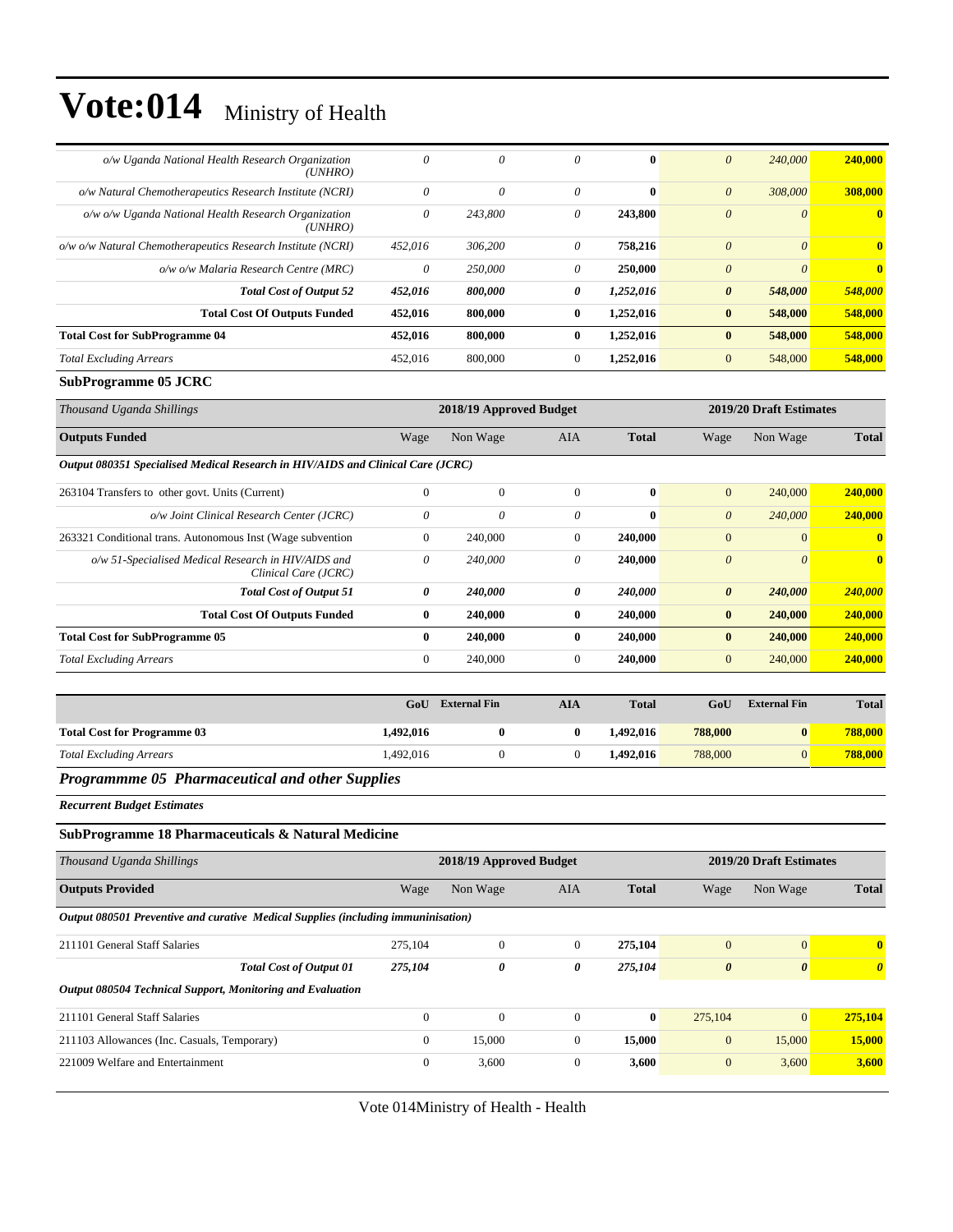| 221011 Printing, Stationery, Photocopying and Binding | $\overline{0}$ | 6,000  | $\mathbf{0}$ | 6,000   | $\mathbf{0}$   | 6,000  | 6,000   |
|-------------------------------------------------------|----------------|--------|--------------|---------|----------------|--------|---------|
| 227001 Travel inland                                  | $\mathbf{0}$   | 39,358 | $\mathbf{0}$ | 39,358  | $\mathbf{0}$   | 39,358 | 39,358  |
| 227002 Travel abroad                                  | $\theta$       | 6,071  | $\mathbf{0}$ | 6,071   | $\overline{0}$ | 6,071  | 6,071   |
| 227004 Fuel. Lubricants and Oils                      | $\mathbf{0}$   | 15,000 | $\mathbf{0}$ | 15,000  | $\overline{0}$ | 15,000 | 15,000  |
| <b>Total Cost of Output 04</b>                        | 0              | 85,028 | 0            | 85,028  | 275,104        | 85,028 | 360,132 |
| <b>Total Cost Of Outputs Provided</b>                 | 275,104        | 85,028 | $\bf{0}$     | 360,132 | 275,104        | 85,028 | 360,132 |
| <b>Total Cost for SubProgramme 18</b>                 | 275,104        | 85,028 | $\bf{0}$     | 360,132 | 275,104        | 85,028 | 360,132 |
| <b>Total Excluding Arrears</b>                        | 275,104        | 85,028 | $\mathbf{0}$ | 360,132 | 275,104        | 85,028 | 360,132 |
| <b>Development Budget Estimates</b>                   |                |        |              |         |                |        |         |

#### **Project 0220 Global Fund for AIDS, TB and Malaria**

| Thousand Uganda Shillings                                                         |                               | 2018/19 Approved Budget |                  |              |                               | 2019/20 Draft Estimates |              |  |  |
|-----------------------------------------------------------------------------------|-------------------------------|-------------------------|------------------|--------------|-------------------------------|-------------------------|--------------|--|--|
| <b>Outputs Provided</b>                                                           | <b>GoU Dev't External Fin</b> |                         | <b>AIA</b>       | <b>Total</b> | <b>GoU Dev't External Fin</b> |                         | <b>Total</b> |  |  |
| Output 080501 Preventive and curative Medical Supplies (including immuninisation) |                               |                         |                  |              |                               |                         |              |  |  |
| 211102 Contract Staff Salaries                                                    | $\boldsymbol{0}$              | 3,571,758               | $\boldsymbol{0}$ | 3,571,758    | $\boldsymbol{0}$              | 2,395,260               | 2,395,260    |  |  |
| 212101 Social Security Contributions                                              | $\overline{0}$                | 357,176                 | $\boldsymbol{0}$ | 357,176      | $\mathbf{0}$                  | 239,526                 | 239,526      |  |  |
| 221001 Advertising and Public Relations                                           | $\mathbf{0}$                  | 961,274                 | $\boldsymbol{0}$ | 961,274      | $\boldsymbol{0}$              | 703,913                 | 703,913      |  |  |
| 221002 Workshops and Seminars                                                     | $\boldsymbol{0}$              | 10,836,560              | $\boldsymbol{0}$ | 10,836,560   | $\boldsymbol{0}$              | 3,905,288               | 3,905,288    |  |  |
| 221003 Staff Training                                                             | $\mathbf{0}$                  | 11,555,300              | $\boldsymbol{0}$ | 11,555,300   | $\boldsymbol{0}$              | 3,345,388               | 3,345,388    |  |  |
| 221005 Hire of Venue (chairs, projector, etc)                                     | $\overline{0}$                | 1,000,000               | $\mathbf{0}$     | 1,000,000    | $\boldsymbol{0}$              | $\mathbf{0}$            | $\bf{0}$     |  |  |
| 221008 Computer supplies and Information Technology (IT)                          | $\overline{0}$                | 418,498                 | $\mathbf{0}$     | 418,498      | $\mathbf{0}$                  | $\Omega$                | $\bf{0}$     |  |  |
| 221011 Printing, Stationery, Photocopying and Binding                             | $\overline{0}$                | 6,993,238               | $\mathbf{0}$     | 6,993,238    | $\overline{0}$                | 1,526,784               | 1,526,784    |  |  |
| 222001 Telecommunications                                                         | $\overline{0}$                | 55,988                  | $\mathbf{0}$     | 55,988       | $\overline{0}$                | $\overline{0}$          | $\bf{0}$     |  |  |
| 222002 Postage and Courier                                                        | $\overline{0}$                | 53,292                  | $\boldsymbol{0}$ | 53,292       | $\boldsymbol{0}$              | $\overline{0}$          | $\bf{0}$     |  |  |
| 222003 Information and communications technology (ICT)                            | $\overline{0}$                | 556,757                 | $\mathbf{0}$     | 556,757      | $\mathbf{0}$                  | 101,970                 | 101,970      |  |  |
| 223007 Other Utilities- (fuel, gas, firewood, charcoal)                           | $\theta$                      | 930,955                 | $\mathbf{0}$     | 930,955      | $\overline{0}$                | $\Omega$                | $\bf{0}$     |  |  |
| 224001 Medical Supplies                                                           | 2,000,000                     | 614,188,560             | $\mathbf{0}$     | 616,188,560  | $\mathbf{0}$                  | 539,560,002             | 539,560,002  |  |  |
| 225001 Consultancy Services- Short term                                           | $\boldsymbol{0}$              | 9,140,425               | $\boldsymbol{0}$ | 9,140,425    | $\boldsymbol{0}$              | 360,015                 | 360,015      |  |  |
| 227001 Travel inland                                                              | $\boldsymbol{0}$              | 15,484,967              | $\boldsymbol{0}$ | 15,484,967   | $\boldsymbol{0}$              | 3,767,114               | 3,767,114    |  |  |
| 227002 Travel abroad                                                              | $\boldsymbol{0}$              | 578,333                 | $\boldsymbol{0}$ | 578,333      | $\boldsymbol{0}$              | 174,892                 | 174,892      |  |  |
| 227003 Carriage, Haulage, Freight and transport hire                              | $\mathbf{0}$                  | 52,206,028              | $\boldsymbol{0}$ | 52,206,028   | $\mathbf{0}$                  | 201,647,981             | 201,647,981  |  |  |
| 228002 Maintenance - Vehicles                                                     | $\overline{0}$                | 210,000                 | $\boldsymbol{0}$ | 210,000      | $\boldsymbol{0}$              | $\mathbf{0}$            | $\bf{0}$     |  |  |
| 273101 Medical expenses (To general Public)                                       | $\boldsymbol{0}$              | 574,454                 | $\boldsymbol{0}$ | 574,454      | $\mathbf{0}$                  | $\overline{0}$          | $\bf{0}$     |  |  |
| 282103 Scholarships and related costs                                             | $\mathbf{0}$                  | 1,835,315               | $\boldsymbol{0}$ | 1,835,315    | $\boldsymbol{0}$              | $\mathbf{0}$            | $\bf{0}$     |  |  |
| Total Cost Of Output 080501                                                       | 2,000,000                     | 731,508,877             | 0                | 733,508,877  | $\boldsymbol{\theta}$         | 757,728,133             | 757,728,133  |  |  |
| Output 080503 Monitoring and Evaluation Capacity Improvement                      |                               |                         |                  |              |                               |                         |              |  |  |
| 211102 Contract Staff Salaries                                                    | 1,841,738                     | $\boldsymbol{0}$        | $\boldsymbol{0}$ | 1,841,738    | 1,613,581                     | $\overline{0}$          | 1,613,581    |  |  |
| 211103 Allowances (Inc. Casuals, Temporary)                                       | 109,337                       | $\boldsymbol{0}$        | $\mathbf{0}$     | 109,337      | 20,000                        | $\mathbf{0}$            | 20,000       |  |  |
| 212101 Social Security Contributions                                              | 184,174                       | $\boldsymbol{0}$        | $\boldsymbol{0}$ | 184,174      | 161,358                       | $\overline{0}$          | 161,358      |  |  |
| 221002 Workshops and Seminars                                                     | $\overline{0}$                | $\boldsymbol{0}$        | $\mathbf{0}$     | $\bf{0}$     | 10,000                        | $\mathbf{0}$            | 10,000       |  |  |
| 221003 Staff Training                                                             | $\overline{0}$                | $\overline{0}$          | $\Omega$         | $\mathbf{0}$ | 10,000                        | $\overline{0}$          | 10,000       |  |  |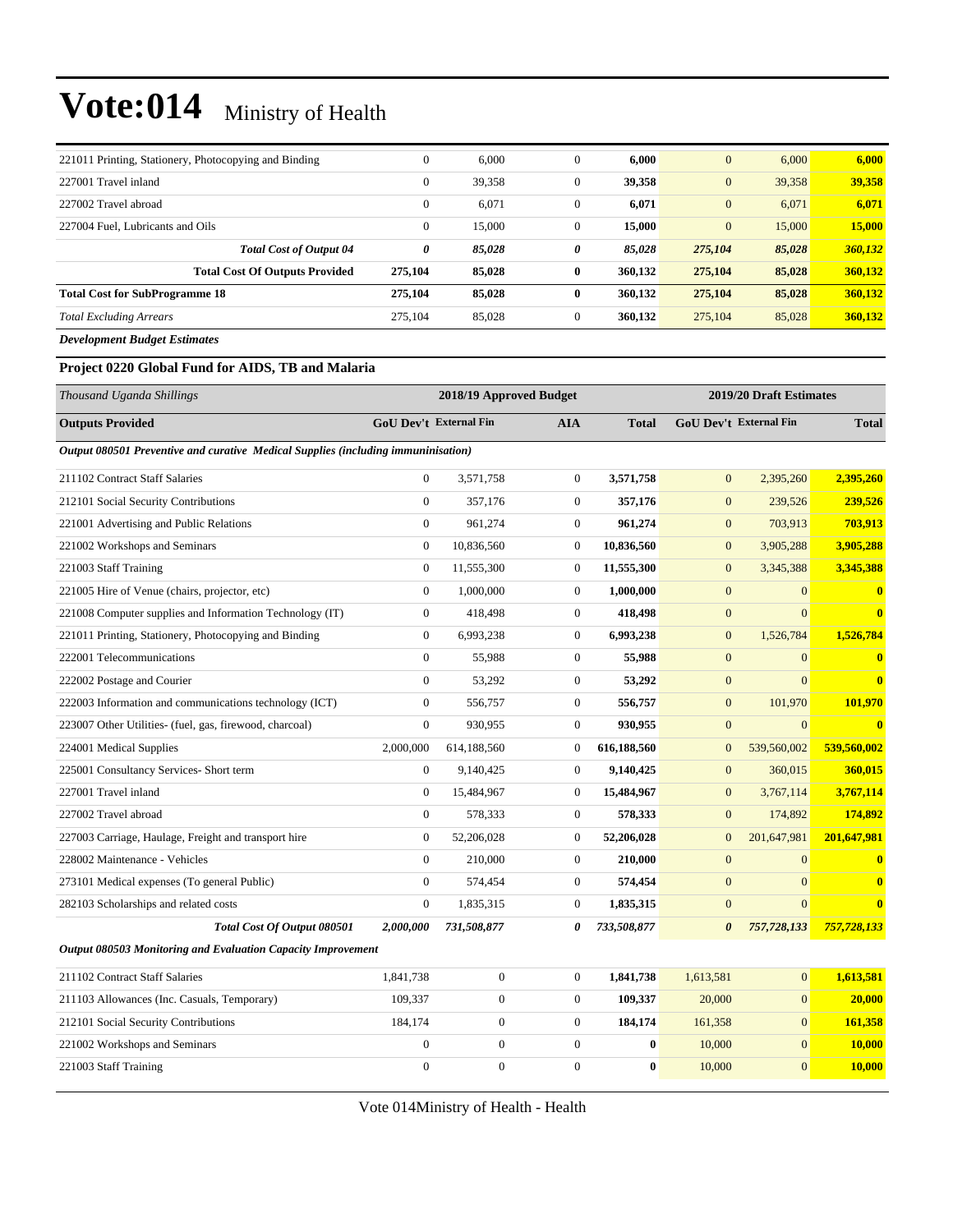| 221007 Books, Periodicals & Newspapers                                            | $\mathbf{0}$                  | $\boldsymbol{0}$        | $\mathbf{0}$     | $\bf{0}$     | 4,000                 | $\mathbf{0}$                  | 4,000                 |
|-----------------------------------------------------------------------------------|-------------------------------|-------------------------|------------------|--------------|-----------------------|-------------------------------|-----------------------|
| 221008 Computer supplies and Information Technology (IT)                          | $\mathbf{0}$                  | $\boldsymbol{0}$        | $\boldsymbol{0}$ | $\bf{0}$     | 18,000                | $\mathbf{0}$                  | 18,000                |
| 221009 Welfare and Entertainment                                                  | $\mathbf{0}$                  | $\boldsymbol{0}$        | $\mathbf{0}$     | 0            | 10,000                | $\mathbf{0}$                  | 10,000                |
| 221011 Printing, Stationery, Photocopying and Binding                             | $\mathbf{0}$                  | $\boldsymbol{0}$        | $\mathbf{0}$     | $\bf{0}$     | 10,000                | $\mathbf{0}$                  | <b>10,000</b>         |
| 221012 Small Office Equipment                                                     | $\mathbf{0}$                  | $\overline{0}$          | $\mathbf{0}$     | $\bf{0}$     | 20,000                | $\mathbf{0}$                  | 20,000                |
| 221017 Subscriptions                                                              | $\theta$                      | $\overline{0}$          | $\mathbf{0}$     | $\bf{0}$     | 6,250                 | $\mathbf{0}$                  | 6,250                 |
| 222001 Telecommunications                                                         | $\mathbf{0}$                  | $\boldsymbol{0}$        | $\boldsymbol{0}$ | $\bf{0}$     | 20,060                | $\mathbf{0}$                  | 20,060                |
| 225001 Consultancy Services- Short term                                           | $\mathbf{0}$                  | $\boldsymbol{0}$        | $\boldsymbol{0}$ | $\bf{0}$     | 300,000               | $\mathbf{0}$                  | 300,000               |
| 227001 Travel inland                                                              | 10,000                        | $\boldsymbol{0}$        | $\boldsymbol{0}$ | 10,000       | 60,000                | $\mathbf{0}$                  | 60,000                |
| 227002 Travel abroad                                                              | $\theta$                      | $\overline{0}$          | $\mathbf{0}$     | $\bf{0}$     | 20,000                | $\mathbf{0}$                  | 20,000                |
| 227004 Fuel, Lubricants and Oils                                                  | 25,000                        | $\overline{0}$          | $\boldsymbol{0}$ | 25,000       | 120,000               | $\mathbf{0}$                  | 120,000               |
| 228002 Maintenance - Vehicles                                                     | 5,019                         | $\boldsymbol{0}$        | $\overline{0}$   | 5,019        | 38,000                | $\mathbf{0}$                  | 38,000                |
| Total Cost Of Output 080503                                                       | 2,175,269                     | 0                       | 0                | 2,175,269    | 2,441,249             | $\boldsymbol{\theta}$         | 2,441,249             |
| <b>Total Cost for Outputs Provided</b>                                            | 4,175,269                     | 731,508,877             | $\mathbf{0}$     | 735,684,145  | 2,441,249             | 757,728,133                   | 760,169,382           |
| <b>Outputs Funded</b>                                                             | <b>GoU Dev't External Fin</b> |                         | <b>AIA</b>       | <b>Total</b> |                       | <b>GoU Dev't External Fin</b> | <b>Total</b>          |
| <b>Output 080551 Transfer to Autonomous Health Institutions</b>                   |                               |                         |                  |              |                       |                               |                       |
| 263104 Transfers to other govt. Units (Current)                                   | 100,000                       | 11,242,845              | $\mathbf{0}$     | 11,342,845   | 134,020               | $\mathbf{0}$                  | 134,020               |
| o/w support for External Quality assurance in Global Fund                         | $\theta$                      | 11,242,845              | 0                | 11,242,845   | $\boldsymbol{\theta}$ | $\theta$                      | $\bf{0}$              |
| districts                                                                         |                               |                         |                  |              |                       |                               |                       |
| $o/w$ $o/w$ VAT contribution                                                      | 100,000                       | 0                       | 0                | 100,000      | $\theta$              | $\boldsymbol{\theta}$         | $\bf{0}$              |
| o/w CCM/UAC Dr. KIHUMURO APUULI                                                   | $\theta$                      | 0                       | 0                | $\bf{0}$     | 134,020               | $\boldsymbol{\theta}$         | 134,020               |
| Total Cost Of Output 080551                                                       | 100,000                       | 11,242,845              | 0                | 11,342,845   | 134,020               | $\boldsymbol{\theta}$         | <b>134,020</b>        |
| <b>Total Cost for Outputs Funded</b>                                              | 100,000                       | 11,242,845              | $\mathbf{0}$     | 11,342,845   | 134,020               | $\overline{0}$                | 134,020               |
| <b>Capital Purchases</b>                                                          | <b>GoU Dev't External Fin</b> |                         | <b>AIA</b>       | <b>Total</b> |                       | <b>GoU Dev't External Fin</b> | <b>Total</b>          |
| Output 080575 Purchase of Motor Vehicles and Other Transport Equipment            |                               |                         |                  |              |                       |                               |                       |
| 312201 Transport Equipment                                                        | $\mathbf{0}$                  | 1,030,733               | $\boldsymbol{0}$ | 1,030,733    | $\boldsymbol{0}$      | $\mathbf{0}$                  | $\bf{0}$              |
| Total Cost Of Output 080575                                                       | 0                             | 1,030,733               | 0                | 1,030,733    | $\boldsymbol{\theta}$ | $\boldsymbol{\theta}$         | $\boldsymbol{\theta}$ |
| Output 080577 Purchase of Specialised Machinery & Equipment                       |                               |                         |                  |              |                       |                               |                       |
| 312202 Machinery and Equipment                                                    | $\boldsymbol{0}$              | 7.599.782               | $\boldsymbol{0}$ | 7,599,782    | $\boldsymbol{0}$      | $\mathbf{0}$                  | $\bf{0}$              |
| <b>Total Cost Of Output 080577</b>                                                | 0                             | 7,599,782               | 0                | 7,599,782    | $\boldsymbol{\theta}$ | $\boldsymbol{\theta}$         | $\boldsymbol{\theta}$ |
| <b>Total Cost for Capital Purchases</b>                                           | $\boldsymbol{0}$              | 8,630,515               | $\boldsymbol{0}$ | 8,630,515    | $\boldsymbol{0}$      | $\boldsymbol{0}$              | $\bf{0}$              |
| <b>Total Cost for Project: 0220</b>                                               | 4,275,269                     | 751,382,237             | $\boldsymbol{0}$ | 755,657,505  | 2,575,269             | 757,728,133                   | 760,303,402           |
| <b>Total Excluding Arrears</b>                                                    | 4,275,269                     | 751,382,237             | $\boldsymbol{0}$ | 755,657,505  | 2,575,269             | 757,728,133                   | 760,303,402           |
| Project 1436 GAVI Vaccines and Health Sector Development Plan Support             |                               |                         |                  |              |                       |                               |                       |
| Thousand Uganda Shillings                                                         |                               | 2018/19 Approved Budget |                  |              |                       | 2019/20 Draft Estimates       |                       |
| <b>Outputs Provided</b>                                                           | GoU Dev't External Fin        |                         | <b>AIA</b>       | <b>Total</b> |                       | GoU Dev't External Fin        | <b>Total</b>          |
| Output 080501 Preventive and curative Medical Supplies (including immuninisation) |                               |                         |                  |              |                       |                               |                       |
|                                                                                   |                               |                         |                  |              |                       |                               |                       |
| 224001 Medical Supplies                                                           | 12,600,000                    | $\boldsymbol{0}$        | $\boldsymbol{0}$ | 12,600,000   | 12,000,000            | $\mathbf{0}$                  | 12,000,000            |
| Total Cost Of Output 080501                                                       | 12,600,000                    | 0                       | 0                | 12,600,000   | 12,000,000            | $\boldsymbol{\theta}$         | 12,000,000            |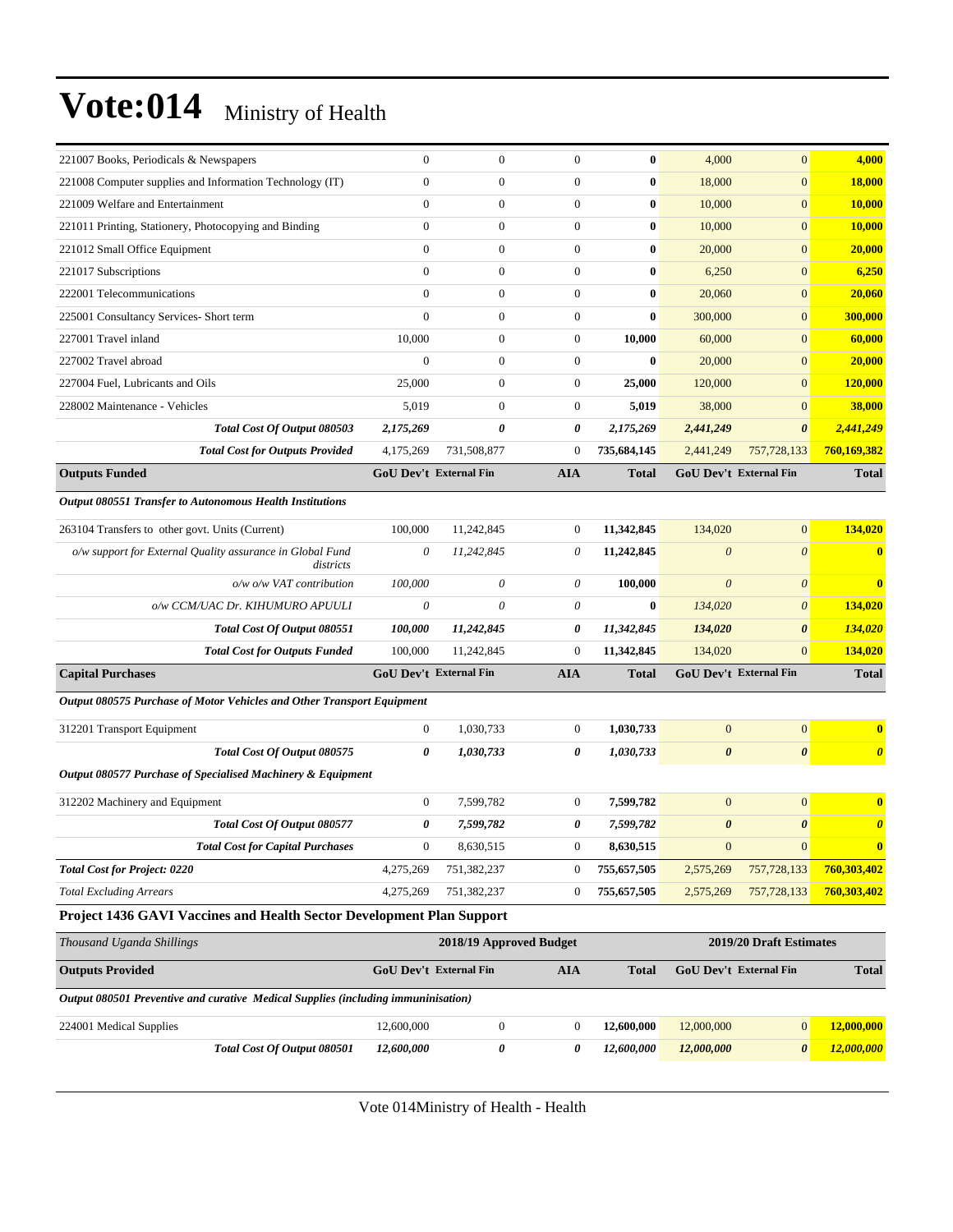#### *Output 080502 Strengthening Capacity of Health Facility Managers*

| 211103 Allowances (Inc. Casuals, Temporary)                            | $\boldsymbol{0}$ | 343,957                       | $\boldsymbol{0}$ | 343,957      | $\mathbf{0}$          | $\overline{0}$         | $\bf{0}$                |
|------------------------------------------------------------------------|------------------|-------------------------------|------------------|--------------|-----------------------|------------------------|-------------------------|
| 221002 Workshops and Seminars                                          | $\mathbf{0}$     | 498,267                       | $\boldsymbol{0}$ | 498,267      | $\mathbf{0}$          | 11,610                 | 11,610                  |
| 221003 Staff Training                                                  | $\mathbf{0}$     | 1,400,000                     | $\overline{0}$   | 1,400,000    | $\mathbf{0}$          | 590,833                | 590,833                 |
| 221007 Books, Periodicals & Newspapers                                 | $\mathbf{0}$     | $\overline{0}$                | $\boldsymbol{0}$ | $\bf{0}$     | $\mathbf{0}$          | 185,000                | 185,000                 |
| 221011 Printing, Stationery, Photocopying and Binding                  | $\mathbf{0}$     | 353,957                       | $\boldsymbol{0}$ | 353,957      | $\mathbf{0}$          | 1,020,552              | 1,020,552               |
| 222002 Postage and Courier                                             | $\boldsymbol{0}$ | 271                           | $\boldsymbol{0}$ | 271          | $\mathbf{0}$          | 264                    | 264                     |
| 224001 Medical Supplies                                                | $\mathbf{0}$     | 8,633,878                     | $\boldsymbol{0}$ | 8,633,878    | $\mathbf{0}$          | 264,631                | 264,631                 |
| 225001 Consultancy Services- Short term                                | $\mathbf{0}$     | 435,427                       | $\boldsymbol{0}$ | 435,427      | $\mathbf{0}$          | 61,193                 | 61,193                  |
| 227001 Travel inland                                                   | $\mathbf{0}$     | 3,375,041                     | $\boldsymbol{0}$ | 3,375,041    | $\mathbf{0}$          | 7,027,619              | 7,027,619               |
| 227003 Carriage, Haulage, Freight and transport hire                   | $\mathbf{0}$     | 1,003,342                     | $\boldsymbol{0}$ | 1,003,342    | $\mathbf{0}$          | 69,397                 | 69,397                  |
| Total Cost Of Output 080502                                            | $\theta$         | 16,044,141                    | 0                | 16,044,141   | $\boldsymbol{\theta}$ | 9,231,099              | 9,231,099               |
| Output 080503 Monitoring and Evaluation Capacity Improvement           |                  |                               |                  |              |                       |                        |                         |
| 211102 Contract Staff Salaries                                         | 53,167           | 807,795                       | $\boldsymbol{0}$ | 860,962      | $\mathbf{0}$          | 787,275                | 787,275                 |
| 211103 Allowances (Inc. Casuals, Temporary)                            | $\boldsymbol{0}$ | 25,762                        | $\boldsymbol{0}$ | 25,762       | $\mathbf{0}$          | 360,328                | 360,328                 |
| 212101 Social Security Contributions                                   | 5,317            | 80,780                        | $\boldsymbol{0}$ | 86,096       | $\boldsymbol{0}$      | 78,718                 | 78,718                  |
| 221002 Workshops and Seminars                                          | $\mathbf{0}$     | 3,212,329                     | $\boldsymbol{0}$ | 3,212,329    | $\mathbf{0}$          | $\mathbf{0}$           | $\overline{\mathbf{0}}$ |
| 221003 Staff Training                                                  | $\boldsymbol{0}$ | $\overline{0}$                | $\boldsymbol{0}$ | $\bf{0}$     | $\mathbf{0}$          | 1,436,493              | 1,436,493               |
| 221007 Books, Periodicals & Newspapers                                 | $\mathbf{0}$     | 189,822                       | $\boldsymbol{0}$ | 189,822      | $\mathbf{0}$          | $\mathbf{0}$           | $\bf{0}$                |
| 221008 Computer supplies and Information Technology (IT)               | $\mathbf{0}$     | $\overline{0}$                | $\overline{0}$   | $\mathbf{0}$ | $\mathbf{0}$          | 411,821                | 411,821                 |
| 221009 Welfare and Entertainment                                       | 4,000            | 378,034                       | $\boldsymbol{0}$ | 382,034      | $\mathbf{0}$          | 368,431                | 368,431                 |
| 221011 Printing, Stationery, Photocopying and Binding                  | $\mathbf{0}$     | 2,295,137                     | 0                | 2,295,137    | $\mathbf{0}$          | 135,525                | 135,525                 |
| 222003 Information and communications technology (ICT)                 | $\mathbf{0}$     | 422,555                       | $\boldsymbol{0}$ | 422,555      | $\boldsymbol{0}$      | $\mathbf{0}$           | $\mathbf{0}$            |
| 223005 Electricity                                                     | 15,000           | $\boldsymbol{0}$              | $\boldsymbol{0}$ | 15,000       | $\mathbf{0}$          | $\mathbf{0}$           | $\overline{\mathbf{0}}$ |
| 224001 Medical Supplies                                                | $\mathbf{0}$     | $\overline{0}$                | $\boldsymbol{0}$ | $\mathbf{0}$ | $\mathbf{0}$          | 148,000                | 148,000                 |
| 225001 Consultancy Services- Short term                                | $\mathbf{0}$     | 3,296,876                     | $\boldsymbol{0}$ | 3,296,876    | $\mathbf{0}$          | 356,595                | 356,595                 |
| 225002 Consultancy Services-Long-term                                  | $\mathbf{0}$     | $\boldsymbol{0}$              | $\mathbf{0}$     | $\bf{0}$     | $\mathbf{0}$          | 1,030,258              | 1,030,258               |
| 227001 Travel inland                                                   | $\mathbf{0}$     | 26,061,046                    | $\boldsymbol{0}$ | 26,061,046   | 45,484                | 5,092,129              | 5,137,613               |
| 227004 Fuel, Lubricants and Oils                                       | 125,000          | 3,057,680                     | $\overline{0}$   | 3,182,680    | 30,000                | $\mathbf{0}$           | 30,000                  |
| 228002 Maintenance - Vehicles                                          | 56,000           | 50,610                        | 0                | 106,610      | 18,000                | $\mathbf{0}$           | 18,000                  |
| Total Cost Of Output 080503                                            | 258,484          | 39,878,426                    | 0                | 40,136,910   | 93,484                | 10,205,571             | 10,299,055              |
| <b>Total Cost for Outputs Provided</b>                                 | 12,858,484       | 55,922,567                    | $\overline{0}$   | 68,781,051   | 12,093,484            | 19,436,671             | 31,530,155              |
| <b>Capital Purchases</b>                                               |                  | <b>GoU Dev't External Fin</b> | <b>AIA</b>       | <b>Total</b> |                       | GoU Dev't External Fin | <b>Total</b>            |
| Output 080572 Government Buildings and Administrative Infrastructure   |                  |                               |                  |              |                       |                        |                         |
| 312101 Non-Residential Buildings                                       | $\mathbf{0}$     | 12,015,379                    | $\mathbf{0}$     | 12,015,379   | $\mathbf{0}$          | 12,714,246             | 12,714,246              |
| Total Cost Of Output 080572                                            | 0                | 12,015,379                    | 0                | 12,015,379   | $\pmb{\theta}$        | 12,714,246             | 12,714,246              |
| Output 080575 Purchase of Motor Vehicles and Other Transport Equipment |                  |                               |                  |              |                       |                        |                         |
| 312201 Transport Equipment                                             | $\boldsymbol{0}$ | 6,483,155                     | 0                | 6,483,155    | $\mathbf{0}$          | 12,105,166             | 12,105,166              |
| Total Cost Of Output 080575                                            | $\pmb{\theta}$   | 6,483,155                     | 0                | 6,483,155    | $\boldsymbol{\theta}$ | 12,105,166             | 12,105,166              |
|                                                                        |                  |                               |                  |              |                       |                        |                         |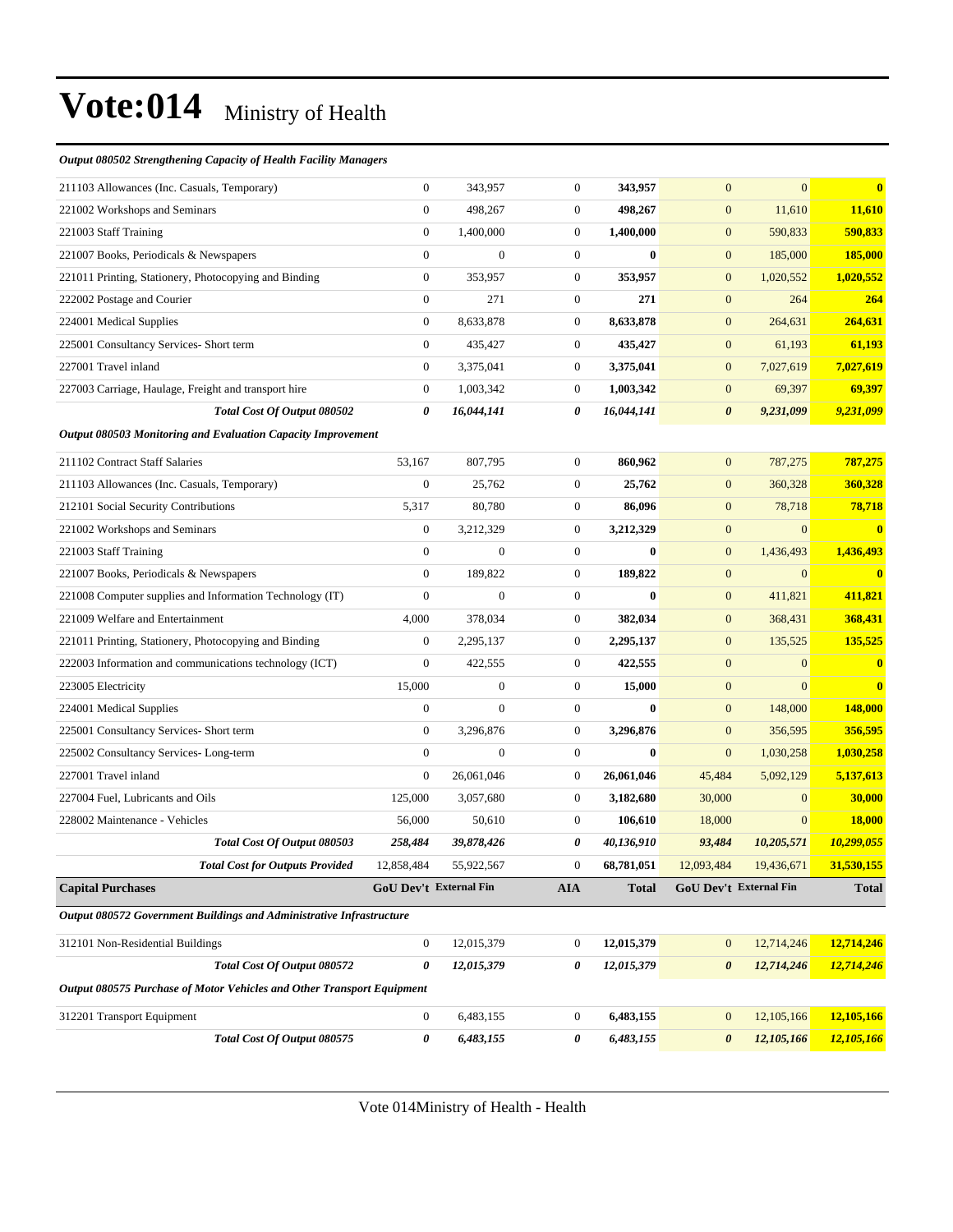#### *Output 080577 Purchase of Specialised Machinery & Equipment*

| 312202 Machinery and Equipment                                                                  | $\mathbf{0}$     | 197,567                 | $\boldsymbol{0}$      | 197,567      | $\mathbf{0}$     | 13,362,610              | 13,362,610              |
|-------------------------------------------------------------------------------------------------|------------------|-------------------------|-----------------------|--------------|------------------|-------------------------|-------------------------|
| Total Cost Of Output 080577                                                                     | 0                | 197,567                 | $\boldsymbol{\theta}$ | 197,567      | 0                | 13,362,610              | 13,362,610              |
| <b>Total Cost for Capital Purchases</b>                                                         | $\boldsymbol{0}$ | 18,696,101              | $\mathbf{0}$          | 18,696,101   | $\mathbf{0}$     | 38,182,022              | 38,182,022              |
| <b>Total Cost for Project: 1436</b>                                                             | 12,858,484       | 74,618,668              | $\mathbf{0}$          | 87,477,152   | 12,093,484       | 57,618,692              | 69,712,176              |
| <b>Total Excluding Arrears</b>                                                                  | 12,858,484       | 74,618,668              | $\boldsymbol{0}$      | 87,477,152   | 12,093,484       | 57,618,692              | 69,712,176              |
|                                                                                                 | GoU              | <b>External Fin</b>     | <b>AIA</b>            | <b>Total</b> | GoU              | <b>External Fin</b>     | <b>Total</b>            |
| <b>Total Cost for Programme 05</b>                                                              | 17,493,884       | 826,000,904             | $\bf{0}$              | 843,494,789  | 15,028,884       | 815,346,825             | 830,375,710             |
| <b>Total Excluding Arrears</b>                                                                  | 17,493,884       | 826,000,904             | $\mathbf{0}$          | 843,494,789  | 15,028,884       | 815,346,825             | 830, 375, 710           |
| <b>Programmme 06 Public Health Services</b>                                                     |                  |                         |                       |              |                  |                         |                         |
| <b>Recurrent Budget Estimates</b>                                                               |                  |                         |                       |              |                  |                         |                         |
| <b>SubProgramme 06 Community Health</b>                                                         |                  |                         |                       |              |                  |                         |                         |
| Thousand Uganda Shillings                                                                       |                  | 2018/19 Approved Budget |                       |              |                  | 2019/20 Draft Estimates |                         |
| <b>Outputs Provided</b>                                                                         | Wage             | Non Wage                | <b>AIA</b>            | <b>Total</b> | Wage             | Non Wage                | <b>Total</b>            |
| Output 080601 Community Health Services (control of communicable and non communicable diseases) |                  |                         |                       |              |                  |                         |                         |
| 211101 General Staff Salaries                                                                   | 1,539,751        | $\mathbf{0}$            | $\boldsymbol{0}$      | 1,539,751    | 1,539,751        | $\boldsymbol{0}$        | 1,539,751               |
| 211102 Contract Staff Salaries                                                                  | 220,000          | $\mathbf{0}$            | $\boldsymbol{0}$      | 220,000      | 220,000          | $\overline{0}$          | 220,000                 |
| 211103 Allowances (Inc. Casuals, Temporary)                                                     | $\boldsymbol{0}$ | 20,000                  | $\overline{0}$        | 20,000       | $\overline{0}$   | 20,729                  | 20,729                  |
| 212101 Social Security Contributions                                                            | $\boldsymbol{0}$ | 22,000                  | $\mathbf{0}$          | 22,000       | $\mathbf{0}$     | $\mathbf{0}$            | $\overline{\mathbf{0}}$ |
| 221009 Welfare and Entertainment                                                                | $\boldsymbol{0}$ | 20,000                  | $\boldsymbol{0}$      | 20,000       | $\overline{0}$   | 4,146                   | 4,146                   |
| 221011 Printing, Stationery, Photocopying and Binding                                           | $\boldsymbol{0}$ | 20,000                  | $\mathbf{0}$          | 20,000       | $\boldsymbol{0}$ | 4,146                   | 4,146                   |
| 221012 Small Office Equipment                                                                   | $\boldsymbol{0}$ | 8,000                   | $\mathbf{0}$          | 8,000        | $\boldsymbol{0}$ | 3,317                   | 3,317                   |
| 223005 Electricity                                                                              | $\boldsymbol{0}$ | 10,000                  | $\mathbf{0}$          | 10,000       | $\boldsymbol{0}$ | $\overline{0}$          | $\mathbf{0}$            |
| 223006 Water                                                                                    | $\overline{0}$   | 10,000                  | $\overline{0}$        | 10,000       | $\overline{0}$   | $\overline{0}$          | $\bf{0}$                |
| 227001 Travel inland                                                                            | $\overline{0}$   | 47,229                  | $\overline{0}$        | 47,229       | $\overline{0}$   | 35,653                  | 35,653                  |
| 227004 Fuel, Lubricants and Oils                                                                | $\boldsymbol{0}$ | 30,000                  | $\overline{0}$        | 30,000       | $\mathbf{0}$     | 14,925                  | 14,925                  |
| <b>Total Cost of Output 01</b>                                                                  | 1,759,751        | 187,229                 | $\boldsymbol{\theta}$ | 1,946,980    | 1,759,751        | 82,915                  | 1,842,666               |
| Output 080603 Technical Support, Monitoring and Evaluation                                      |                  |                         |                       |              |                  |                         |                         |
| 211103 Allowances (Inc. Casuals, Temporary)                                                     | $\boldsymbol{0}$ | 15,000                  | $\mathbf{0}$          | 15,000       | $\mathbf{0}$     | $\overline{0}$          | $\bf{0}$                |
| 221009 Welfare and Entertainment                                                                | $\boldsymbol{0}$ | 10,000                  | $\mathbf{0}$          | 10,000       | $\mathbf{0}$     | $\mathbf{0}$            | $\bf{0}$                |
| 221011 Printing, Stationery, Photocopying and Binding                                           | $\boldsymbol{0}$ | 10,000                  | $\mathbf{0}$          | 10,000       | $\mathbf{0}$     | $\boldsymbol{0}$        | $\bf{0}$                |
| 221012 Small Office Equipment                                                                   | $\overline{0}$   | 10,000                  | $\overline{0}$        | 10,000       | $\boldsymbol{0}$ | $\boldsymbol{0}$        | $\bf{0}$                |
| 223005 Electricity                                                                              | $\overline{0}$   | 5,000                   | $\overline{0}$        | 5,000        | $\overline{0}$   | $\boldsymbol{0}$        | $\bf{0}$                |
|                                                                                                 |                  |                         |                       |              |                  |                         |                         |

223006 Water 0 5,000 0 **5,000** 0 0 **0** 227001 Travel inland 0 62,972 0 **62,972** 0 0 **0**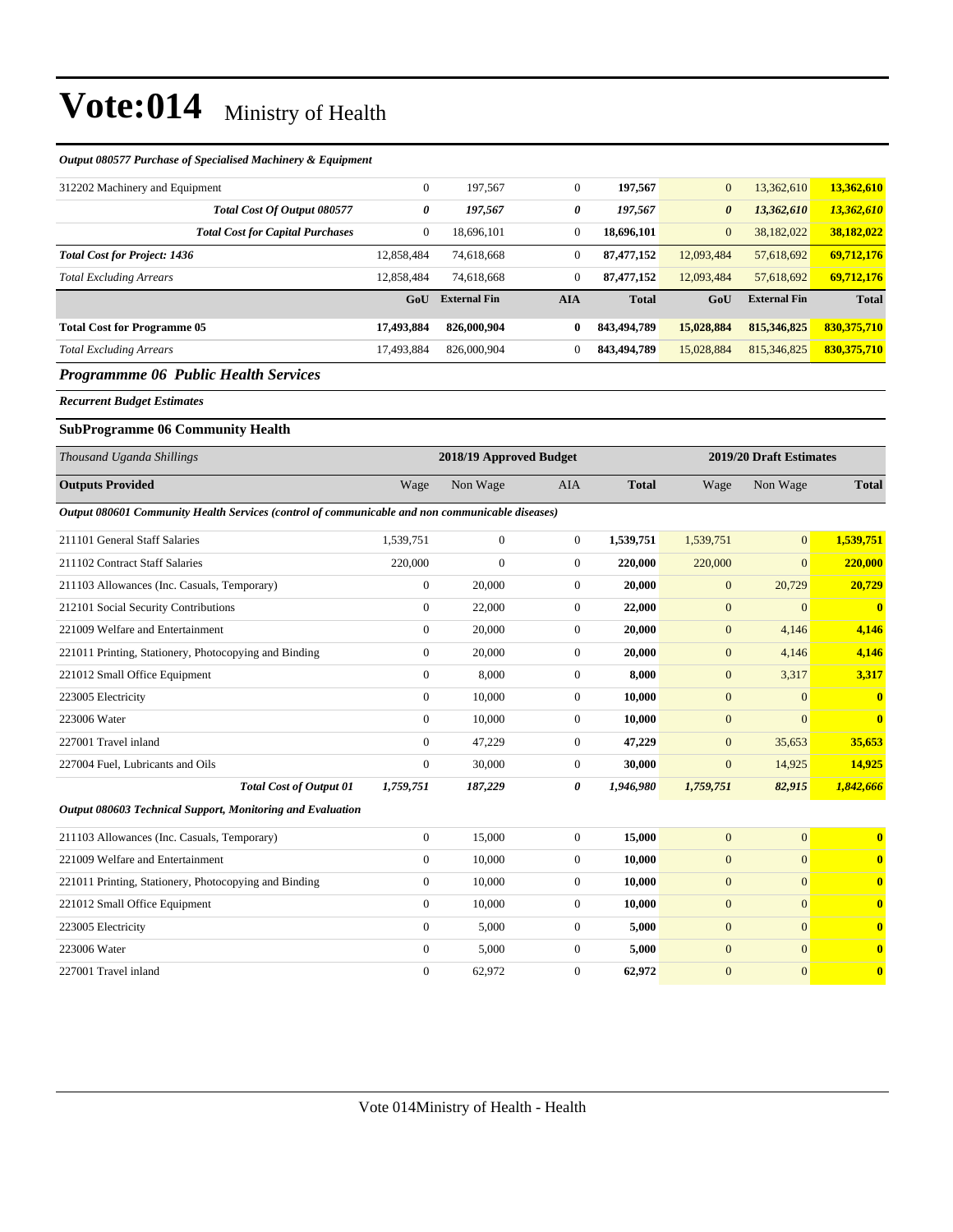| 227004 Fuel, Lubricants and Oils                            | $\boldsymbol{0}$ | 15,000                  | 0                | 15,000           | $\mathbf{0}$          | $\mathbf{0}$            | $\bf{0}$                |  |  |
|-------------------------------------------------------------|------------------|-------------------------|------------------|------------------|-----------------------|-------------------------|-------------------------|--|--|
| <b>Total Cost of Output 03</b>                              | 0                | 132,972                 | 0                | 132,972          | $\boldsymbol{\theta}$ | $\boldsymbol{\theta}$   | $\boldsymbol{\theta}$   |  |  |
| <b>Total Cost Of Outputs Provided</b>                       | 1,759,751        | 320,201                 | $\bf{0}$         | 2,079,952        | 1,759,751             | 82,915                  | 1,842,666               |  |  |
| <b>Total Cost for SubProgramme 06</b>                       | 1,759,751        | 320,201                 | $\bf{0}$         | 2,079,952        | 1,759,751             | 82,915                  | 1,842,666               |  |  |
| <b>Total Excluding Arrears</b>                              | 1,759,751        | 320,201                 | $\boldsymbol{0}$ | 2,079,952        | 1,759,751             | 82,915                  | 1,842,666               |  |  |
| SubProgramme 08 Communicable Diseases Prevention & Control  |                  |                         |                  |                  |                       |                         |                         |  |  |
| Thousand Uganda Shillings                                   |                  | 2018/19 Approved Budget |                  |                  |                       | 2019/20 Draft Estimates |                         |  |  |
| <b>Outputs Provided</b>                                     | Wage             | Non Wage                | AIA              | <b>Total</b>     | Wage                  | Non Wage                | <b>Total</b>            |  |  |
| Output 080602 National Endemic and Epidemic Disease Control |                  |                         |                  |                  |                       |                         |                         |  |  |
| 211101 General Staff Salaries                               | 1,799,945        | $\boldsymbol{0}$        | $\boldsymbol{0}$ | 1,799,945        | 2,251,961             | $\mathbf{0}$            | 2,251,961               |  |  |
| 211103 Allowances (Inc. Casuals, Temporary)                 | $\boldsymbol{0}$ | 100,000                 | $\boldsymbol{0}$ | 100,000          | $\boldsymbol{0}$      | 87,934                  | 87,934                  |  |  |
| 212101 Social Security Contributions                        | $\mathbf{0}$     | $\mathbf{0}$            | $\boldsymbol{0}$ | $\bf{0}$         | $\boldsymbol{0}$      | 9,000                   | 9,000                   |  |  |
| 221002 Workshops and Seminars                               | $\mathbf{0}$     | $\mathbf{0}$            | $\boldsymbol{0}$ | $\bf{0}$         | $\boldsymbol{0}$      | 147,000                 | 147,000                 |  |  |
| 221003 Staff Training                                       | $\mathbf{0}$     | 13,039                  | $\boldsymbol{0}$ | 13,039           | $\boldsymbol{0}$      | 64,777                  | 64,777                  |  |  |
| 221008 Computer supplies and Information Technology (IT)    | $\boldsymbol{0}$ | $\boldsymbol{0}$        | $\boldsymbol{0}$ | $\bf{0}$         | $\boldsymbol{0}$      | 10,000                  | <b>10,000</b>           |  |  |
| 221009 Welfare and Entertainment                            | $\boldsymbol{0}$ | 50,000                  | $\boldsymbol{0}$ | 50,000           | $\boldsymbol{0}$      | 55,914                  | 55,914                  |  |  |
| 221011 Printing, Stationery, Photocopying and Binding       | $\mathbf{0}$     | 25,000                  | $\boldsymbol{0}$ | 25,000           | $\mathbf{0}$          | 27,100                  | 27,100                  |  |  |
| 221012 Small Office Equipment                               | $\mathbf{0}$     | 12,000                  | $\boldsymbol{0}$ | 12,000           | $\mathbf{0}$          | 7,000                   | 7,000                   |  |  |
| 222001 Telecommunications                                   | $\mathbf{0}$     | $\overline{0}$          | $\boldsymbol{0}$ | $\bf{0}$         | $\boldsymbol{0}$      | 1,500                   | 1,500                   |  |  |
| 222003 Information and communications technology (ICT)      | $\boldsymbol{0}$ | $\boldsymbol{0}$        | $\boldsymbol{0}$ | $\bf{0}$         | $\boldsymbol{0}$      | 1,000                   | <b>1,000</b>            |  |  |
| 223005 Electricity                                          | $\boldsymbol{0}$ | 28,000                  | $\boldsymbol{0}$ | 28,000           | $\boldsymbol{0}$      | $\mathbf{0}$            | $\overline{\mathbf{0}}$ |  |  |
| 224001 Medical Supplies                                     | $\mathbf{0}$     | $\mathbf{0}$            | $\boldsymbol{0}$ | $\bf{0}$         | $\boldsymbol{0}$      | 37,128                  | 37,128                  |  |  |
| 227001 Travel inland                                        | $\mathbf{0}$     | 547,290                 | $\boldsymbol{0}$ | 547,290          | $\mathbf{0}$          | 368,310                 | 368,310                 |  |  |
| 227002 Travel abroad                                        | $\mathbf{0}$     | 29,186                  | $\boldsymbol{0}$ | 29,186           | $\mathbf{0}$          | 40,800                  | 40,800                  |  |  |
| 227004 Fuel, Lubricants and Oils                            | $\boldsymbol{0}$ | 200,000                 | $\boldsymbol{0}$ | 200,000          | $\mathbf{0}$          | 187,310                 | <b>187,310</b>          |  |  |
| 228002 Maintenance - Vehicles                               | $\mathbf{0}$     | 50,000                  | $\boldsymbol{0}$ | 50,000           | $\mathbf{0}$          | 102,800                 | 102,800                 |  |  |
| 228003 Maintenance – Machinery, Equipment & Furniture       | $\boldsymbol{0}$ | 10,000                  | $\boldsymbol{0}$ | 10,000           | $\mathbf{0}$          | 3,750                   | 3,750                   |  |  |
| <b>Total Cost of Output 02</b>                              | 1,799,945        | 1,064,516               | 0                | 2,864,461        | 2,251,961             | 1,151,323               | 3,403,283               |  |  |
| Output 080604 Immunisation                                  |                  |                         |                  |                  |                       |                         |                         |  |  |
| 211103 Allowances (Inc. Casuals, Temporary)                 | $\boldsymbol{0}$ | 90,000                  | $\boldsymbol{0}$ | 90,000           | $\boldsymbol{0}$      | 32,000                  | 32,000                  |  |  |
| 221003 Staff Training                                       | $\boldsymbol{0}$ | 19,559                  | 0                | 19,559           | $\mathbf{0}$          | 3,034                   | 3,034                   |  |  |
| 221007 Books, Periodicals & Newspapers                      | $\boldsymbol{0}$ | $\boldsymbol{0}$        | $\boldsymbol{0}$ | $\bf{0}$         | $\mathbf{0}$          | 1,800                   | 1,800                   |  |  |
| 221009 Welfare and Entertainment                            | $\mathbf{0}$     | 12,000                  | $\boldsymbol{0}$ | 12,000           | $\boldsymbol{0}$      | 20,900                  | 20,900                  |  |  |
| 221011 Printing, Stationery, Photocopying and Binding       | $\boldsymbol{0}$ | 100,000                 | $\boldsymbol{0}$ | 100,000          | $\boldsymbol{0}$      | 19,027                  | 19,027                  |  |  |
| 221012 Small Office Equipment                               | $\boldsymbol{0}$ | 20,000                  | $\boldsymbol{0}$ | 20,000           | $\mathbf{0}$          | $\mathbf{0}$            | $\boldsymbol{0}$        |  |  |
| 222001 Telecommunications                                   | $\boldsymbol{0}$ | $\boldsymbol{0}$        | $\boldsymbol{0}$ | $\boldsymbol{0}$ | $\boldsymbol{0}$      | 6,800                   | 6,800                   |  |  |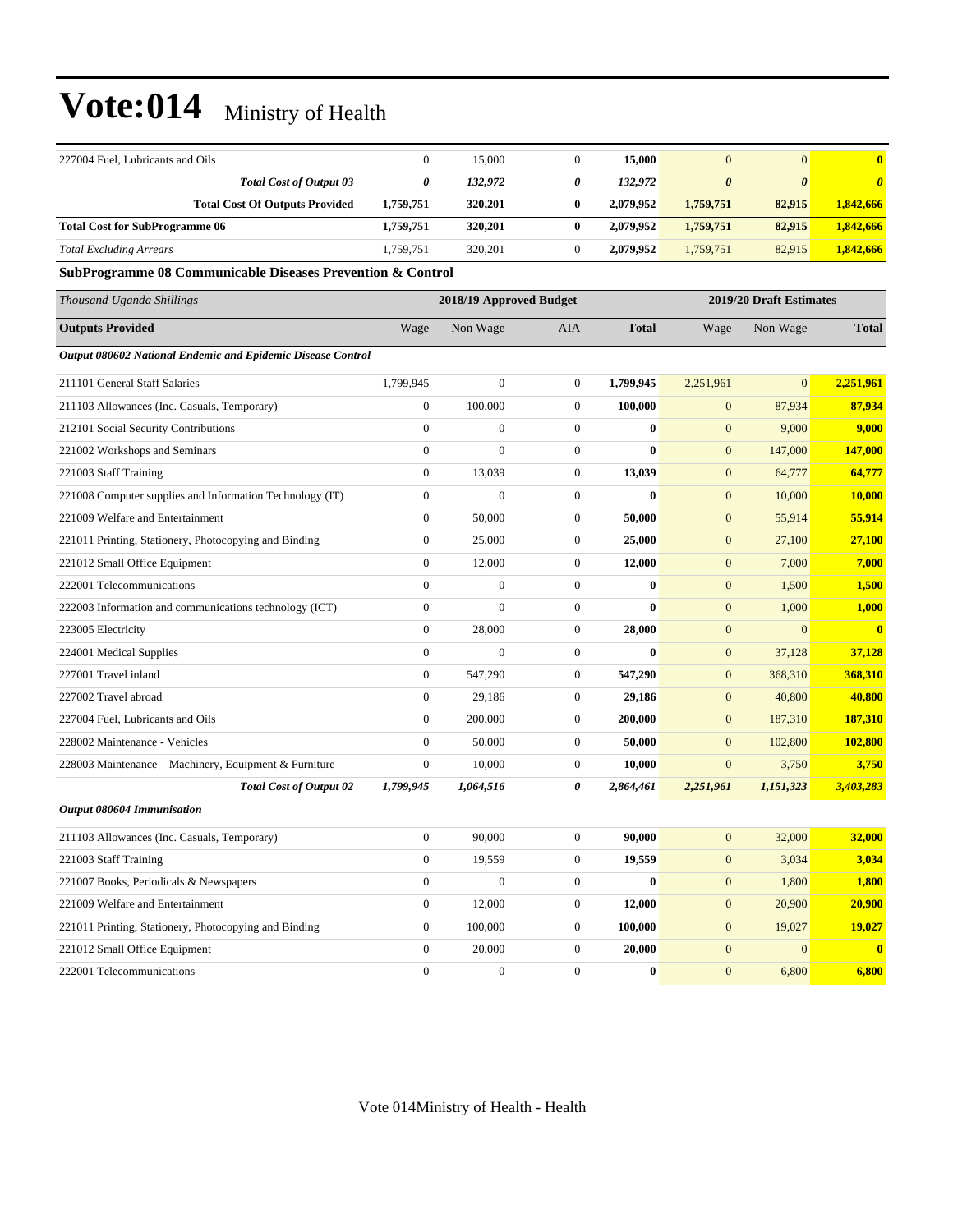| 223006 Water                                                                                       | $\mathbf{0}$     | 40,000           | $\boldsymbol{0}$ | 40,000    | $\mathbf{0}$          | $\overline{0}$ | $\bf{0}$      |
|----------------------------------------------------------------------------------------------------|------------------|------------------|------------------|-----------|-----------------------|----------------|---------------|
| 227001 Travel inland                                                                               | $\boldsymbol{0}$ | 191,366          | 0                | 191,366   | $\mathbf{0}$          | 148,990        | 148,990       |
| 227004 Fuel, Lubricants and Oils                                                                   | $\mathbf{0}$     | 250,000          | $\mathbf{0}$     | 250,000   | $\mathbf{0}$          | 79,920         | 79,920        |
| 228002 Maintenance - Vehicles                                                                      | $\mathbf{0}$     | 70,000           | 0                | 70,000    | $\mathbf{0}$          | 40,120         | 40,120        |
| 228003 Maintenance - Machinery, Equipment & Furniture                                              | $\mathbf{0}$     | 3,000            | 0                | 3,000     | $\mathbf{0}$          | $\overline{0}$ | $\bf{0}$      |
| Total Cost of Output 04                                                                            | 0                | 795,925          | 0                | 795,925   | $\boldsymbol{\theta}$ | 352,591        | 352,591       |
| Output 080605 Coordination of Clinical and Public Health emergencies including the Nodding Disease |                  |                  |                  |           |                       |                |               |
| 211103 Allowances (Inc. Casuals, Temporary)                                                        | $\boldsymbol{0}$ | 40,000           | $\mathbf{0}$     | 40,000    | $\mathbf{0}$          | $\overline{0}$ | $\bf{0}$      |
| 221009 Welfare and Entertainment                                                                   | $\mathbf{0}$     | 50,000           | $\mathbf{0}$     | 50,000    | $\mathbf{0}$          | 38,000         | <b>38,000</b> |
| 221011 Printing, Stationery, Photocopying and Binding                                              | $\boldsymbol{0}$ | $\boldsymbol{0}$ | 0                | $\bf{0}$  | $\mathbf{0}$          | 2,000          | 2,000         |
| 227001 Travel inland                                                                               | $\boldsymbol{0}$ | 173,872          | 0                | 173,872   | $\mathbf{0}$          | 153,729        | 153,729       |
| 227004 Fuel, Lubricants and Oils                                                                   | $\theta$         | 80,000           | $\mathbf{0}$     | 80,000    | $\mathbf{0}$          | 70,000         | 70,000        |
| 228002 Maintenance - Vehicles                                                                      | $\boldsymbol{0}$ | 24,000           | 0                | 24,000    | $\mathbf{0}$          | 2,000          | 2,000         |
| <b>Total Cost of Output 05</b>                                                                     | 0                | 367,872          | 0                | 367,872   | $\boldsymbol{\theta}$ | 265,729        | 265,729       |
| Output 080606 Photo-biological Control of Malaria                                                  |                  |                  |                  |           |                       |                |               |
| 211103 Allowances (Inc. Casuals, Temporary)                                                        | $\boldsymbol{0}$ | 100,000          | 0                | 100,000   | $\mathbf{0}$          | 47,354         | 47,354        |
| 221002 Workshops and Seminars                                                                      | $\mathbf{0}$     | 42,239           | $\boldsymbol{0}$ | 42,239    | $\mathbf{0}$          | 40,000         | 40,000        |
| 221003 Staff Training                                                                              | $\mathbf{0}$     | 39,118           | $\mathbf{0}$     | 39,118    | $\mathbf{0}$          | 20,000         | 20,000        |
| 221009 Welfare and Entertainment                                                                   | $\boldsymbol{0}$ | 10,000           | $\mathbf{0}$     | 10,000    | $\mathbf{0}$          | $\overline{0}$ | $\bf{0}$      |
| 221011 Printing, Stationery, Photocopying and Binding                                              | $\mathbf{0}$     | 15,000           | $\mathbf{0}$     | 15,000    | $\mathbf{0}$          | $\overline{0}$ | $\mathbf{0}$  |
| 221012 Small Office Equipment                                                                      | $\boldsymbol{0}$ | 10,000           | 0                | 10,000    | $\mathbf{0}$          | $\overline{0}$ | $\bf{0}$      |
| 224001 Medical Supplies                                                                            | $\boldsymbol{0}$ | 755,000          | 0                | 755,000   | $\mathbf{0}$          | 747,853        | 747,853       |
| 227001 Travel inland                                                                               | $\boldsymbol{0}$ | 157,430          | $\boldsymbol{0}$ | 157,430   | $\mathbf{0}$          | 30,000         | 30,000        |
| 227004 Fuel, Lubricants and Oils                                                                   | $\boldsymbol{0}$ | 50,000           | $\mathbf{0}$     | 50,000    | $\mathbf{0}$          | 10,000         | 10,000        |
| 228002 Maintenance - Vehicles                                                                      | $\boldsymbol{0}$ | 40,000           | $\mathbf{0}$     | 40,000    | $\mathbf{0}$          | $\mathbf{0}$   | $\bf{0}$      |
| <b>Total Cost of Output 06</b>                                                                     | 0                | 1,218,787        | 0                | 1,218,787 | $\boldsymbol{\theta}$ | 895,207        | 895,207       |
| <b>Output 080607 Indoor Residual Spraying (IRS) services</b>                                       |                  |                  |                  |           |                       |                |               |
| 211103 Allowances (Inc. Casuals, Temporary)                                                        | $\boldsymbol{0}$ | 60,000           | $\boldsymbol{0}$ | 60,000    | $\mathbf{0}$          | 43,000         | 43,000        |
| 221002 Workshops and Seminars                                                                      | $\mathbf{0}$     | 61,183           | $\mathbf{0}$     | 61,183    | $\mathbf{0}$          | $\mathbf{0}$   | $\mathbf{0}$  |
| 221003 Staff Training                                                                              | $\mathbf{0}$     | 45,637           | $\overline{0}$   | 45,637    | $\mathbf{0}$          | $\mathbf{0}$   | $\bf{0}$      |
| 221009 Welfare and Entertainment                                                                   | $\boldsymbol{0}$ | 12,000           | $\boldsymbol{0}$ | 12,000    | $\mathbf{0}$          | $\mathbf{0}$   | $\bf{0}$      |
| 221011 Printing, Stationery, Photocopying and Binding                                              | $\boldsymbol{0}$ | 40,000           | 0                | 40,000    | $\mathbf{0}$          | $\mathbf{0}$   | $\mathbf{0}$  |
| 227001 Travel inland                                                                               | $\boldsymbol{0}$ | 78,715           | $\boldsymbol{0}$ | 78,715    | $\mathbf{0}$          | $\overline{0}$ | $\mathbf{0}$  |
| 227004 Fuel, Lubricants and Oils                                                                   | $\boldsymbol{0}$ | 80,000           | $\boldsymbol{0}$ | 80,000    | $\mathbf{0}$          | 12,000         | 12,000        |
| 228002 Maintenance - Vehicles                                                                      | $\boldsymbol{0}$ | 40,000           | $\boldsymbol{0}$ | 40,000    | $\mathbf{0}$          | $\overline{0}$ | $\bf{0}$      |
| <b>Total Cost of Output 07</b>                                                                     | 0                | 417,536          | 0                | 417,536   | $\boldsymbol{\theta}$ | 55,000         | 55,000        |
| <b>Total Cost Of Outputs Provided</b>                                                              | 1,799,945        | 3,864,635        | 0                | 5,664,580 | 2,251,961             | 2,719,850      | 4,971,810     |
| <b>Total Cost for SubProgramme 08</b>                                                              | 1,799,945        | 3,864,635        | $\bf{0}$         | 5,664,580 | 2,251,961             | 2,719,850      | 4,971,810     |
| <b>Total Excluding Arrears</b>                                                                     | 1,799,945        | 3,864,635        | $\boldsymbol{0}$ | 5,664,580 | 2,251,961             | 2,719,850      | 4,971,810     |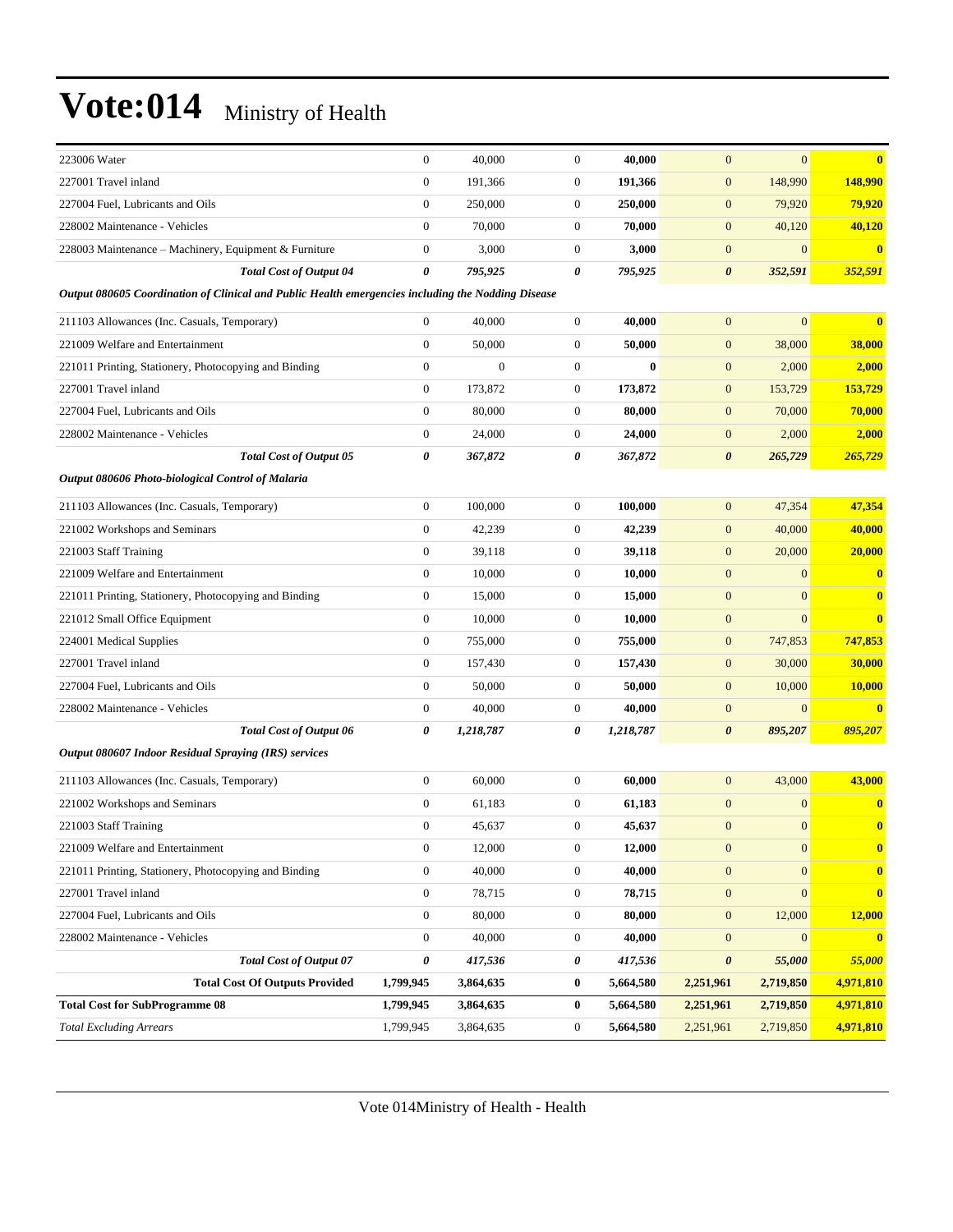#### **SubProgramme 13 Health Education, Promotion & Communication**

| Thousand Uganda Shillings                                                                       |                  | 2018/19 Approved Budget |                  |              |                       | 2019/20 Draft Estimates |                       |
|-------------------------------------------------------------------------------------------------|------------------|-------------------------|------------------|--------------|-----------------------|-------------------------|-----------------------|
| <b>Outputs Provided</b>                                                                         | Wage             | Non Wage                | AIA              | <b>Total</b> | Wage                  | Non Wage                | <b>Total</b>          |
| Output 080601 Community Health Services (control of communicable and non communicable diseases) |                  |                         |                  |              |                       |                         |                       |
| 211101 General Staff Salaries                                                                   | 503,232          | $\boldsymbol{0}$        | $\boldsymbol{0}$ | 503,232      | 103,232               | $\overline{0}$          | 103,232               |
| 211102 Contract Staff Salaries                                                                  | 247,885          | $\overline{0}$          | $\boldsymbol{0}$ | 247,885      | 47,885                | $\overline{0}$          | 47,885                |
| 211103 Allowances (Inc. Casuals, Temporary)                                                     | $\mathbf{0}$     | 24,500                  | $\boldsymbol{0}$ | 24,500       | $\mathbf{0}$          | 33,577                  | 33,577                |
| 212101 Social Security Contributions                                                            | $\boldsymbol{0}$ | 24,789                  | $\boldsymbol{0}$ | 24,789       | $\mathbf{0}$          | 8,000                   | 8,000                 |
| 213001 Medical expenses (To employees)                                                          | $\overline{0}$   | $\boldsymbol{0}$        | $\boldsymbol{0}$ | $\bf{0}$     | $\mathbf{0}$          | 4,000                   | 4,000                 |
| 221001 Advertising and Public Relations                                                         | $\boldsymbol{0}$ | $\boldsymbol{0}$        | $\boldsymbol{0}$ | $\bf{0}$     | $\mathbf{0}$          | 8,875                   | 8,875                 |
| 221002 Workshops and Seminars                                                                   | $\boldsymbol{0}$ | $\boldsymbol{0}$        | $\boldsymbol{0}$ | $\bf{0}$     | $\mathbf{0}$          | 11,679                  | 11,679                |
| 221007 Books, Periodicals & Newspapers                                                          | $\boldsymbol{0}$ | $\boldsymbol{0}$        | $\boldsymbol{0}$ | $\bf{0}$     | $\mathbf{0}$          | 860                     | 860                   |
| 221009 Welfare and Entertainment                                                                | $\boldsymbol{0}$ | 18,200                  | $\boldsymbol{0}$ | 18,200       | $\mathbf{0}$          | 12,700                  | 12,700                |
| 221011 Printing, Stationery, Photocopying and Binding                                           | $\overline{0}$   | 15,000                  | $\boldsymbol{0}$ | 15,000       | $\mathbf{0}$          | 3,000                   | 3,000                 |
| 221012 Small Office Equipment                                                                   | $\mathbf{0}$     | 15,000                  | $\boldsymbol{0}$ | 15,000       | $\mathbf{0}$          | $\mathbf{0}$            | $\mathbf{0}$          |
| 223005 Electricity                                                                              | $\boldsymbol{0}$ | 11,500                  | $\boldsymbol{0}$ | 11,500       | $\mathbf{0}$          | $\mathbf{0}$            | $\mathbf{0}$          |
| 223006 Water                                                                                    | $\boldsymbol{0}$ | 11,500                  | $\boldsymbol{0}$ | 11,500       | $\mathbf{0}$          | $\overline{0}$          | $\bf{0}$              |
| 227001 Travel inland                                                                            | $\boldsymbol{0}$ | 60,325                  | $\boldsymbol{0}$ | 60,325       | $\mathbf{0}$          | 60,200                  | 60,200                |
| 227004 Fuel, Lubricants and Oils                                                                | $\overline{0}$   | 34,500                  | $\boldsymbol{0}$ | 34,500       | $\mathbf{0}$          | 46,050                  | 46,050                |
| 228002 Maintenance - Vehicles                                                                   | $\overline{0}$   | $\overline{0}$          | $\boldsymbol{0}$ | $\bf{0}$     | $\mathbf{0}$          | 4,000                   | 4,000                 |
| <b>Total Cost of Output 01</b>                                                                  | 751,117          | 215,313                 | 0                | 966,431      | 151,117               | 192,942                 | 344,059               |
| Output 080603 Technical Support, Monitoring and Evaluation                                      |                  |                         |                  |              |                       |                         |                       |
| 211103 Allowances (Inc. Casuals, Temporary)                                                     | $\mathbf{0}$     | 30,000                  | $\boldsymbol{0}$ | 30,000       | $\mathbf{0}$          | $\mathbf{0}$            | $\bf{0}$              |
| 221009 Welfare and Entertainment                                                                | $\mathbf{0}$     | 20,000                  | $\boldsymbol{0}$ | 20,000       | $\mathbf{0}$          | $\boldsymbol{0}$        | $\bf{0}$              |
| 221011 Printing, Stationery, Photocopying and Binding                                           | $\boldsymbol{0}$ | 20,000                  | $\boldsymbol{0}$ | 20,000       | $\boldsymbol{0}$      | $\overline{0}$          | $\bf{0}$              |
| 221012 Small Office Equipment                                                                   | $\boldsymbol{0}$ | 20,000                  | $\boldsymbol{0}$ | 20,000       | $\mathbf{0}$          | $\overline{0}$          | $\bf{0}$              |
| 223005 Electricity                                                                              | $\boldsymbol{0}$ | 10,000                  | $\boldsymbol{0}$ | 10,000       | $\mathbf{0}$          | $\boldsymbol{0}$        | $\bf{0}$              |
| 223006 Water                                                                                    | $\overline{0}$   | 10,000                  | $\boldsymbol{0}$ | 10,000       | $\mathbf{0}$          | $\overline{0}$          | $\bf{0}$              |
| 227001 Travel inland                                                                            | 0                | 47,229                  | $\boldsymbol{0}$ | 47,229       | $\mathbf{0}$          | $\boldsymbol{0}$        | $\bf{0}$              |
| 227004 Fuel, Lubricants and Oils                                                                | $\boldsymbol{0}$ | 30,000                  | $\boldsymbol{0}$ | 30,000       | $\mathbf{0}$          | $\overline{0}$          | $\bf{0}$              |
| <b>Total Cost of Output 03</b>                                                                  | 0                | 187,229                 | 0                | 187,229      | $\boldsymbol{\theta}$ | $\boldsymbol{\theta}$   | $\boldsymbol{\theta}$ |
| <b>Total Cost Of Outputs Provided</b>                                                           | 751,117          | 402,542                 | $\boldsymbol{0}$ | 1,153,660    | 151,117               | 192,942                 | 344,059               |
| <b>Total Cost for SubProgramme 13</b>                                                           | 751,117          | 402,542                 | $\boldsymbol{0}$ | 1,153,660    | 151,117               | 192,942                 | 344,059               |
| <b>Total Excluding Arrears</b>                                                                  | 751,117          | 402,542                 | $\boldsymbol{0}$ | 1,153,660    | 151,117               | 192,942                 | 344,059               |
| <b>SubProgramme 14 Reproductive and Child Health</b>                                            |                  |                         |                  |              |                       |                         |                       |
| Thousand Uganda Shillings                                                                       |                  | 2018/19 Approved Budget |                  |              |                       | 2019/20 Draft Estimates |                       |
| <b>Outputs Provided</b>                                                                         | Wage             | Non Wage                | AIA              | <b>Total</b> | Wage                  | Non Wage                | <b>Total</b>          |
| Output 080601 Community Health Services (control of communicable and non communicable diseases) |                  |                         |                  |              |                       |                         |                       |
| 211101 General Staff Salaries                                                                   | 293,004          | $\boldsymbol{0}$        | $\mathbf{0}$     | 293,004      | 293,004               | 0                       | 293,004               |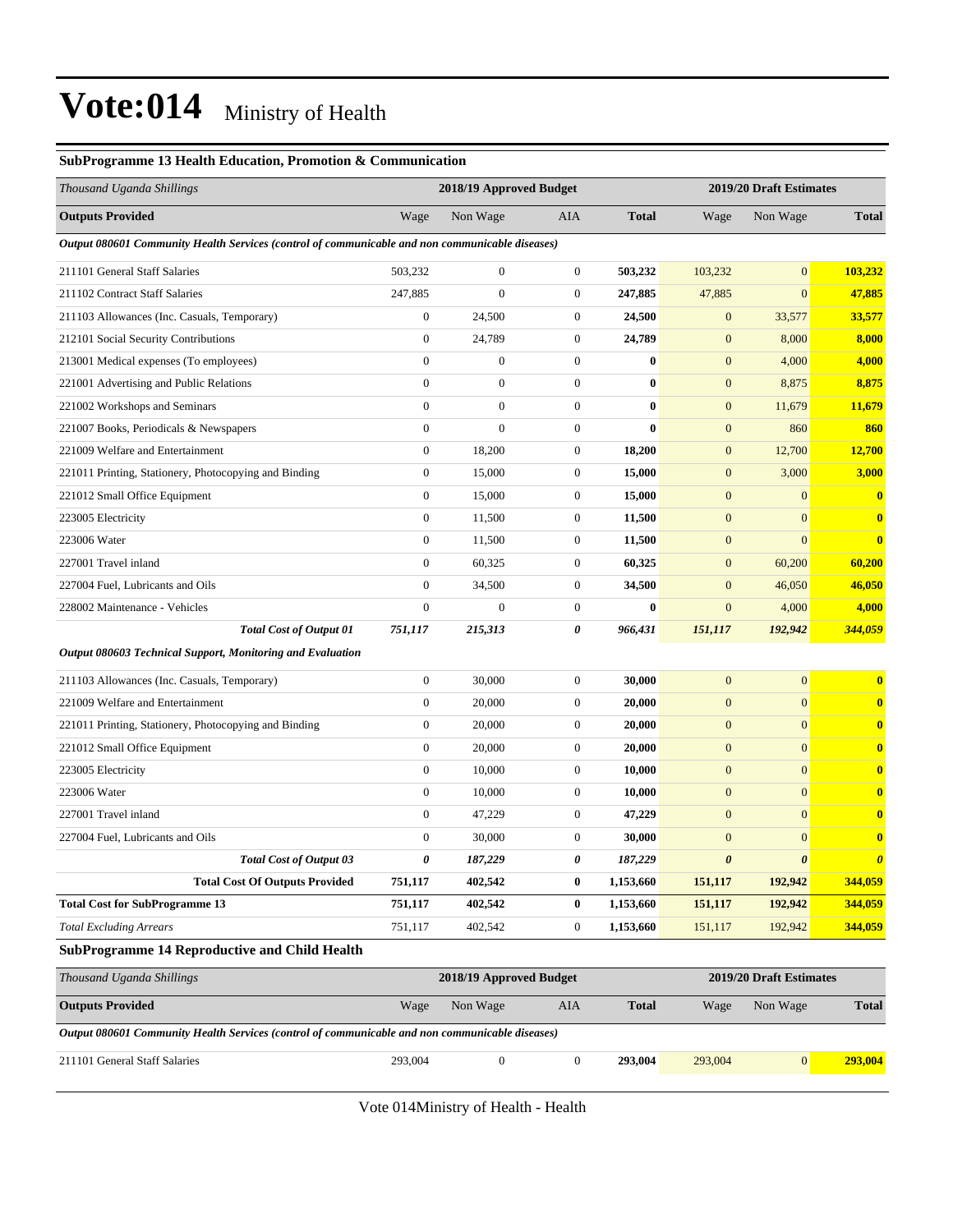| 211102 Contract Staff Salaries                                                                  | 19,497           | $\mathbf{0}$            | $\boldsymbol{0}$ | 19,497           | 19,497                | $\mathbf{0}$            | 19,497        |
|-------------------------------------------------------------------------------------------------|------------------|-------------------------|------------------|------------------|-----------------------|-------------------------|---------------|
| 211103 Allowances (Inc. Casuals, Temporary)                                                     | $\mathbf{0}$     | 30,000                  | $\boldsymbol{0}$ | 30,000           | $\boldsymbol{0}$      | 30,000                  | 30,000        |
| 212101 Social Security Contributions                                                            | $\mathbf{0}$     | 1,950                   | $\boldsymbol{0}$ | 1,950            | $\boldsymbol{0}$      | 1,950                   | 1,950         |
| 221009 Welfare and Entertainment                                                                | $\boldsymbol{0}$ | 18,050                  | $\boldsymbol{0}$ | 18,050           | $\mathbf{0}$          | 18,050                  | <b>18,050</b> |
| 221011 Printing, Stationery, Photocopying and Binding                                           | $\boldsymbol{0}$ | 20,000                  | $\boldsymbol{0}$ | 20,000           | $\mathbf{0}$          | 20,000                  | 20,000        |
| 221012 Small Office Equipment                                                                   | $\boldsymbol{0}$ | 20,000                  | $\boldsymbol{0}$ | 20,000           | $\mathbf{0}$          | 20,000                  | 20,000        |
| 223005 Electricity                                                                              | $\boldsymbol{0}$ | 10,000                  | $\boldsymbol{0}$ | 10,000           | $\mathbf{0}$          | $\mathbf{0}$            | $\mathbf{0}$  |
| 223006 Water                                                                                    | $\mathbf{0}$     | 10,000                  | $\boldsymbol{0}$ | 10,000           | $\boldsymbol{0}$      | $\mathbf{0}$            | $\mathbf{0}$  |
| 227001 Travel inland                                                                            | $\mathbf{0}$     | 47,229                  | $\boldsymbol{0}$ | 47,229           | $\mathbf{0}$          | 47,229                  | 47,229        |
| 227004 Fuel, Lubricants and Oils                                                                | $\mathbf{0}$     | 30,000                  | $\boldsymbol{0}$ | 30,000           | $\mathbf{0}$          | 32,771                  | 32,771        |
| <b>Total Cost of Output 01</b>                                                                  | 312,501          | 187,229                 | 0                | 499,730          | 312,501               | 170,000                 | 482,501       |
| Output 080603 Technical Support, Monitoring and Evaluation                                      |                  |                         |                  |                  |                       |                         |               |
| 211103 Allowances (Inc. Casuals, Temporary)                                                     | $\boldsymbol{0}$ | 15,000                  | $\boldsymbol{0}$ | 15,000           | $\mathbf{0}$          | 15,000                  | <b>15,000</b> |
| 221009 Welfare and Entertainment                                                                | $\mathbf{0}$     | 10,000                  | $\boldsymbol{0}$ | 10,000           | $\boldsymbol{0}$      | 10,000                  | 10,000        |
| 221011 Printing, Stationery, Photocopying and Binding                                           | $\mathbf{0}$     | 10,000                  | $\boldsymbol{0}$ | 10,000           | $\boldsymbol{0}$      | 10,000                  | 10,000        |
| 221012 Small Office Equipment                                                                   | $\boldsymbol{0}$ | 10,000                  | $\boldsymbol{0}$ | 10,000           | $\mathbf{0}$          | 10,000                  | 10,000        |
| 223005 Electricity                                                                              | $\boldsymbol{0}$ | 5,000                   | $\boldsymbol{0}$ | 5,000            | $\mathbf{0}$          | $\mathbf{0}$            | $\bf{0}$      |
| 223006 Water                                                                                    | $\boldsymbol{0}$ | 5,000                   | $\boldsymbol{0}$ | 5,000            | $\mathbf{0}$          | $\mathbf{0}$            | $\bf{0}$      |
| 227001 Travel inland                                                                            | $\mathbf{0}$     | 23,615                  | $\boldsymbol{0}$ | 23,615           | $\boldsymbol{0}$      | 23,615                  | 23,615        |
| 227004 Fuel, Lubricants and Oils                                                                | $\theta$         | 15,000                  | $\boldsymbol{0}$ | 15,000           | $\mathbf{0}$          | 12,229                  | 12,229        |
| <b>Total Cost of Output 03</b>                                                                  | 0                | 93,615                  | 0                | 93,615           | $\boldsymbol{\theta}$ | 80,844                  | 80,844        |
| <b>Total Cost Of Outputs Provided</b>                                                           | 312,501          | 280,844                 | $\bf{0}$         | 593,344          | 312,501               | 250,844                 | 563,344       |
| <b>Total Cost for SubProgramme 14</b>                                                           | 312,501          | 280,844                 | 0                | 593,344          | 312,501               | 250,844                 | 563,344       |
| <b>Total Excluding Arrears</b>                                                                  | 312,501          | 280,844                 | $\boldsymbol{0}$ | 593,344          | 312,501               | 250,844                 | 563,344       |
| <b>SubProgramme 21 Environmental Health</b>                                                     |                  |                         |                  |                  |                       |                         |               |
| Thousand Uganda Shillings                                                                       |                  | 2018/19 Approved Budget |                  |                  |                       | 2019/20 Draft Estimates |               |
| <b>Outputs Provided</b>                                                                         | Wage             | Non Wage                | AIA              | <b>Total</b>     | Wage                  | Non Wage                | <b>Total</b>  |
| Output 080601 Community Health Services (control of communicable and non communicable diseases) |                  |                         |                  |                  |                       |                         |               |
| 211101 General Staff Salaries                                                                   | $\boldsymbol{0}$ | $\boldsymbol{0}$        | $\boldsymbol{0}$ | $\bf{0}$         | 400,000               | $\mathbf{0}$            | 400,000       |
| 211102 Contract Staff Salaries                                                                  | $\mathbf{0}$     | $\mathbf{0}$            | $\mathbf{0}$     | $\bf{0}$         | 200,000               | $\overline{0}$          | 200,000       |
| 211103 Allowances (Inc. Casuals, Temporary)                                                     | $\boldsymbol{0}$ | $\boldsymbol{0}$        | $\boldsymbol{0}$ | $\bf{0}$         | $\mathbf{0}$          | 29,510                  | 29,510        |
| 212101 Social Security Contributions                                                            | $\boldsymbol{0}$ | $\boldsymbol{0}$        | $\boldsymbol{0}$ | $\boldsymbol{0}$ | $\boldsymbol{0}$      | 10,804                  | 10,804        |
| 221009 Welfare and Entertainment                                                                | $\boldsymbol{0}$ | $\boldsymbol{0}$        | $\boldsymbol{0}$ | $\bf{0}$         | $\mathbf{0}$          | 11,804                  | 11,804        |
| 221011 Printing, Stationery, Photocopying and Binding                                           | $\boldsymbol{0}$ | $\boldsymbol{0}$        | $\boldsymbol{0}$ | $\bf{0}$         | $\mathbf{0}$          | 14,755                  | 14,755        |
| 221012 Small Office Equipment                                                                   | $\boldsymbol{0}$ | $\boldsymbol{0}$        | $\boldsymbol{0}$ | $\bf{0}$         | $\mathbf{0}$          | 5,902                   | 5,902         |
| 227001 Travel inland                                                                            | $\boldsymbol{0}$ | $\boldsymbol{0}$        | $\boldsymbol{0}$ | $\bf{0}$         | $\mathbf{0}$          | 44,265                  | 44,265        |
| 227004 Fuel, Lubricants and Oils                                                                | $\boldsymbol{0}$ | $\boldsymbol{0}$        | $\boldsymbol{0}$ | $\boldsymbol{0}$ | $\boldsymbol{0}$      | 29,510                  | 29,510        |
|                                                                                                 |                  |                         |                  |                  |                       |                         |               |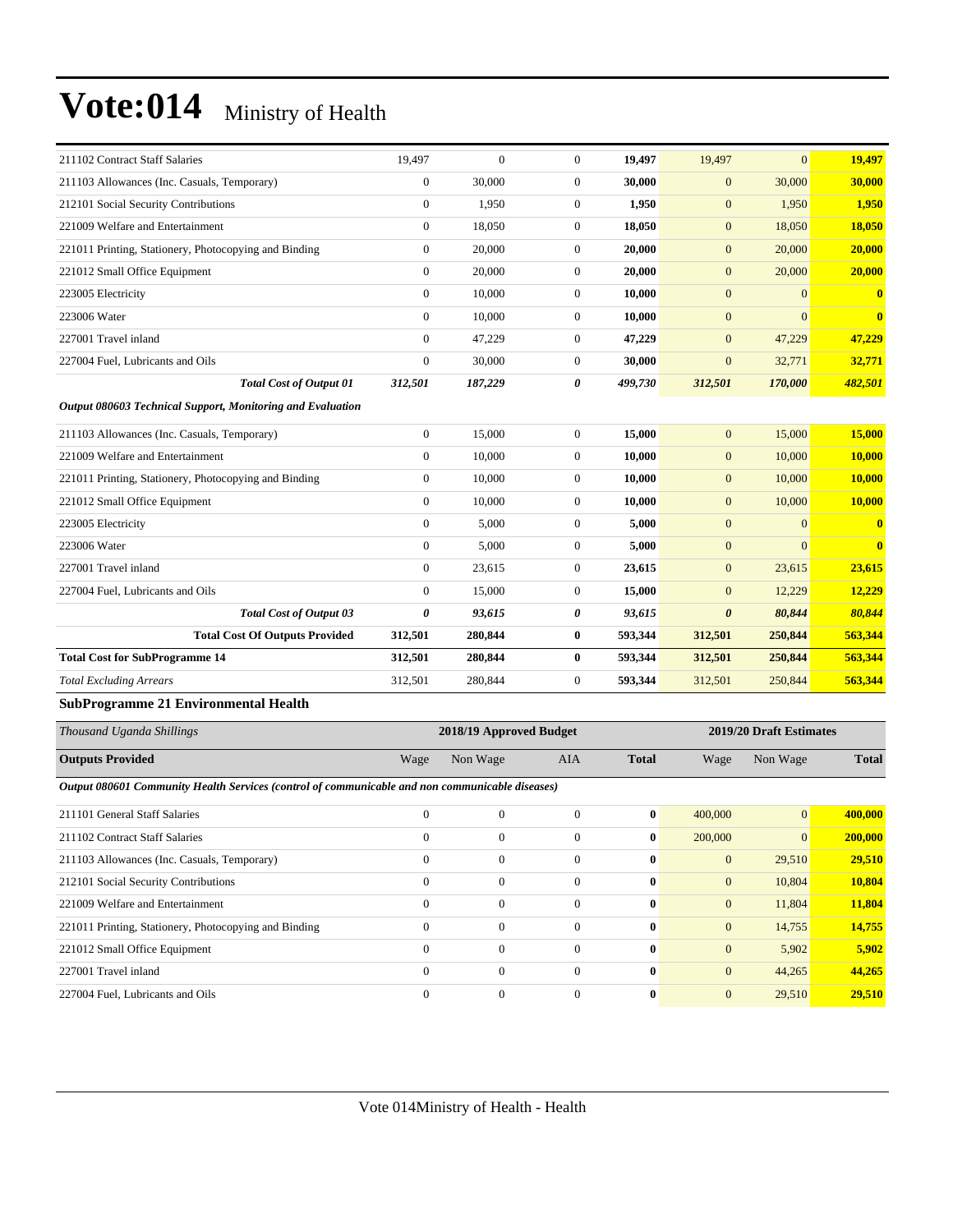| 228002 Maintenance - Vehicles                                                                   | $\mathbf{0}$          | $\boldsymbol{0}$        | $\overline{0}$ | $\bf{0}$     | $\mathbf{0}$          | 1,000                   | 1,000        |
|-------------------------------------------------------------------------------------------------|-----------------------|-------------------------|----------------|--------------|-----------------------|-------------------------|--------------|
| <b>Total Cost of Output 01</b>                                                                  | $\boldsymbol{\theta}$ | 0                       | 0              | 0            | 600,000               | 147,551                 | 747,551      |
| Output 080603 Technical Support, Monitoring and Evaluation                                      |                       |                         |                |              |                       |                         |              |
| 211103 Allowances (Inc. Casuals, Temporary)                                                     | $\mathbf{0}$          | $\boldsymbol{0}$        | $\overline{0}$ | $\bf{0}$     | $\mathbf{0}$          | 19,233                  | 19,233       |
| 221009 Welfare and Entertainment                                                                | $\mathbf{0}$          | $\overline{0}$          | $\overline{0}$ | $\mathbf{0}$ | $\mathbf{0}$          | 7,479                   | 7,479        |
| 221011 Printing, Stationery, Photocopying and Binding                                           | $\overline{0}$        | $\overline{0}$          | $\overline{0}$ | $\mathbf{0}$ | $\mathbf{0}$          | 7,479                   | 7,479        |
| 221012 Small Office Equipment                                                                   | $\Omega$              | $\overline{0}$          | $\overline{0}$ | $\bf{0}$     | $\mathbf{0}$          | 3,205                   | 3,205        |
| 227001 Travel inland                                                                            | $\theta$              | $\boldsymbol{0}$        | $\Omega$       | $\bf{0}$     | $\mathbf{0}$          | 48,081                  | 48,081       |
| 227004 Fuel, Lubricants and Oils                                                                | $\mathbf{0}$          | $\overline{0}$          | $\overline{0}$ | $\bf{0}$     | $\mathbf{0}$          | 20,852                  | 20,852       |
| <b>Total Cost of Output 03</b>                                                                  | $\boldsymbol{\theta}$ | 0                       | 0              | 0            | $\boldsymbol{\theta}$ | 106,330                 | 106,330      |
| <b>Total Cost Of Outputs Provided</b>                                                           | $\bf{0}$              | $\bf{0}$                | $\bf{0}$       | $\bf{0}$     | 600,000               | 253,881                 | 853,881      |
| <b>Total Cost for SubProgramme 21</b>                                                           | $\bf{0}$              | $\bf{0}$                | $\bf{0}$       | $\mathbf{0}$ | 600,000               | 253,881                 | 853,881      |
| <b>Total Excluding Arrears</b>                                                                  | $\Omega$              | $\overline{0}$          | $\overline{0}$ | $\bf{0}$     | 600,000               | 253,881                 | 853,881      |
| <b>SubProgramme 22 Non-Communicable Diseases</b>                                                |                       |                         |                |              |                       |                         |              |
| Thousand Uganda Shillings                                                                       |                       | 2018/19 Approved Budget |                |              |                       | 2019/20 Draft Estimates |              |
| <b>Outputs Provided</b>                                                                         | Wage                  | Non Wage                | AIA            | <b>Total</b> | Wage                  | Non Wage                | <b>Total</b> |
| Output 080601 Community Health Services (control of communicable and non communicable diseases) |                       |                         |                |              |                       |                         |              |
| 211103 Allowances (Inc. Casuals, Temporary)                                                     | $\theta$              | $\overline{0}$          | $\overline{0}$ | $\bf{0}$     | $\mathbf{0}$          | 90,654                  | 90.654       |
| 212101 Social Security Contributions                                                            | $\mathbf{0}$          | $\overline{0}$          | $\overline{0}$ | $\bf{0}$     | $\mathbf{0}$          | 7,000                   | 7,000        |
| 221009 Welfare and Entertainment                                                                | $\mathbf{0}$          | $\overline{0}$          | $\overline{0}$ | $\bf{0}$     | $\mathbf{0}$          | 3,808                   | 3,808        |
| 221011 Printing, Stationery, Photocopying and Binding                                           | $\mathbf{0}$          | $\overline{0}$          | $\overline{0}$ | $\bf{0}$     | $\mathbf{0}$          | 1,935                   | 1,935        |
| 221012 Small Office Equipment                                                                   | $\Omega$              | $\overline{0}$          | $\overline{0}$ | $\bf{0}$     | $\mathbf{0}$          | 3,090                   | 3,090        |
| 227001 Travel inland                                                                            | $\mathbf{0}$          | $\overline{0}$          | $\overline{0}$ | $\mathbf{0}$ | $\mathbf{0}$          | 45,310                  | 45,310       |
| 227004 Fuel. Lubricants and Oils                                                                | $\theta$              | $\overline{0}$          | $\Omega$       | $\mathbf{0}$ | $\mathbf{0}$          | 36,483                  | 36,483       |
| <b>Total Cost of Output 01</b>                                                                  | $\theta$              | 0                       | 0              | 0            | $\boldsymbol{\theta}$ | 188,280                 | 188,280      |
| <b>Total Cost Of Outputs Provided</b>                                                           | $\bf{0}$              | $\bf{0}$                | $\bf{0}$       | $\bf{0}$     | $\bf{0}$              | 188,280                 | 188,280      |
| <b>Total Cost for SubProgramme 22</b>                                                           | $\bf{0}$              | $\bf{0}$                | $\bf{0}$       | $\mathbf{0}$ | $\bf{0}$              | 188,280                 | 188,280      |
| <b>Total Excluding Arrears</b>                                                                  | $\theta$              | $\overline{0}$          | $\overline{0}$ | $\bf{0}$     | $\mathbf{0}$          | 188,280                 | 188,280      |
| SubProgramme 23 National Health Laboratory & Diagnostic Services                                |                       |                         |                |              |                       |                         |              |
| Thousand Uganda Shillings                                                                       |                       | 2018/19 Approved Budget |                |              |                       | 2019/20 Draft Estimates |              |
| <b>Outputs Provided</b>                                                                         | Wage                  | Non Wage                | <b>AIA</b>     | <b>Total</b> | Wage                  | Non Wage                | <b>Total</b> |

| Output 080603 Technical Support, Monitoring and Evaluation |  |  |  |              |  |         |         |
|------------------------------------------------------------|--|--|--|--------------|--|---------|---------|
| 211103 Allowances (Inc. Casuals, Temporary)                |  |  |  | $\mathbf{0}$ |  | 20,000  | 20,000  |
| 212101 Social Security Contributions                       |  |  |  | $\mathbf{0}$ |  | 9.000   | 9,000   |
| 221002 Workshops and Seminars                              |  |  |  | $\mathbf{0}$ |  | 140,000 | 140,000 |
| 221003 Staff Training                                      |  |  |  | $\mathbf{0}$ |  | 20,000  | 20,000  |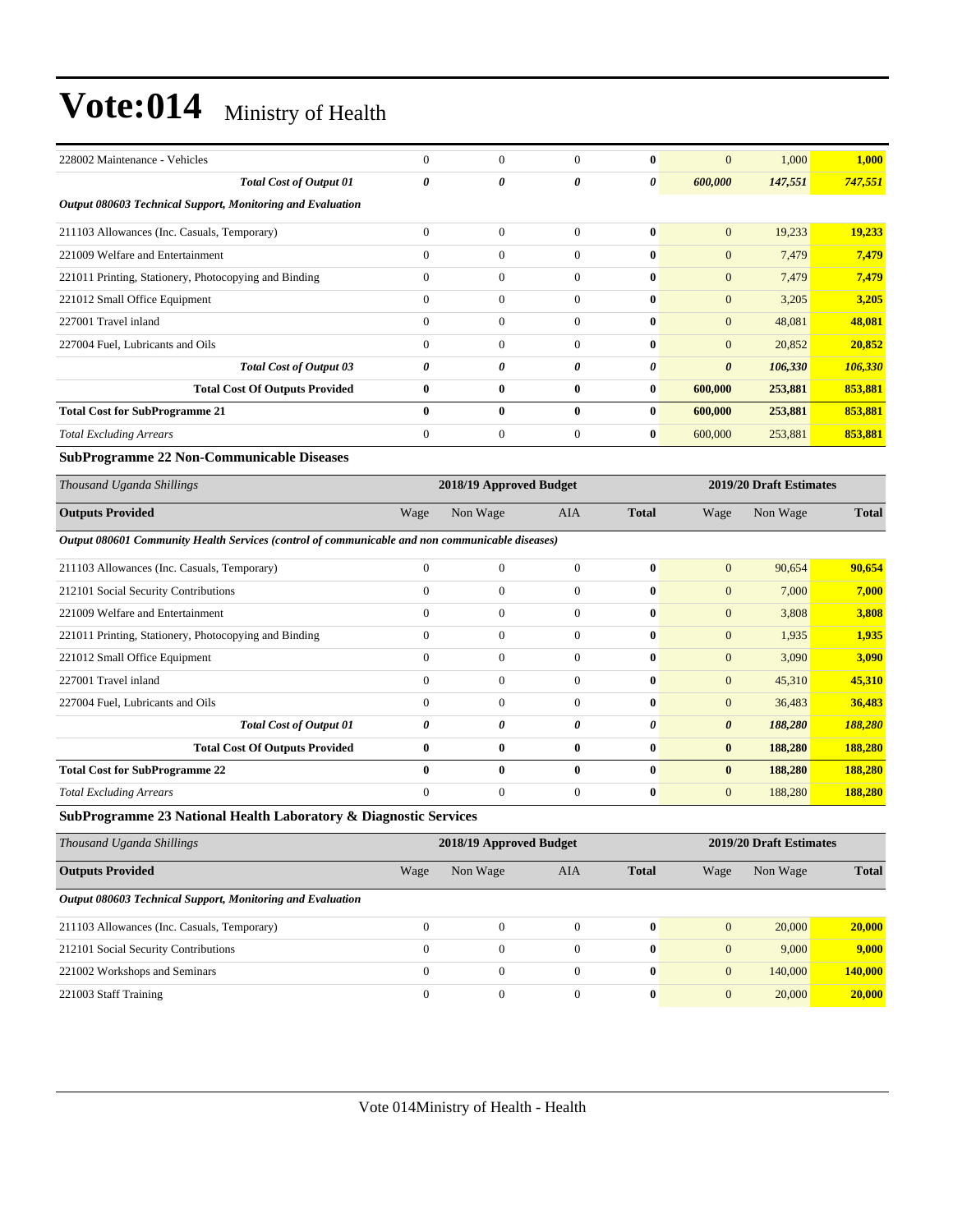| 221009 Welfare and Entertainment                      | $\mathbf{0}$ | $\boldsymbol{0}$ | $\theta$       | $\bf{0}$     | $\overline{0}$                   | 10,000<br>10,000 |
|-------------------------------------------------------|--------------|------------------|----------------|--------------|----------------------------------|------------------|
| 221011 Printing, Stationery, Photocopying and Binding | $\mathbf{0}$ | $\Omega$         | $\theta$       | $\mathbf{0}$ | $\mathbf{0}$                     | 2,500<br>2,500   |
| 221012 Small Office Equipment                         | $\mathbf{0}$ | $\boldsymbol{0}$ | $\overline{0}$ | $\bf{0}$     | $\mathbf{0}$                     | 1,500<br>1,500   |
| 224001 Medical Supplies                               | $\mathbf{0}$ | $\Omega$         | $\Omega$       | $\bf{0}$     | $\mathbf{0}$                     | 20,000<br>20,000 |
| 227001 Travel inland                                  | $\mathbf{0}$ | $\overline{0}$   | $\theta$       | $\bf{0}$     | $\mathbf{0}$<br>203,400          | 203,400          |
| 227002 Travel abroad                                  | $\mathbf{0}$ | $\overline{0}$   | $\overline{0}$ | $\bf{0}$     | $\mathbf{0}$                     | 40,000<br>40,000 |
| 227004 Fuel, Lubricants and Oils                      | $\mathbf{0}$ | $\boldsymbol{0}$ | $\overline{0}$ | $\bf{0}$     | $\mathbf{0}$                     | 34,252<br>34,252 |
| 228002 Maintenance - Vehicles                         | $\mathbf{0}$ | $\boldsymbol{0}$ | $\theta$       | $\mathbf{0}$ | $\mathbf{0}$                     | 12,000<br>12,000 |
| <b>Total Cost of Output 03</b>                        | 0            | 0                | 0              | 0            | $\boldsymbol{\theta}$<br>512,652 | 512,652          |
| <b>Total Cost Of Outputs Provided</b>                 | $\bf{0}$     | $\bf{0}$         | $\bf{0}$       | $\bf{0}$     | $\bf{0}$<br>512,652              | 512,652          |
| <b>Total Cost for SubProgramme 23</b>                 | $\bf{0}$     | $\mathbf{0}$     | $\mathbf{0}$   | $\mathbf{0}$ | $\bf{0}$<br>512,652              | 512,652          |
| <b>Total Excluding Arrears</b>                        | $\Omega$     | $\Omega$         | $\theta$       | $\mathbf{0}$ | $\overline{0}$<br>512,652        | 512,652          |

**SubProgramme 24 Integrated Epidemiology, Surveillance & Public Health Emergencies**

| Thousand Uganda Shillings                                                                          |                | 2018/19 Approved Budget |                |              |                       | 2019/20 Draft Estimates |              |
|----------------------------------------------------------------------------------------------------|----------------|-------------------------|----------------|--------------|-----------------------|-------------------------|--------------|
| <b>Outputs Provided</b>                                                                            | Wage           | Non Wage                | <b>AIA</b>     | <b>Total</b> | Wage                  | Non Wage                | <b>Total</b> |
| Output 080602 National Endemic and Epidemic Disease Control                                        |                |                         |                |              |                       |                         |              |
| 211103 Allowances (Inc. Casuals, Temporary)                                                        | $\overline{0}$ | $\mathbf{0}$            | $\mathbf{0}$   | $\mathbf{0}$ | $\overline{0}$        | 39,721                  | 39,721       |
| 212101 Social Security Contributions                                                               | $\Omega$       | $\overline{0}$          | $\Omega$       | $\mathbf{0}$ | $\overline{0}$        | 8,000                   | 8,000        |
| 221008 Computer supplies and Information Technology (IT)                                           | $\overline{0}$ | $\overline{0}$          | $\overline{0}$ | $\mathbf{0}$ | $\overline{0}$        | 12,000                  | 12,000       |
| 221009 Welfare and Entertainment                                                                   | $\mathbf{0}$   | $\overline{0}$          | $\Omega$       | $\bf{0}$     | $\overline{0}$        | 25,000                  | 25,000       |
| 221011 Printing, Stationery, Photocopying and Binding                                              | $\overline{0}$ | $\overline{0}$          | $\overline{0}$ | $\bf{0}$     | $\overline{0}$        | 11,200                  | 11,200       |
| 221012 Small Office Equipment                                                                      | $\overline{0}$ | $\overline{0}$          | $\overline{0}$ | $\bf{0}$     | $\overline{0}$        | 3,000                   | 3,000        |
| 227001 Travel inland                                                                               | $\overline{0}$ | $\overline{0}$          | $\mathbf{0}$   | $\bf{0}$     | $\overline{0}$        | 178,600                 | 178,600      |
| 227004 Fuel, Lubricants and Oils                                                                   | $\Omega$       | $\overline{0}$          | $\Omega$       | $\mathbf{0}$ | $\overline{0}$        | 30,000                  | 30,000       |
| <b>Total Cost of Output 02</b>                                                                     | 0              | 0                       | 0              | 0            | $\boldsymbol{\theta}$ | 307,521                 | 307,521      |
| Output 080605 Coordination of Clinical and Public Health emergencies including the Nodding Disease |                |                         |                |              |                       |                         |              |
| 211103 Allowances (Inc. Casuals, Temporary)                                                        | $\overline{0}$ | $\boldsymbol{0}$        | $\mathbf{0}$   | $\mathbf{0}$ | $\overline{0}$        | 62,000                  | 62,000       |
| 221009 Welfare and Entertainment                                                                   | $\Omega$       | $\mathbf{0}$            | $\Omega$       | $\mathbf{0}$ | $\overline{0}$        | 14,835                  | 14,835       |
| 221011 Printing, Stationery, Photocopying and Binding                                              | $\overline{0}$ | $\boldsymbol{0}$        | $\mathbf{0}$   | 0            | $\boldsymbol{0}$      | 12,000                  | 12,000       |
| 221012 Small Office Equipment                                                                      | $\overline{0}$ | $\boldsymbol{0}$        | $\overline{0}$ | $\mathbf{0}$ | $\overline{0}$        | 10,000                  | 10,000       |
| 227001 Travel inland                                                                               | $\overline{0}$ | $\boldsymbol{0}$        | $\mathbf{0}$   | $\mathbf{0}$ | $\mathbf{0}$          | 118,000                 | 118,000      |
| 227004 Fuel, Lubricants and Oils                                                                   | $\Omega$       | $\boldsymbol{0}$        | $\Omega$       | $\mathbf{0}$ | $\overline{0}$        | 71,210                  | 71,210       |
| <b>Total Cost of Output 05</b>                                                                     | 0              | 0                       | 0              | 0            | $\boldsymbol{\theta}$ | 288,045                 | 288,045      |
| <b>Total Cost Of Outputs Provided</b>                                                              | $\bf{0}$       | $\bf{0}$                | $\bf{0}$       | $\bf{0}$     | $\bf{0}$              | 595,566                 | 595,566      |
| <b>Total Cost for SubProgramme 24</b>                                                              | $\bf{0}$       | $\bf{0}$                | $\mathbf{0}$   | $\mathbf{0}$ | $\mathbf{0}$          | 595,566                 | 595,566      |
| <b>Total Excluding Arrears</b>                                                                     | $\theta$       | $\mathbf{0}$            | $\Omega$       | $\bf{0}$     | $\Omega$              | 595.566                 | 595,566      |

*Development Budget Estimates*

**Project 1413 East Africa Public Health Laboratory Network project Phase II**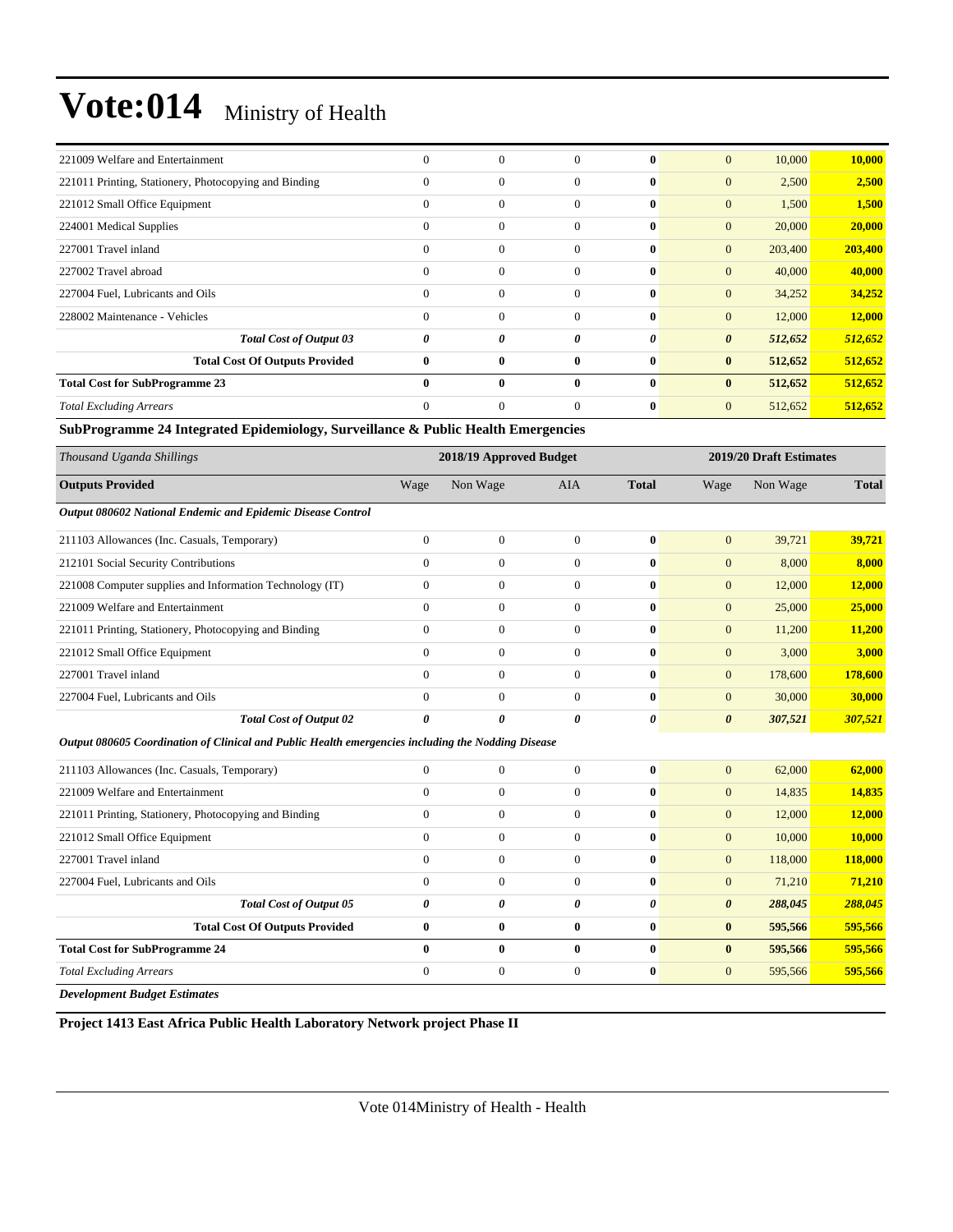| Thousand Uganda Shillings                                                                       |                        | 2018/19 Approved Budget |                  |              |                       | 2019/20 Draft Estimates |                       |
|-------------------------------------------------------------------------------------------------|------------------------|-------------------------|------------------|--------------|-----------------------|-------------------------|-----------------------|
| <b>Outputs Provided</b>                                                                         | GoU Dev't External Fin |                         | <b>AIA</b>       | <b>Total</b> |                       | GoU Dev't External Fin  | <b>Total</b>          |
| Output 080601 Community Health Services (control of communicable and non communicable diseases) |                        |                         |                  |              |                       |                         |                       |
| 211103 Allowances (Inc. Casuals, Temporary)                                                     | $\boldsymbol{0}$       | 150,000                 | $\boldsymbol{0}$ | 150,000      | $\mathbf{0}$          | $\mathbf{0}$            | $\bf{0}$              |
| 221002 Workshops and Seminars                                                                   | $\mathbf{0}$           | 250,000                 | $\boldsymbol{0}$ | 250,000      | $\mathbf{0}$          | $\mathbf{0}$            | $\bf{0}$              |
| 221003 Staff Training                                                                           | $\boldsymbol{0}$       | 100,000                 | $\boldsymbol{0}$ | 100,000      | $\boldsymbol{0}$      | $\mathbf{0}$            | $\bf{0}$              |
| 221005 Hire of Venue (chairs, projector, etc)                                                   | $\boldsymbol{0}$       | 45,000                  | $\boldsymbol{0}$ | 45,000       | $\boldsymbol{0}$      | $\mathbf{0}$            | $\bf{0}$              |
| 221008 Computer supplies and Information Technology (IT)                                        | $\boldsymbol{0}$       | 20,000                  | $\boldsymbol{0}$ | 20,000       | $\mathbf{0}$          | $\mathbf{0}$            | $\bf{0}$              |
| 221011 Printing, Stationery, Photocopying and Binding                                           | $\mathbf{0}$           | 100,000                 | $\boldsymbol{0}$ | 100,000      | $\mathbf{0}$          | $\mathbf{0}$            | $\bf{0}$              |
| 221012 Small Office Equipment                                                                   | $\theta$               | 50,000                  | $\boldsymbol{0}$ | 50,000       | $\mathbf{0}$          | $\mathbf{0}$            | $\bf{0}$              |
| 222001 Telecommunications                                                                       | $\boldsymbol{0}$       | 25,000                  | $\boldsymbol{0}$ | 25,000       | $\boldsymbol{0}$      | $\mathbf{0}$            | $\bf{0}$              |
| 222003 Information and communications technology (ICT)                                          | $\boldsymbol{0}$       | 100,000                 | $\boldsymbol{0}$ | 100,000      | $\boldsymbol{0}$      | $\mathbf{0}$            | $\bf{0}$              |
| 224001 Medical Supplies                                                                         | $\boldsymbol{0}$       | 150,000                 | $\boldsymbol{0}$ | 150,000      | $\mathbf{0}$          | 2,577,626               | 2,577,626             |
| 225001 Consultancy Services- Short term                                                         | $\boldsymbol{0}$       | 150,000                 | $\boldsymbol{0}$ | 150,000      | $\mathbf{0}$          | $\mathbf{0}$            | $\bf{0}$              |
| 225002 Consultancy Services-Long-term                                                           | $\mathbf{0}$           | 370,000                 | $\boldsymbol{0}$ | 370,000      | $\mathbf{0}$          | $\mathbf{0}$            | $\bf{0}$              |
| 227001 Travel inland                                                                            | $\boldsymbol{0}$       | 100,000                 | $\boldsymbol{0}$ | 100,000      | $\boldsymbol{0}$      | $\mathbf{0}$            | $\bf{0}$              |
| 227002 Travel abroad                                                                            | $\boldsymbol{0}$       | 50,000                  | $\boldsymbol{0}$ | 50,000       | $\boldsymbol{0}$      | $\mathbf{0}$            | $\bf{0}$              |
| 227004 Fuel, Lubricants and Oils                                                                | $\boldsymbol{0}$       | 100,000                 | $\boldsymbol{0}$ | 100,000      | $\mathbf{0}$          | $\mathbf{0}$            | $\bf{0}$              |
| 228002 Maintenance - Vehicles                                                                   | $\mathbf{0}$           | 40,000                  | $\boldsymbol{0}$ | 40,000       | $\mathbf{0}$          | $\mathbf{0}$            | $\mathbf{0}$          |
| Total Cost Of Output 080601                                                                     | $\boldsymbol{\theta}$  | 1,800,000               | 0                | 1,800,000    | $\boldsymbol{\theta}$ | 2,577,626               | 2,577,626             |
| Output 080602 National Endemic and Epidemic Disease Control                                     |                        |                         |                  |              |                       |                         |                       |
| 211103 Allowances (Inc. Casuals, Temporary)                                                     | $\boldsymbol{0}$       | 150,000                 | $\boldsymbol{0}$ | 150,000      | $\mathbf{0}$          | $\mathbf{0}$            | $\bf{0}$              |
| 221002 Workshops and Seminars                                                                   | $\boldsymbol{0}$       | 200,000                 | $\boldsymbol{0}$ | 200,000      | $\mathbf{0}$          | $\mathbf{0}$            | $\bf{0}$              |
| 221003 Staff Training                                                                           | $\boldsymbol{0}$       | 150,000                 | $\mathbf{0}$     | 150,000      | $\boldsymbol{0}$      | $\mathbf{0}$            | $\bf{0}$              |
| 221005 Hire of Venue (chairs, projector, etc)                                                   | $\mathbf{0}$           | 46,000                  | $\boldsymbol{0}$ | 46,000       | $\boldsymbol{0}$      | $\mathbf{0}$            | $\bf{0}$              |
| 221007 Books, Periodicals & Newspapers                                                          | $\mathbf{0}$           | 25,000                  | $\boldsymbol{0}$ | 25,000       | $\mathbf{0}$          | $\mathbf{0}$            | $\bf{0}$              |
| 221008 Computer supplies and Information Technology (IT)                                        | $\boldsymbol{0}$       | 50,000                  | $\boldsymbol{0}$ | 50,000       | $\mathbf{0}$          | $\mathbf{0}$            | $\bf{0}$              |
| 221009 Welfare and Entertainment                                                                | $\mathbf{0}$           | 50,000                  | $\boldsymbol{0}$ | 50,000       | $\mathbf{0}$          | $\mathbf{0}$            | $\bf{0}$              |
| 221011 Printing, Stationery, Photocopying and Binding                                           | $\mathbf{0}$           | 100,000                 | $\boldsymbol{0}$ | 100,000      | $\boldsymbol{0}$      | $\mathbf{0}$            | $\bf{0}$              |
| 221012 Small Office Equipment                                                                   | $\Omega$               | 50,000                  | $\Omega$         | 50,000       | $\Omega$              | $\mathbf{0}$            | $\mathbf{0}$          |
| 222001 Telecommunications                                                                       | $\boldsymbol{0}$       | 30,000                  | $\boldsymbol{0}$ | 30,000       | $\mathbf{0}$          | $\mathbf{0}$            | $\bf{0}$              |
| 222003 Information and communications technology (ICT)                                          | $\boldsymbol{0}$       | 60,000                  | $\boldsymbol{0}$ | 60,000       | $\boldsymbol{0}$      | $\mathbf{0}$            | $\mathbf{0}$          |
| 224001 Medical Supplies                                                                         | $\boldsymbol{0}$       | 200,000                 | $\boldsymbol{0}$ | 200,000      | $\mathbf{0}$          | $\mathbf{0}$            | $\bf{0}$              |
| 225001 Consultancy Services- Short term                                                         | $\boldsymbol{0}$       | 200,000                 | $\boldsymbol{0}$ | 200,000      | $\boldsymbol{0}$      | $\mathbf{0}$            | $\bf{0}$              |
| 225002 Consultancy Services-Long-term                                                           | $\boldsymbol{0}$       | 150,000                 | $\boldsymbol{0}$ | 150,000      | $\boldsymbol{0}$      | $\mathbf{0}$            | $\bf{0}$              |
| 227001 Travel inland                                                                            | $\boldsymbol{0}$       | 100,000                 | $\boldsymbol{0}$ | 100,000      | $\boldsymbol{0}$      | $\mathbf{0}$            | $\bf{0}$              |
| 227002 Travel abroad                                                                            | $\boldsymbol{0}$       | 50,000                  | $\boldsymbol{0}$ | 50,000       | $\mathbf{0}$          | $\mathbf{0}$            | $\bf{0}$              |
| 227004 Fuel, Lubricants and Oils                                                                | $\boldsymbol{0}$       | 100,000                 | $\boldsymbol{0}$ | 100,000      | $\mathbf{0}$          | $\mathbf{0}$            | $\bf{0}$              |
| 228002 Maintenance - Vehicles                                                                   | $\boldsymbol{0}$       | 89,000                  | $\boldsymbol{0}$ | 89,000       | $\boldsymbol{0}$      | $\mathbf{0}$            | $\bf{0}$              |
| Total Cost Of Output 080602                                                                     | 0                      | 1,800,000               | 0                | 1,800,000    | 0                     | $\boldsymbol{\theta}$   | $\boldsymbol{\theta}$ |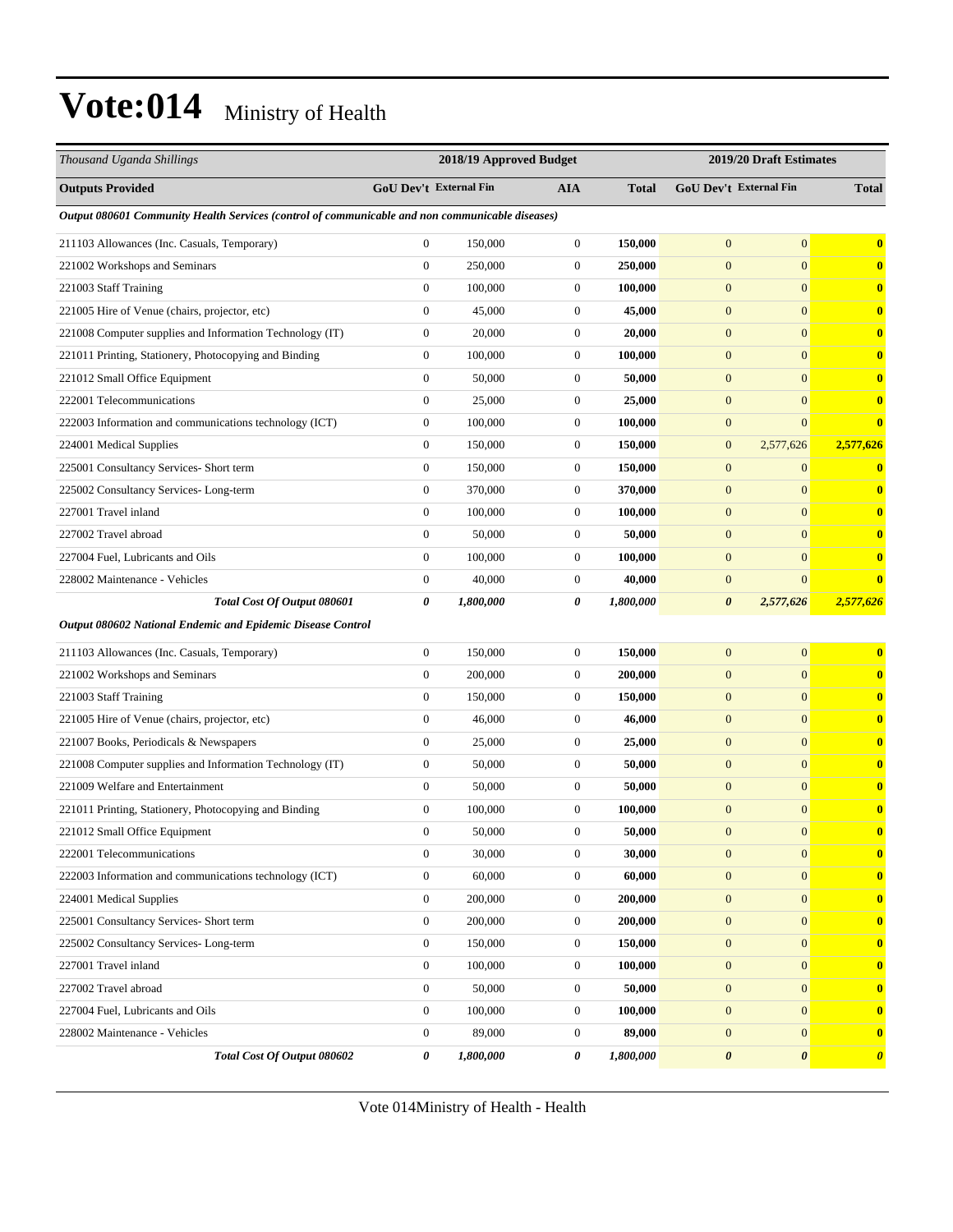| Output 080603 Technical Support, Monitoring and Evaluation                                         |                               |                       |                       |              |                       |                               |                         |
|----------------------------------------------------------------------------------------------------|-------------------------------|-----------------------|-----------------------|--------------|-----------------------|-------------------------------|-------------------------|
| 211103 Allowances (Inc. Casuals, Temporary)                                                        | $\boldsymbol{0}$              | $\boldsymbol{0}$      | $\boldsymbol{0}$      | $\bf{0}$     | $\mathbf{0}$          | 330,859                       | 330,859                 |
| 221002 Workshops and Seminars                                                                      | $\mathbf{0}$                  | $\mathbf{0}$          | $\boldsymbol{0}$      | $\bf{0}$     | $\boldsymbol{0}$      | 367,621                       | 367,621                 |
| 221011 Printing, Stationery, Photocopying and Binding                                              | $\boldsymbol{0}$              | $\mathbf{0}$          | $\boldsymbol{0}$      | $\bf{0}$     | $\mathbf{0}$          | 73,524                        | 73,524                  |
| Total Cost Of Output 080603                                                                        | $\boldsymbol{\theta}$         | $\theta$              | 0                     | 0            | $\boldsymbol{\theta}$ | 772,004                       | 772,004                 |
| Output 080605 Coordination of Clinical and Public Health emergencies including the Nodding Disease |                               |                       |                       |              |                       |                               |                         |
| 211102 Contract Staff Salaries                                                                     | $\boldsymbol{0}$              | 1,363,636             | $\overline{0}$        | 1,363,636    | $\mathbf{0}$          | 1,820,000                     | 1,820,000               |
| 211103 Allowances (Inc. Casuals, Temporary)                                                        | 35,000                        | 100,000               | $\boldsymbol{0}$      | 135,000      | $\boldsymbol{0}$      | $\mathbf{0}$                  | $\mathbf{0}$            |
| 212101 Social Security Contributions                                                               | $\boldsymbol{0}$              | 136,364               | $\boldsymbol{0}$      | 136,364      | $\boldsymbol{0}$      | 182,000                       | 182,000                 |
| 221001 Advertising and Public Relations                                                            | $\boldsymbol{0}$              | 50,000                | $\mathbf{0}$          | 50,000       | $\mathbf{0}$          | $\mathbf{0}$                  | $\mathbf{0}$            |
| 221002 Workshops and Seminars                                                                      | $\boldsymbol{0}$              | 200,000               | $\boldsymbol{0}$      | 200,000      | $\boldsymbol{0}$      | $\mathbf{0}$                  | $\bf{0}$                |
| 221003 Staff Training                                                                              | $\boldsymbol{0}$              | 40,203                | $\mathbf{0}$          | 40,203       | $\mathbf{0}$          | 183,811                       | 183,811                 |
| 221009 Welfare and Entertainment                                                                   | $\boldsymbol{0}$              | 50,000                | $\boldsymbol{0}$      | 50,000       | $\boldsymbol{0}$      | $\boldsymbol{0}$              | $\overline{\mathbf{0}}$ |
| 221017 Subscriptions                                                                               | $\mathbf{0}$                  | 480,000               | $\boldsymbol{0}$      | 480,000      | $\mathbf{0}$          | 680,099                       | 680,099                 |
| 223005 Electricity                                                                                 | 15,000                        | $\mathbf{0}$          | $\mathbf{0}$          | 15,000       | 240,000               | $\mathbf{0}$                  | 240,000                 |
| 227001 Travel inland                                                                               | $\boldsymbol{0}$              | 100,000               | $\boldsymbol{0}$      | 100,000      | $\mathbf{0}$          | 499,965                       | 499,965                 |
| 227002 Travel abroad                                                                               | $\boldsymbol{0}$              | 100,000               | $\boldsymbol{0}$      | 100,000      | $\mathbf{0}$          | 367,621                       | 367,621                 |
| 227004 Fuel, Lubricants and Oils                                                                   | $\boldsymbol{0}$              | 60,000                | $\boldsymbol{0}$      | 60,000       | 25,000                | 367,623                       | 392,623                 |
| 228002 Maintenance - Vehicles                                                                      | $\boldsymbol{0}$              | 80,000                | $\boldsymbol{0}$      | 80,000       | $\mathbf{0}$          | $\boldsymbol{0}$              | $\overline{\mathbf{0}}$ |
| Total Cost Of Output 080605                                                                        | 50,000                        | 2,760,203             | 0                     | 2,810,203    | 265,000               | 4,101,117                     | 4,366,117               |
| <b>Total Cost for Outputs Provided</b>                                                             | 50,000                        | 6,360,203             | $\boldsymbol{0}$      | 6,410,203    | 265,000               | 7,450,748                     | 7,715,748               |
| <b>Outputs Funded</b>                                                                              | <b>GoU Dev't External Fin</b> |                       | <b>AIA</b>            | <b>Total</b> |                       | <b>GoU Dev't External Fin</b> | <b>Total</b>            |
| <b>Output 080651 Support to Local Governments</b>                                                  |                               |                       |                       |              |                       |                               |                         |
| 263104 Transfers to other govt. Units (Current)                                                    | $\boldsymbol{0}$              | $\mathbf{0}$          | $\boldsymbol{0}$      | $\bf{0}$     | $\mathbf{0}$          | 1,654,295                     | 1,654,295               |
| o/w Transfers to Districts for VHF rapid response                                                  | $\theta$                      | $\boldsymbol{\theta}$ | $\theta$              | $\bf{0}$     | $\boldsymbol{\theta}$ | 1,654,295                     | 1,654,295               |
| Total Cost Of Output 080651                                                                        | $\pmb{\theta}$                | $\theta$              | $\boldsymbol{\theta}$ | 0            | $\boldsymbol{\theta}$ | 1,654,295                     | 1,654,295               |
|                                                                                                    |                               |                       |                       |              |                       |                               |                         |
| <b>Total Cost for Outputs Funded</b>                                                               | $\boldsymbol{0}$              | $\mathbf{0}$          | $\mathbf{0}$          | $\bf{0}$     | $\mathbf{0}$          | 1,654,295                     | 1,654,295               |
| <b>Capital Purchases</b>                                                                           | <b>GoU Dev't External Fin</b> |                       | <b>AIA</b>            | <b>Total</b> |                       | GoU Dev't External Fin        | <b>Total</b>            |
| Output 080672 Government Buildings and Administrative Infrastructure                               |                               |                       |                       |              |                       |                               |                         |
| 281501 Environment Impact Assessment for Capital Works                                             | $\boldsymbol{0}$              | 203,526               | $\boldsymbol{0}$      | 203,526      | $\mathbf{0}$          | 36,762                        | 36,762                  |
| 281504 Monitoring, Supervision & Appraisal of capital works                                        | $\boldsymbol{0}$              | $\boldsymbol{0}$      | $\boldsymbol{0}$      | $\bf{0}$     | $\boldsymbol{0}$      | 919,053                       | 919,053                 |
| 312101 Non-Residential Buildings                                                                   | $\boldsymbol{0}$              | 9,320,970             | $\boldsymbol{0}$      | 9,320,970    | $\mathbf{0}$          | 7,917,908                     | 7,917,908               |
| Total Cost Of Output 080672                                                                        | 0                             | 9,524,496             | 0                     | 9,524,496    | $\pmb{\theta}$        | 8,873,722                     | 8,873,722               |
| Output 080675 Purchase of Motor Vehicles and Other Transport Equipment                             |                               |                       |                       |              |                       |                               |                         |
| 312201 Transport Equipment                                                                         | $\boldsymbol{0}$              | 640,730               | $\boldsymbol{0}$      | 640,730      | $\mathbf{0}$          | 1,102,863                     | 1,102,863               |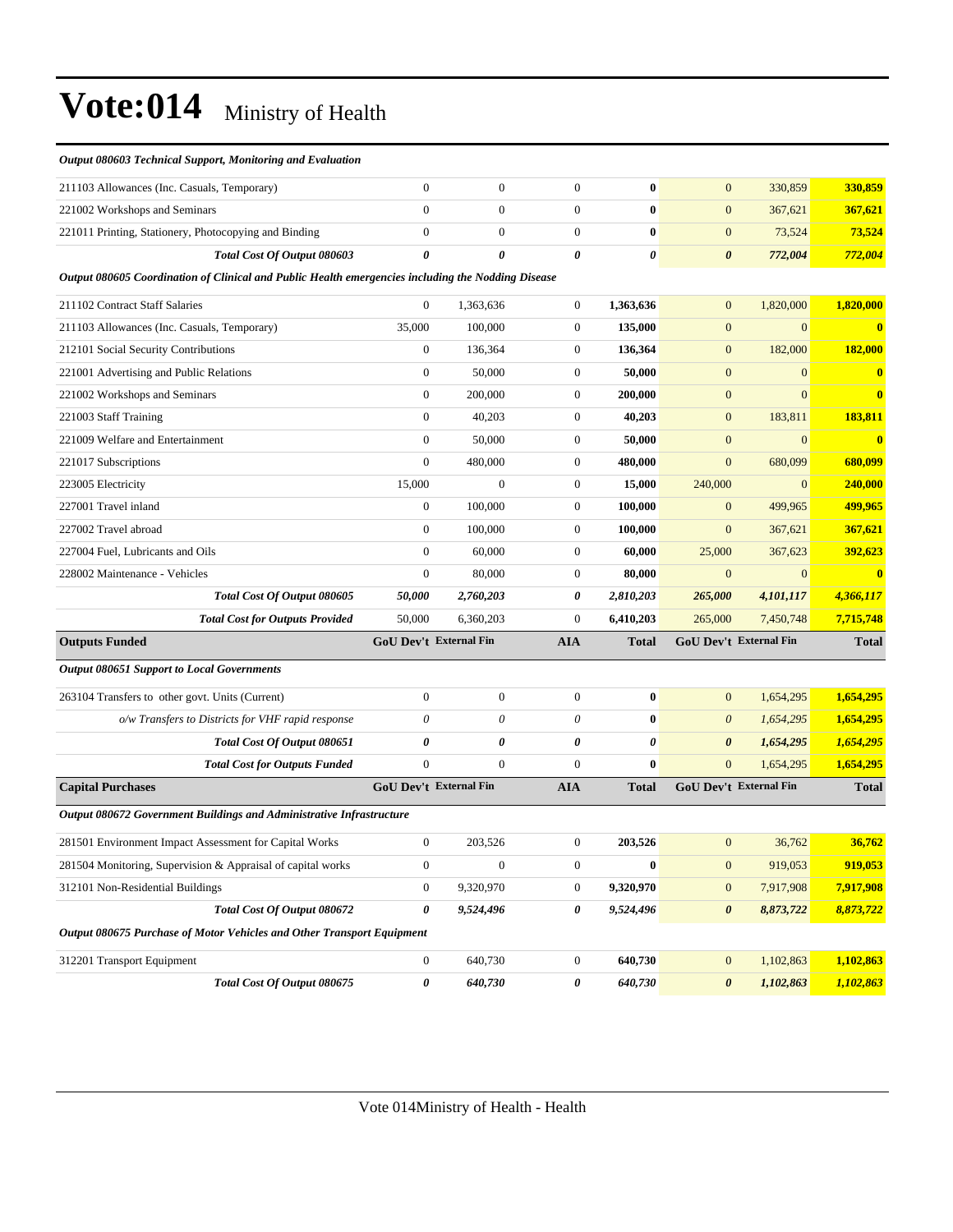#### *Output 080676 Purchase of Office and ICT Equipment, including Software*

| 312213 ICT Equipment                    |        | 209,000    |   | 209,000    | $\Omega$ | 106,610    | 106,610    |
|-----------------------------------------|--------|------------|---|------------|----------|------------|------------|
| Total Cost Of Output 080676             | 0      | 209,000    | 0 | 209,000    | 0        | 106.610    | 106,610    |
| <b>Total Cost for Capital Purchases</b> |        | 10.374.226 |   | 10.374.226 | $\Omega$ | 10.083.196 | 10.083.196 |
| <b>Total Cost for Project: 1413</b>     | 50,000 | 16,734,429 |   | 16,784,429 | 265,000  | 19,188,238 | 19,453,238 |
| <b>Total Excluding Arrears</b>          | 50,000 | 16.734.429 |   | 16,784,429 | 265,000  | 19.188.238 | 19,453,238 |

#### **Project 1441 Uganda Sanitation Fund Project II**

| Thousand Uganda Shillings                                  |                               | 2018/19 Approved Budget |                  |              |                       | 2019/20 Draft Estimates       |                         |
|------------------------------------------------------------|-------------------------------|-------------------------|------------------|--------------|-----------------------|-------------------------------|-------------------------|
| <b>Outputs Provided</b>                                    | <b>GoU Dev't External Fin</b> |                         | <b>AIA</b>       | <b>Total</b> |                       | <b>GoU Dev't External Fin</b> | <b>Total</b>            |
| Output 080603 Technical Support, Monitoring and Evaluation |                               |                         |                  |              |                       |                               |                         |
| 211102 Contract Staff Salaries                             | $\overline{0}$                | 1,326,233               | $\mathbf{0}$     | 1,326,233    | $\mathbf{0}$          | 1,270,808                     | 1,270,808               |
| 211103 Allowances (Inc. Casuals, Temporary)                | $\overline{0}$                | 27,334                  | $\mathbf{0}$     | 27,334       | $\mathbf{0}$          | 27,334                        | 27,334                  |
| 212101 Social Security Contributions                       | $\overline{0}$                | 132,623                 | $\overline{0}$   | 132,623      | $\mathbf{0}$          | 127,081                       | 127,081                 |
| 221002 Workshops and Seminars                              | $\overline{0}$                | 494,027                 | $\overline{0}$   | 494,027      | $\mathbf{0}$          | 592,171                       | 592,171                 |
| 221003 Staff Training                                      | $\overline{0}$                | 852,301                 | $\overline{0}$   | 852,301      | $\mathbf{0}$          | 715,031                       | 715,031                 |
| 221007 Books, Periodicals & Newspapers                     | $\mathbf{0}$                  | 156,793                 | $\overline{0}$   | 156,793      | $\mathbf{0}$          | 83,522                        | 83,522                  |
| 221008 Computer supplies and Information Technology (IT)   | $\boldsymbol{0}$              | 37,964                  | $\overline{0}$   | 37,964       | $\mathbf{0}$          | $\mathbf{0}$                  | $\overline{\mathbf{0}}$ |
| 221009 Welfare and Entertainment                           | $\overline{0}$                | 15,186                  | $\mathbf{0}$     | 15,186       | $\mathbf{0}$          | 22,779                        | 22,779                  |
| 221011 Printing, Stationery, Photocopying and Binding      | $\overline{0}$                | 268,788                 | $\overline{0}$   | 268,788      | $\mathbf{0}$          | 93,618                        | 93,618                  |
| 221012 Small Office Equipment                              | $\Omega$                      | 15,186                  | $\overline{0}$   | 15,186       | $\mathbf{0}$          | $\Omega$                      | $\bf{0}$                |
| 222001 Telecommunications                                  | $\overline{0}$                | 15,186                  | $\mathbf{0}$     | 15,186       | $\mathbf{0}$          | 15,541                        | 15,541                  |
| 225001 Consultancy Services- Short term                    | $\overline{0}$                | 294,127                 | $\overline{0}$   | 294,127      | $\mathbf{0}$          | 189,822                       | 189,822                 |
| 225002 Consultancy Services-Long-term                      | $\overline{0}$                | 30,372                  | $\overline{0}$   | 30,372       | $\mathbf{0}$          | 30,372                        | 30,372                  |
| 227001 Travel inland                                       | $\overline{0}$                | 787,433                 | $\overline{0}$   | 787,433      | $\mathbf{0}$          | 620,387                       | 620,387                 |
| 227004 Fuel, Lubricants and Oils                           | $\boldsymbol{0}$              | 108,377                 | $\mathbf{0}$     | 108,377      | $\mathbf{0}$          | 113,893                       | 113,893                 |
| 228002 Maintenance - Vehicles                              | $\overline{0}$                | 151,858                 | $\mathbf{0}$     | 151,858      | $\mathbf{0}$          | 15,186                        | 15,186                  |
| 228003 Maintenance - Machinery, Equipment & Furniture      | $\overline{0}$                | 7,593                   | $\overline{0}$   | 7,593        | $\overline{0}$        | 7,593                         | 7,593                   |
| Total Cost Of Output 080603                                | 0                             | 4,721,380               | 0                | 4,721,380    | $\boldsymbol{\theta}$ | 3,925,137                     | 3,925,137               |
| <b>Total Cost for Outputs Provided</b>                     | $\boldsymbol{0}$              | 4,721,380               | $\overline{0}$   | 4,721,380    | $\boldsymbol{0}$      | 3,925,137                     | 3,925,137               |
| <b>Outputs Funded</b>                                      | <b>GoU Dev't External Fin</b> |                         | <b>AIA</b>       | <b>Total</b> |                       | <b>GoU Dev't External Fin</b> | <b>Total</b>            |
| <b>Output 080651 Support to Local Governments</b>          |                               |                         |                  |              |                       |                               |                         |
| 263104 Transfers to other govt. Units (Current)            | 450,000                       | $\boldsymbol{0}$        | $\boldsymbol{0}$ | 450,000      | 450,000               | $\mathbf{0}$                  | 450,000                 |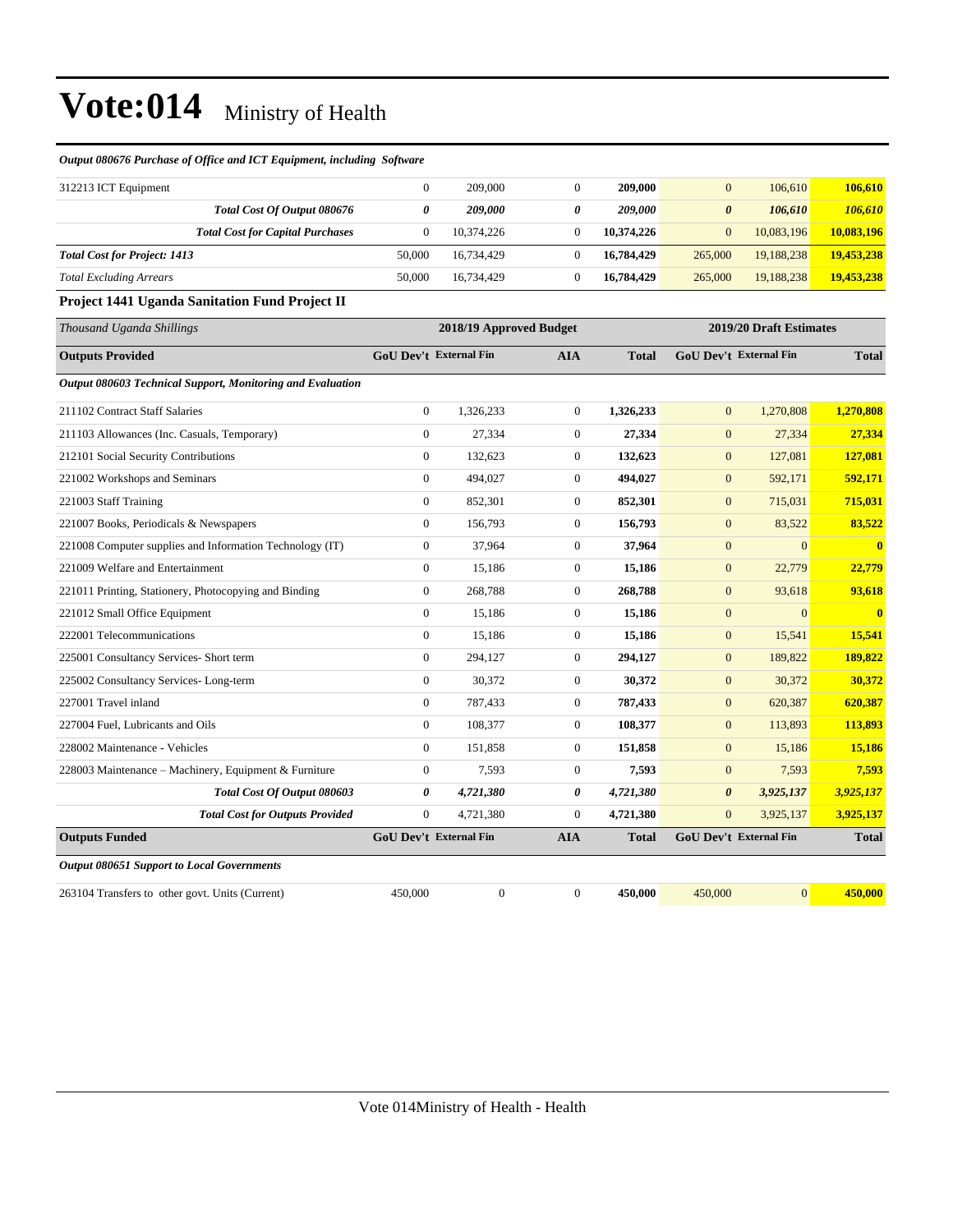| o/w Transfers to 8 Local Governments; Napak, Nakasongola,<br>Hoima, Buliisa, Mayuge, Namayingo, Nakapiripiriti                     | 450,000                | 0                       | $\theta$         | 450,000      | $\theta$              | $\boldsymbol{\theta}$         | $\bf{0}$              |
|------------------------------------------------------------------------------------------------------------------------------------|------------------------|-------------------------|------------------|--------------|-----------------------|-------------------------------|-----------------------|
| o/w transfers to local governments                                                                                                 | $\theta$               | 0                       | 0                | $\bf{0}$     | 450,000               | $\boldsymbol{\theta}$         | 450,000               |
| Total Cost Of Output 080651                                                                                                        | <i><b>450,000</b></i>  | 0                       | 0                | 450,000      | 450,000               | $\boldsymbol{\theta}$         | 450,000               |
| <b>Total Cost for Outputs Funded</b>                                                                                               | 450,000                | $\overline{0}$          | $\boldsymbol{0}$ | 450,000      | 450,000               | $\mathbf{0}$                  | 450,000               |
| <b>Capital Purchases</b>                                                                                                           | GoU Dev't External Fin |                         | <b>AIA</b>       | <b>Total</b> |                       | <b>GoU Dev't External Fin</b> | <b>Total</b>          |
| Output 080675 Purchase of Motor Vehicles and Other Transport Equipment                                                             |                        |                         |                  |              |                       |                               |                       |
| 312201 Transport Equipment                                                                                                         | $\boldsymbol{0}$       | 145,595                 | $\boldsymbol{0}$ | 145,595      | $\mathbf{0}$          | $\mathbf{0}$                  | $\bf{0}$              |
| Total Cost Of Output 080675                                                                                                        | 0                      | 145,595                 | 0                | 145,595      | $\boldsymbol{\theta}$ | $\boldsymbol{\theta}$         | $\boldsymbol{\theta}$ |
| <b>Total Cost for Capital Purchases</b>                                                                                            | $\mathbf{0}$           | 145,595                 | $\boldsymbol{0}$ | 145,595      | $\mathbf{0}$          | $\overline{0}$                | $\bf{0}$              |
| <b>Total Cost for Project: 1441</b>                                                                                                | 450,000                | 4,866,975               | 0                | 5,316,975    | 450,000               | 3,925,137                     | 4,375,137             |
| <b>Total Excluding Arrears</b>                                                                                                     | 450,000                | 4,866,975               | $\boldsymbol{0}$ | 5,316,975    | 450,000               | 3,925,137                     | 4,375,137             |
|                                                                                                                                    | GoU                    | <b>External Fin</b>     | <b>AIA</b>       | <b>Total</b> | GoU                   | <b>External Fin</b>           | <b>Total</b>          |
| <b>Total Cost for Programme 06</b>                                                                                                 | 9,991,536              | 21,601,404              | 0                | 31,592,940   | 10,587,258            | 23,113,375                    | 33,700,633            |
| <b>Total Excluding Arrears</b>                                                                                                     | 9,991,536              | 21,601,404              | $\boldsymbol{0}$ | 31,592,940   | 10,587,258            | 23,113,375                    | 33,700,633            |
| <b>Programmme 08 Clinical Health Services</b>                                                                                      |                        |                         |                  |              |                       |                               |                       |
| <b>Recurrent Budget Estimates</b>                                                                                                  |                        |                         |                  |              |                       |                               |                       |
|                                                                                                                                    |                        |                         |                  |              |                       |                               |                       |
| SubProgramme 09 shared National Services (Interns allowances, transfers to international organisations and transfers to districts) |                        |                         |                  |              |                       |                               |                       |
| Thousand Uganda Shillings                                                                                                          |                        | 2018/19 Approved Budget |                  |              |                       | 2019/20 Draft Estimates       |                       |
| <b>Outputs Provided</b>                                                                                                            | Wage                   | Non Wage                | AIA              | <b>Total</b> | Wage                  | Non Wage                      | <b>Total</b>          |
| Output 080801 Technical support, monitoring and evaluation                                                                         |                        |                         |                  |              |                       |                               |                       |
|                                                                                                                                    | $\boldsymbol{0}$       | $\overline{0}$          | $\overline{0}$   | $\bf{0}$     | $\mathbf{0}$          |                               |                       |
| 223004 Guard and Security services                                                                                                 | $\mathbf{0}$           | $\overline{0}$          | $\overline{0}$   | $\bf{0}$     | $\mathbf{0}$          | 33,327                        | 33,327                |
| 223005 Electricity<br>223006 Water                                                                                                 | $\mathbf{0}$           | $\overline{0}$          | $\overline{0}$   | $\bf{0}$     | $\mathbf{0}$          | 191,047<br>129,562            | 191,047<br>129,562    |
| 224004 Cleaning and Sanitation                                                                                                     | $\boldsymbol{0}$       | $\overline{0}$          | $\boldsymbol{0}$ | $\bf{0}$     | $\mathbf{0}$          | 58,338                        | 58,338                |
| <b>Total Cost of Output 01</b>                                                                                                     | 0                      | 0                       | 0                | 0            | $\boldsymbol{\theta}$ | 412,274                       | 412,274               |
| Output 080806 National Health Insurance Scheme                                                                                     |                        |                         |                  |              |                       |                               |                       |
| 211103 Allowances (Inc. Casuals, Temporary)                                                                                        | $\mathbf{0}$           | 221,000                 | $\boldsymbol{0}$ | 221,000      | $\mathbf{0}$          | 300,000                       | 300,000               |
| 221001 Advertising and Public Relations                                                                                            | $\mathbf{0}$           | 187,000                 | $\mathbf{0}$     | 187,000      | $\mathbf{0}$          | 120,000                       | 120,000               |
| 221002 Workshops and Seminars                                                                                                      | $\boldsymbol{0}$       | 280,000                 | $\boldsymbol{0}$ | 280,000      | $\boldsymbol{0}$      | 300,000                       | 300,000               |
| 221003 Staff Training                                                                                                              | $\boldsymbol{0}$       | 80,000                  | $\boldsymbol{0}$ | 80,000       | $\boldsymbol{0}$      | 100,000                       | <b>100,000</b>        |
| 221008 Computer supplies and Information Technology (IT)                                                                           | $\boldsymbol{0}$       | 90,000                  | $\boldsymbol{0}$ | 90,000       | $\boldsymbol{0}$      | 100,000                       | 100,000               |
| 221011 Printing, Stationery, Photocopying and Binding                                                                              | $\boldsymbol{0}$       | 120,000                 | $\boldsymbol{0}$ | 120,000      | $\boldsymbol{0}$      | 100,000                       | 100,000               |
| 221012 Small Office Equipment                                                                                                      | $\boldsymbol{0}$       | 50,000                  | $\boldsymbol{0}$ | 50,000       | $\boldsymbol{0}$      | 50,000                        | 50,000                |

227001 Travel inland 0 292,000 0 **292,000** 0 200,000 **200,000** 227002 Travel abroad 0 150,000 0 **150,000** 0 150,000 **150,000**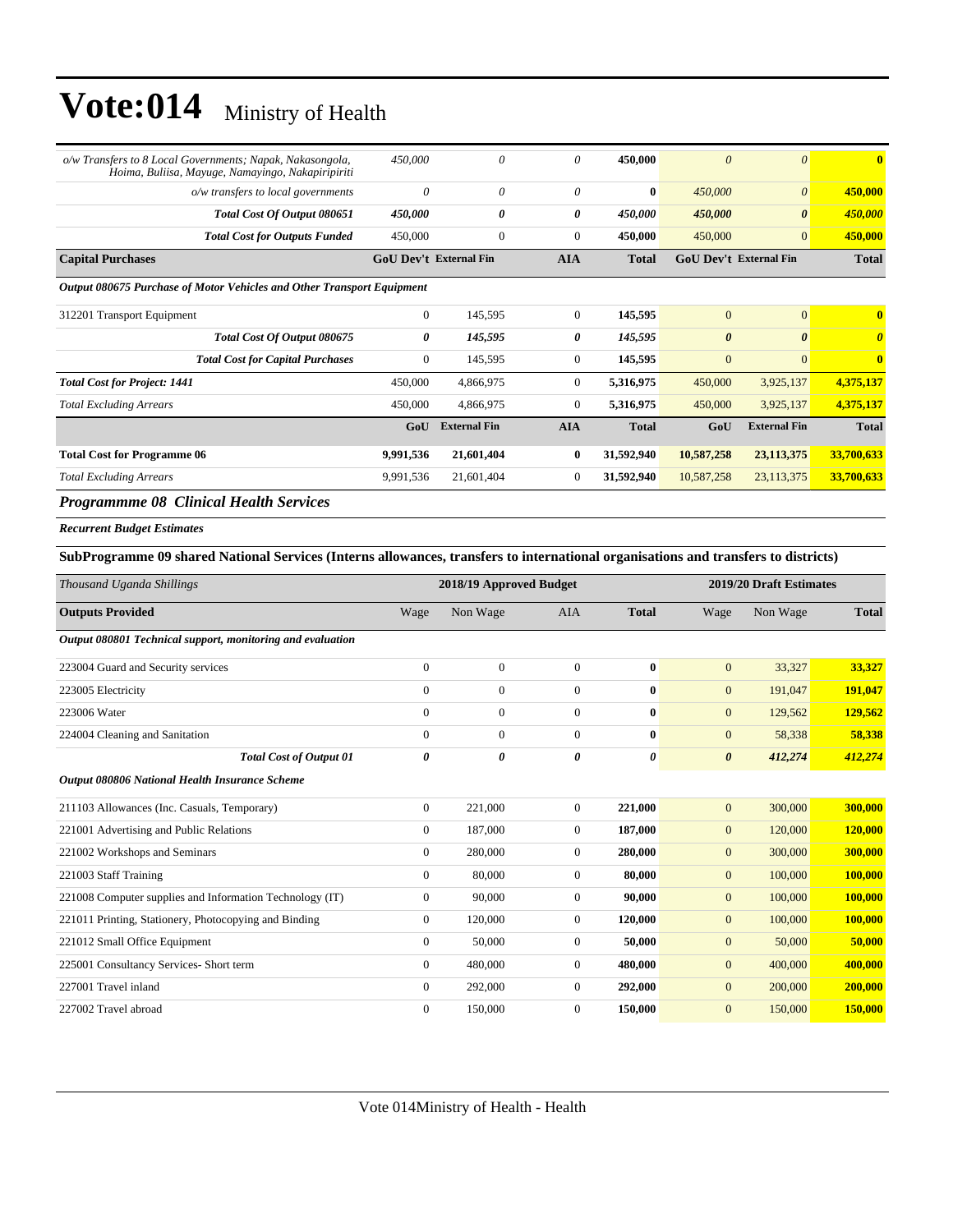| 227004 Fuel, Lubricants and Oils                                                | $\mathbf{0}$              | 50,000                | $\mathbf{0}$     | 50,000       | $\boldsymbol{0}$          | 100,000               | 100,000      |
|---------------------------------------------------------------------------------|---------------------------|-----------------------|------------------|--------------|---------------------------|-----------------------|--------------|
| <b>Total Cost of Output 06</b>                                                  | 0                         | 2,000,000             | 0                | 2,000,000    | $\boldsymbol{\theta}$     | 1,920,000             | 1,920,000    |
| <b>Total Cost Of Outputs Provided</b>                                           | $\bf{0}$                  | 2,000,000             | $\bf{0}$         | 2,000,000    | $\bf{0}$                  | 2,332,274             | 2,332,274    |
| <b>Outputs Funded</b>                                                           | Wage                      | Non Wage              | AIA              | <b>Total</b> | Wage                      | Non Wage              | <b>Total</b> |
| <b>Output 080851 Support to Local Governments</b>                               |                           |                       |                  |              |                           |                       |              |
| 263104 Transfers to other govt. Units (Current)                                 | $\mathbf{0}$              | 3,000,000             | $\boldsymbol{0}$ | 3,000,000    | 22,450,000                | 3,000,000             | 25,450,000   |
| o/w Honoraria for CHEWs                                                         | 0                         | 3,000,000             | 0                | 3,000,000    | $\boldsymbol{\theta}$     | $\theta$              | $\bf{0}$     |
| o/w Allowances for CHEWS                                                        | $\theta$                  | $\theta$              | $\theta$         | $\bf{0}$     | $\boldsymbol{\theta}$     | 3,000,000             | 3,000,000    |
| o/w Recurrent costs for Newly upgraded HCIII                                    | 0                         | $\theta$              | 0                | $\bf{0}$     | 22,450,000                | $\theta$              | 22,450,000   |
| 263106 Other Current grants (Current)                                           | $\boldsymbol{0}$          | 7,400,000             | $\boldsymbol{0}$ | 7,400,000    | $\mathbf{0}$              | 7,400,000             | 7,400,000    |
| o/w JMS medicines and health supplies to PNFPs                                  | 0                         | 7,400,000             | $\theta$         | 7,400,000    | $\boldsymbol{\theta}$     | $\theta$              | $\bf{0}$     |
| o/w Medicine Credit line for PNFPS under JMS                                    | $\theta$                  | $\theta$              | 0                | $\mathbf{0}$ | $\boldsymbol{\theta}$     | 7,400,000             | 7,400,000    |
| 264101 Contributions to Autonomous Institutions                                 | $\boldsymbol{0}$          | 1,000,000             | $\mathbf{0}$     | 1,000,000    | $\mathbf{0}$              | 1,000,000             | 1,000,000    |
| o/w Blood mobilisation to Uganda Red Cross                                      | 0                         | 1,000,000             | $\theta$         | 1,000,000    | $\boldsymbol{\theta}$     | $\boldsymbol{\theta}$ | $\bf{0}$     |
| o/w Funds transfer for Red Cross Activities                                     | $\theta$                  | $\boldsymbol{\theta}$ | $\theta$         | $\bf{0}$     | $\boldsymbol{\theta}$     | 1,000,000             | 1,000,000    |
| 291001 Transfers to Government Institutions                                     | $\boldsymbol{0}$          | 7,500,000             | $\boldsymbol{0}$ | 7,500,000    | $\mathbf{0}$              | $\overline{0}$        | $\bf{0}$     |
| o/w Non-wage recurrent for KAwempe and Kiruddu                                  | 0                         | 7,500,000             | 0                | 7,500,000    | $\theta$                  | $\theta$              | $\bf{0}$     |
| <b>Total Cost of Output 51</b>                                                  | 0                         | 18,900,000            | 0                | 18,900,000   | 22,450,000                | 11,400,000            | 33,850,000   |
| <b>Output 080853 Medical Intern Services</b>                                    |                           |                       |                  |              |                           |                       |              |
| 263104 Transfers to other govt. Units (Current)                                 | $\mathbf{0}$              | 11,430,000            | $\theta$         | 11,430,000   | $\mathbf{0}$              | 11,430,000            | 11,430,000   |
| o/w Transfer of funds for medical interns allowances and<br>support supervision | $\theta$                  | $\boldsymbol{\theta}$ | $\theta$         | $\bf{0}$     | $\boldsymbol{\theta}$     | 11,430,000            | 11,430,000   |
| o/w Payment of intern services                                                  | 0                         | 11,430,000            | $\theta$         | 11,430,000   | $\boldsymbol{\theta}$     | $\theta$              | $\mathbf{0}$ |
| <b>Total Cost of Output 53</b>                                                  | 0                         | 11,430,000            | 0                | 11,430,000   | $\boldsymbol{\theta}$     | 11,430,000            | 11,430,000   |
| <b>Output 080854 International Health Organisations</b>                         |                           |                       |                  |              |                           |                       |              |
| 262101 Contributions to International Organisations (Current)                   | $\mathbf{0}$              | 1,500,000             | $\boldsymbol{0}$ | 1,500,000    | $\mathbf{0}$              | 1,500,000             | 1,500,000    |
| o/w GoU Contribution to Global Fund                                             | 0                         | 1,500,000             | $\theta$         | 1,500,000    | $\boldsymbol{\theta}$     | $\theta$              | $\bf{0}$     |
| o/w GoU Contribution to Global Fund                                             | 0                         | $\theta$              | 0                | $\bf{0}$     | $\boldsymbol{\theta}$     | 1,500,000             | 1,500,000    |
| <b>Total Cost of Output 54</b>                                                  | 0                         | 1,500,000             | 0                | 1,500,000    | 0                         | 1,500,000             | 1,500,000    |
| <b>Output 080855 Senior House Officers</b>                                      |                           |                       |                  |              |                           |                       |              |
| 263104 Transfers to other govt. Units (Current)                                 | $\boldsymbol{0}$          | 4,180,000             | $\boldsymbol{0}$ | 4,180,000    | $\boldsymbol{0}$          | 4,180,000             | 4,180,000    |
| o/w Payment to Senior House Officers                                            | $\boldsymbol{\mathit{0}}$ | $\boldsymbol{\theta}$ | $\theta$         | $\bf{0}$     | $\boldsymbol{\theta}$     | 4,180,000             | 4,180,000    |
| o/w payment to Senior House Officers                                            | $\boldsymbol{\mathit{0}}$ | 4,180,000             | 0                | 4,180,000    | $\boldsymbol{\mathit{0}}$ | $\boldsymbol{\theta}$ | $\bf{0}$     |
| <b>Total Cost of Output 55</b>                                                  | 0                         | 4,180,000             | 0                | 4,180,000    | $\boldsymbol{\theta}$     | 4,180,000             | 4,180,000    |
| <b>Total Cost Of Outputs Funded</b>                                             | $\bf{0}$                  | 36,010,000            | $\bf{0}$         | 36,010,000   | 22,450,000                | 28,510,000            | 50,960,000   |
| <b>Total Cost for SubProgramme 09</b>                                           | $\bf{0}$                  | 38,010,000            | $\bf{0}$         | 38,010,000   | 22,450,000                | 30,842,274            | 53,292,274   |
| <b>Total Excluding Arrears</b>                                                  | $\boldsymbol{0}$          | 38,010,000            | $\boldsymbol{0}$ | 38,010,000   | 22,450,000                | 30,842,274            | 53,292,274   |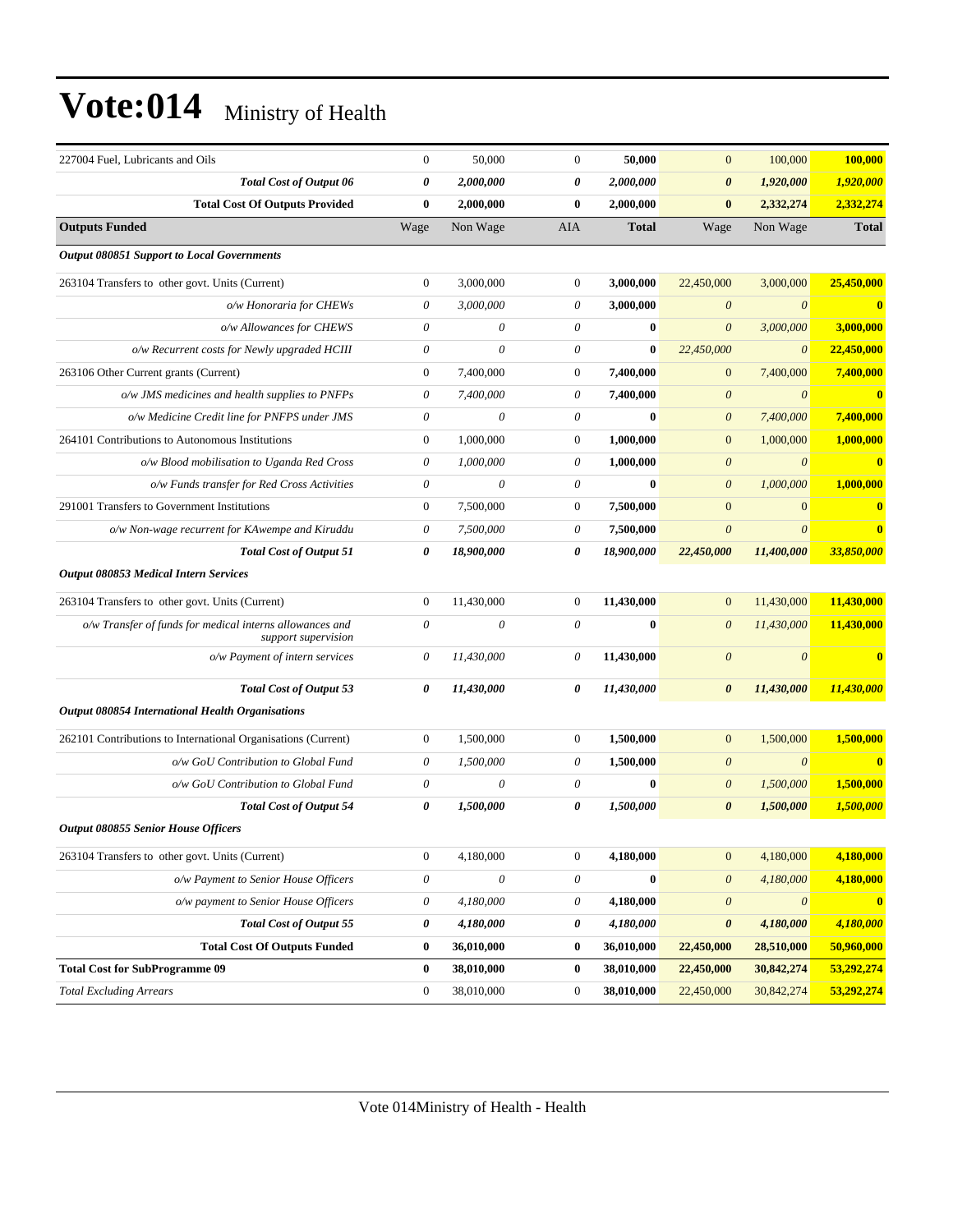#### **SubProgramme 11 Nursing & Midwifery Services**

| Thousand Uganda Shillings                                                                  |                  | 2018/19 Approved Budget |                |              |                       | 2019/20 Draft Estimates |                         |
|--------------------------------------------------------------------------------------------|------------------|-------------------------|----------------|--------------|-----------------------|-------------------------|-------------------------|
| <b>Outputs Provided</b>                                                                    | Wage             | Non Wage                | <b>AIA</b>     | <b>Total</b> | Wage                  | Non Wage                | <b>Total</b>            |
| Output 080801 Technical support, monitoring and evaluation                                 |                  |                         |                |              |                       |                         |                         |
| 211103 Allowances (Inc. Casuals, Temporary)                                                | $\boldsymbol{0}$ | 6,000                   | $\mathbf{0}$   | 6,000        | $\mathbf{0}$          | $\mathbf{0}$            | $\mathbf{0}$            |
| 227001 Travel inland                                                                       | $\overline{0}$   | 66,908                  | $\overline{0}$ | 66,908       | $\overline{0}$        | $\overline{0}$          | $\mathbf{0}$            |
| <b>Total Cost of Output 01</b>                                                             | 0                | 72,908                  | 0              | 72,908       | $\boldsymbol{\theta}$ | $\boldsymbol{\theta}$   | $\boldsymbol{\theta}$   |
| Output 080802 Provision of Standards, Leadership, Guidance and Support to Nursing Services |                  |                         |                |              |                       |                         |                         |
| 211101 General Staff Salaries                                                              | 424,423          | $\overline{0}$          | $\mathbf{0}$   | 424,423      | 424,423               | $\overline{0}$          | 424,423                 |
| 211103 Allowances (Inc. Casuals, Temporary)                                                | $\boldsymbol{0}$ | 10,000                  | $\mathbf{0}$   | 10,000       | $\boldsymbol{0}$      | 16,000                  | 16,000                  |
| 221002 Workshops and Seminars                                                              | $\mathbf{0}$     | 25,344                  | $\overline{0}$ | 25,344       | $\mathbf{0}$          | 40,000                  | 40,000                  |
| 221008 Computer supplies and Information Technology (IT)                                   | $\overline{0}$   | 20,000                  | $\overline{0}$ | 20,000       | $\mathbf{0}$          | 6,000                   | 6,000                   |
| 221009 Welfare and Entertainment                                                           | $\boldsymbol{0}$ | 4,200                   | $\mathbf{0}$   | 4,200        | $\mathbf{0}$          | 4,800                   | 4,800                   |
| 221011 Printing, Stationery, Photocopying and Binding                                      | $\boldsymbol{0}$ | 10,000                  | $\mathbf{0}$   | 10,000       | $\mathbf{0}$          | 3,000                   | 3,000                   |
| 221012 Small Office Equipment                                                              | $\overline{0}$   | 10,000                  | $\overline{0}$ | 10,000       | $\mathbf{0}$          | 4,000                   | 4,000                   |
| 222001 Telecommunications                                                                  | $\overline{0}$   | 800                     | $\mathbf{0}$   | 800          | $\boldsymbol{0}$      | 400                     | 400                     |
| 223005 Electricity                                                                         | $\boldsymbol{0}$ | 3,000                   | $\mathbf{0}$   | 3,000        | $\mathbf{0}$          | $\overline{0}$          | $\bf{0}$                |
| 223006 Water                                                                               | $\boldsymbol{0}$ | 3,000                   | $\mathbf{0}$   | 3,000        | $\mathbf{0}$          | $\overline{0}$          | $\overline{\mathbf{0}}$ |
| 225001 Consultancy Services- Short term                                                    | $\boldsymbol{0}$ | $\boldsymbol{0}$        | $\mathbf{0}$   | $\bf{0}$     | $\mathbf{0}$          | 2,000                   | 2,000                   |
| 227001 Travel inland                                                                       | $\boldsymbol{0}$ | $\mathbf{0}$            | $\mathbf{0}$   | $\mathbf{0}$ | $\boldsymbol{0}$      | 78,007                  | 78,007                  |
| 227002 Travel abroad                                                                       | $\boldsymbol{0}$ | 8,756                   | $\mathbf{0}$   | 8,756        | $\mathbf{0}$          | 14,000                  | 14,000                  |
| 227004 Fuel, Lubricants and Oils                                                           | $\overline{0}$   | 30,000                  | $\overline{0}$ | 30,000       | $\overline{0}$        | 30,000                  | 30,000                  |
| 228002 Maintenance - Vehicles                                                              | $\mathbf{0}$     | 15,000                  | $\overline{0}$ | 15,000       | $\overline{0}$        | 8,800                   | 8,800                   |
| <b>Total Cost of Output 02</b>                                                             | 424,423          | 140,099                 | 0              | 564,522      | 424,423               | 207,007                 | 631,430                 |
| <b>Total Cost Of Outputs Provided</b>                                                      | 424,423          | 213,007                 | $\bf{0}$       | 637,430      | 424,423               | 207,007                 | 631,430                 |
| <b>Total Cost for SubProgramme 11</b>                                                      | 424,423          | 213,007                 | $\bf{0}$       | 637,430      | 424,423               | 207,007                 | 631,430                 |
| <b>Total Excluding Arrears</b>                                                             | 424,423          | 213,007                 | $\overline{0}$ | 637,430      | 424,423               | 207,007                 | 631,430                 |
| <b>SubProgramme 15 Clinical Services</b>                                                   |                  |                         |                |              |                       |                         |                         |

| Thousand Uganda Shillings                                  | 2018/19 Approved Budget |              |              |              | 2019/20 Draft Estimates |              |              |
|------------------------------------------------------------|-------------------------|--------------|--------------|--------------|-------------------------|--------------|--------------|
| <b>Outputs Provided</b>                                    | Wage                    | Non Wage     | <b>AIA</b>   | <b>Total</b> | Wage                    | Non Wage     | <b>Total</b> |
| Output 080801 Technical support, monitoring and evaluation |                         |              |              |              |                         |              |              |
| 211101 General Staff Salaries                              | 370,421                 | $\mathbf{0}$ | $\mathbf{0}$ | 370,421      | 370,421                 | $\mathbf{0}$ | 370,421      |
| 211103 Allowances (Inc. Casuals, Temporary)                | $\mathbf{0}$            | 200,000      | $\Omega$     | 200,000      | $\mathbf{0}$            | 62,000       | 62,000       |
| 212101 Social Security Contributions                       | $\Omega$                | $\Omega$     | $\Omega$     | $\mathbf{0}$ | $\mathbf{0}$            | 8,000        | 8,000        |
| 213002 Incapacity, death benefits and funeral expenses     | $\mathbf{0}$            | 7,058        | $\mathbf{0}$ | 7,058        | $\overline{0}$          | $\Omega$     | $\mathbf{0}$ |
| 221001 Advertising and Public Relations                    | $\mathbf{0}$            | 892          | $\Omega$     | 892          | $\mathbf{0}$            | 2,230        | 2,230        |
| 221008 Computer supplies and Information Technology (IT)   | $\mathbf{0}$            | 5,000        | $\mathbf{0}$ | 5,000        | $\mathbf{0}$            | 4,000        | 4,000        |
| 221009 Welfare and Entertainment                           | $\mathbf{0}$            | 892          | $\Omega$     | 892          | $\mathbf{0}$            | 5,000        | 5,000        |
| 221011 Printing, Stationery, Photocopying and Binding      | $\mathbf{0}$            | $\mathbf{0}$ | $\mathbf{0}$ | $\bf{0}$     | $\mathbf{0}$            | 6,000        | 6,000        |
|                                                            |                         |              |              |              |                         |              |              |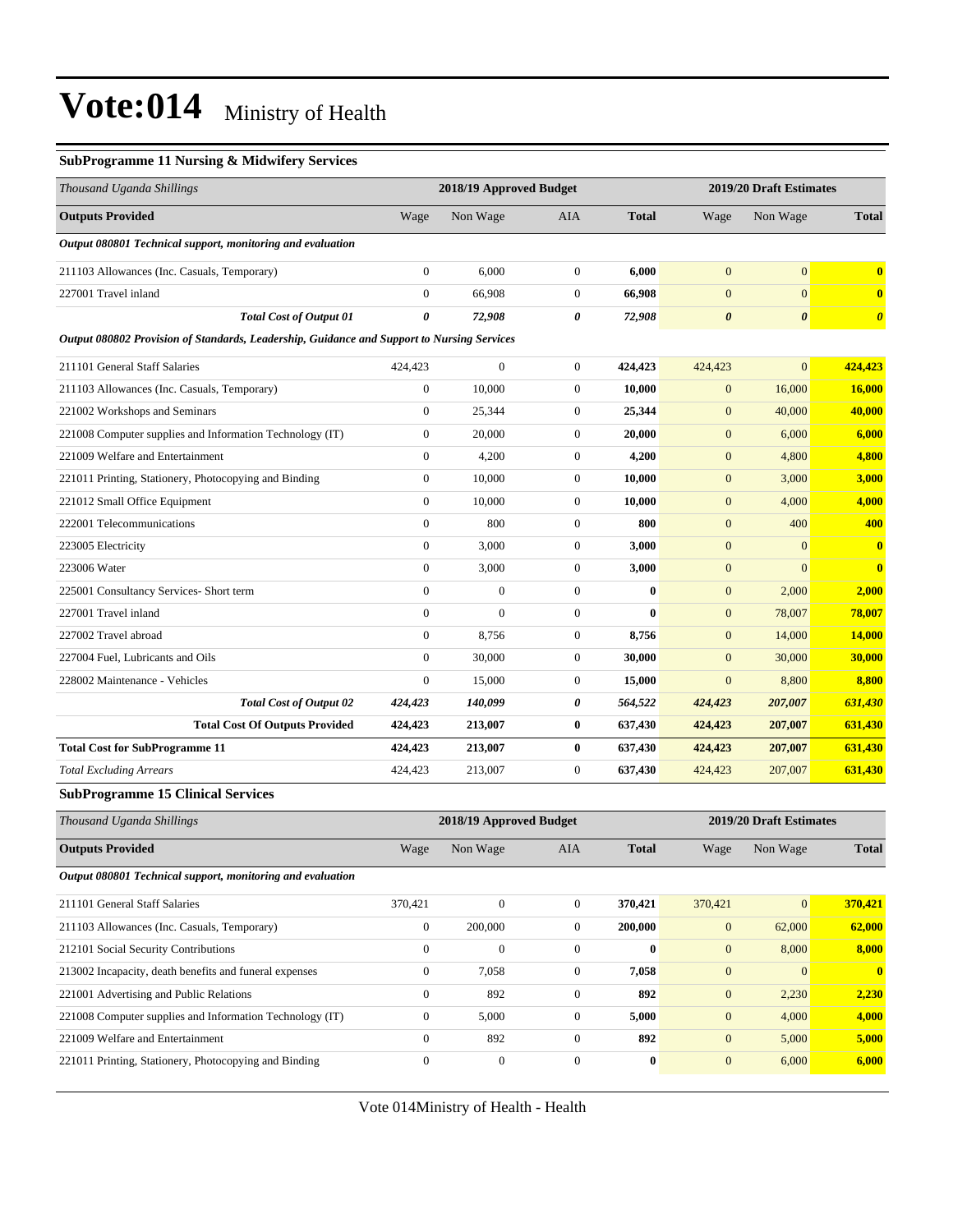| 221012 Small Office Equipment           | $\Omega$     | $\theta$     | 0            | $\mathbf{0}$ | $\mathbf{0}$   | 4,182          | 4,182                   |
|-----------------------------------------|--------------|--------------|--------------|--------------|----------------|----------------|-------------------------|
| 222001 Telecommunications               | $\mathbf{0}$ | 7,058        | $\Omega$     | 7,058        | $\mathbf{0}$   | 7,058          | 7,058                   |
| 223006 Water                            | $\mathbf{0}$ | 8,471        | $\mathbf{0}$ | 8,471        | $\overline{0}$ | $\overline{0}$ | $\overline{\mathbf{0}}$ |
| 224004 Cleaning and Sanitation          | $\mathbf{0}$ | 15,529       | $\mathbf{0}$ | 15,529       | $\mathbf{0}$   | $\overline{0}$ | $\overline{\mathbf{0}}$ |
| 225001 Consultancy Services- Short term | $\mathbf{0}$ | $\mathbf{0}$ | $\Omega$     | $\mathbf{0}$ | $\mathbf{0}$   | 5,000          | 5,000                   |
| 227001 Travel inland                    | $\mathbf{0}$ | 24,952       | $\mathbf{0}$ | 24,952       | $\mathbf{0}$   | 96,952         | 96,952                  |
| 227002 Travel abroad                    | $\Omega$     | $\mathbf{0}$ | $\Omega$     | $\mathbf{0}$ | $\mathbf{0}$   | 20,000         | 20,000                  |
| 227004 Fuel, Lubricants and Oils        | $\mathbf{0}$ | 40,000       | $\Omega$     | 40,000       | $\mathbf{0}$   | 66,000         | 66,000                  |
| 228002 Maintenance - Vehicles           | $\mathbf{0}$ | 19,883       | $\Omega$     | 19,883       | $\overline{0}$ | 19,883         | 19,883                  |
| <b>Total Cost of Output 01</b>          | 370,421      | 329,736      | 0            | 700,156      | 370,421        | 306,305        | 676,726                 |

*Output 080805 Coordination of Clinical and Public Health Emergencies including the Nodding Syndrome*

| $\mathbf{0}$   | 750,000        | $\Omega$     |           | $\overline{0}$        |                                                                                                                                         | 717,000                                                                                                                     |
|----------------|----------------|--------------|-----------|-----------------------|-----------------------------------------------------------------------------------------------------------------------------------------|-----------------------------------------------------------------------------------------------------------------------------|
| $\overline{0}$ | 100,000        | $\mathbf{0}$ |           | $\mathbf{0}$          |                                                                                                                                         | 100,000                                                                                                                     |
| $\mathbf{0}$   | 133,772        | $\mathbf{0}$ |           | $\mathbf{0}$          |                                                                                                                                         | 33,772                                                                                                                      |
| $\mathbf{0}$   | $\overline{0}$ | $\mathbf{0}$ |           | $\overline{0}$        | 234,707                                                                                                                                 | 234,707                                                                                                                     |
| $\mathbf{0}$   | 234,707        | $\mathbf{0}$ | 234,707   | $\overline{0}$        | $\mathbf{0}$                                                                                                                            | $\mathbf{0}$                                                                                                                |
| $\mathbf{0}$   | 7,059          | $\mathbf{0}$ |           | $\mathbf{0}$          | $\mathbf{0}$                                                                                                                            | $\bf{0}$                                                                                                                    |
| $\overline{0}$ | 17,647         | $\mathbf{0}$ | 17,647    | $\overline{0}$        | $\Omega$                                                                                                                                | $\mathbf{0}$                                                                                                                |
| $\mathbf{0}$   | 90,754         | $\mathbf{0}$ |           | $\mathbf{0}$          |                                                                                                                                         | 170,754                                                                                                                     |
| $\overline{0}$ | 29,186         | $\mathbf{0}$ |           | $\mathbf{0}$          |                                                                                                                                         | 29,186                                                                                                                      |
| $\mathbf{0}$   | 200,000        | $\mathbf{0}$ |           | $\overline{0}$        |                                                                                                                                         | 160,200                                                                                                                     |
| $\overline{0}$ | 100,000        | $\mathbf{0}$ |           | $\overline{0}$        |                                                                                                                                         | 100,000                                                                                                                     |
| 0              | 1,663,125      | 0            |           | $\boldsymbol{\theta}$ |                                                                                                                                         | 1,545,620                                                                                                                   |
| 370,421        | 1,992,861      | $\bf{0}$     |           | 370,421               |                                                                                                                                         | 2,222,345                                                                                                                   |
| 370,421        | 1,992,861      | $\bf{0}$     |           | 370,421               |                                                                                                                                         | 2,222,345                                                                                                                   |
| 370,421        | 1,992,861      | $\mathbf{0}$ | 2,363,282 | 370,421               |                                                                                                                                         | 2,222,345                                                                                                                   |
|                |                |              |           |                       | 750,000<br>100,000<br>133,772<br>$\mathbf{0}$<br>7,059<br>90,754<br>29,186<br>200,000<br>100,000<br>1,663,125<br>2,363,282<br>2,363,282 | 717,000<br>100,000<br>33,772<br>170,754<br>29,186<br>160,200<br>100,000<br>1,545,620<br>1,851,925<br>1,851,925<br>1,851,925 |

#### **SubProgramme 16 Emergency Medical Services**

| Thousand Uganda Shillings                              |                |              | 2018/19 Approved Budget |              |              | 2019/20 Draft Estimates |              |  |
|--------------------------------------------------------|----------------|--------------|-------------------------|--------------|--------------|-------------------------|--------------|--|
| <b>Outputs Provided</b>                                | Wage           | Non Wage     | <b>AIA</b>              | <b>Total</b> | Wage         | Non Wage                | <b>Total</b> |  |
| <b>Output 080804 National Ambulance Services</b>       |                |              |                         |              |              |                         |              |  |
| 211101 General Staff Salaries                          | 477,891        | $\mathbf{0}$ | $\overline{0}$          | 477,891      | 477,891      | $\mathbf{0}$            | 477,891      |  |
| 211102 Contract Staff Salaries                         | 56,926         | $\mathbf{0}$ | $\overline{0}$          | 56,926       | 56,926       | $\overline{0}$          | 56,926       |  |
| 211103 Allowances (Inc. Casuals, Temporary)            | $\mathbf{0}$   | 28,324       | $\overline{0}$          | 28,324       | $\mathbf{0}$ | 51,490                  | 51,490       |  |
| 212101 Social Security Contributions                   | $\mathbf{0}$   | 5,693        | $\mathbf{0}$            | 5,693        | $\mathbf{0}$ | 6,107                   | 6,107        |  |
| 213002 Incapacity, death benefits and funeral expenses | $\mathbf{0}$   | 3,000        | $\overline{0}$          | 3,000        | $\mathbf{0}$ | 3,000                   | 3,000        |  |
| 221002 Workshops and Seminars                          | $\mathbf{0}$   | 48,500       | $\overline{0}$          | 48,500       | $\mathbf{0}$ | 82,300                  | 82,300       |  |
| 221003 Staff Training                                  | $\overline{0}$ | 17,299       | $\overline{0}$          | 17,299       | $\mathbf{0}$ | $\overline{0}$          | $\mathbf{0}$ |  |
| 221007 Books, Periodicals & Newspapers                 | $\overline{0}$ | 1,200        | $\overline{0}$          | 1,200        | $\mathbf{0}$ | 1,200                   | 1,200        |  |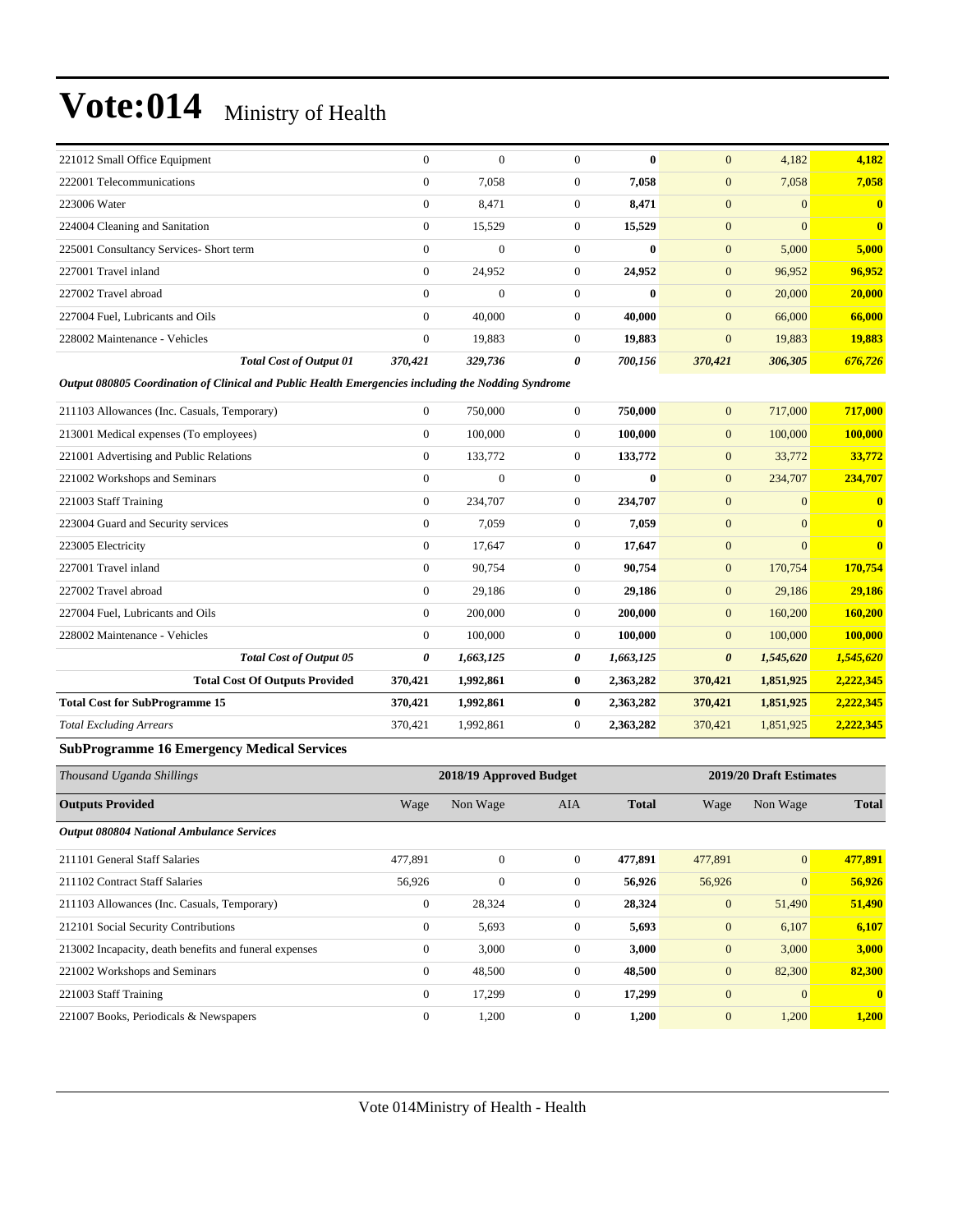| 221008 Computer supplies and Information Technology (IT) | $\mathbf{0}$   | 14,000  | $\mathbf{0}$ | 14,000  | $\mathbf{0}$   | 14,000         | 14,000                  |
|----------------------------------------------------------|----------------|---------|--------------|---------|----------------|----------------|-------------------------|
| 221009 Welfare and Entertainment                         | $\overline{0}$ | 10,116  | $\mathbf{0}$ | 10,116  | $\mathbf{0}$   | 10,116         | 10,116                  |
| 221011 Printing, Stationery, Photocopying and Binding    | $\overline{0}$ | 56,160  | $\Omega$     | 56,160  | $\mathbf{0}$   | 6,200          | 6,200                   |
| 222001 Telecommunications                                | $\overline{0}$ | 500     | $\mathbf{0}$ | 500     | $\mathbf{0}$   | 500            | 500                     |
| 223004 Guard and Security services                       | $\overline{0}$ | 2,400   | $\mathbf{0}$ | 2,400   | $\mathbf{0}$   | $\Omega$       | $\mathbf{0}$            |
| 223005 Electricity                                       | $\mathbf{0}$   | 12,000  | $\mathbf{0}$ | 12,000  | $\mathbf{0}$   | $\Omega$       | $\overline{\mathbf{0}}$ |
| 223006 Water                                             | $\overline{0}$ | 2,000   | $\mathbf{0}$ | 2,000   | $\mathbf{0}$   | $\overline{0}$ | $\mathbf{0}$            |
| 227001 Travel inland                                     | $\mathbf{0}$   | 108,960 | $\mathbf{0}$ | 108,960 | $\mathbf{0}$   | 84,380         | 84,380                  |
| 227002 Travel abroad                                     | $\overline{0}$ | 17,657  | $\theta$     | 17,657  | $\mathbf{0}$   | 28,127         | 28,127                  |
| 227004 Fuel, Lubricants and Oils                         | $\Omega$       | 86,290  | $\mathbf{0}$ | 86,290  | $\mathbf{0}$   | 104,680        | 104,680                 |
| 228002 Maintenance - Vehicles                            | $\mathbf{0}$   | 8,800   | $\Omega$     | 8,800   | $\overline{0}$ | 14,400         | 14,400                  |
| <b>Total Cost of Output 04</b>                           | 534,817        | 422,900 | 0            | 957,716 | 534,817        | 406,500        | 941,316                 |
| <b>Total Cost Of Outputs Provided</b>                    | 534,817        | 422,900 | $\bf{0}$     | 957,716 | 534,817        | 406,500        | 941,316                 |
| <b>Total Cost for SubProgramme 16</b>                    | 534,817        | 422,900 | $\bf{0}$     | 957,716 | 534,817        | 406,500        | 941,316                 |
| <b>Total Excluding Arrears</b>                           | 534,817        | 422,900 | $\mathbf{0}$ | 957,716 | 534,817        | 406,500        | 941,316                 |
| $\sim$ $\sim$ $\sim$<br>$\frac{1}{2}$                    |                |         |              |         |                |                |                         |

#### **SubProgramme 17 Health Infrastructure**

| Thousand Uganda Shillings                                  |                | 2018/19 Approved Budget |                |              |              | 2019/20 Draft Estimates |                         |
|------------------------------------------------------------|----------------|-------------------------|----------------|--------------|--------------|-------------------------|-------------------------|
| <b>Outputs Provided</b>                                    | Wage           | Non Wage                | <b>AIA</b>     | <b>Total</b> | Wage         | Non Wage                | <b>Total</b>            |
| Output 080801 Technical support, monitoring and evaluation |                |                         |                |              |              |                         |                         |
| 211101 General Staff Salaries                              | 1,330,440      | $\overline{0}$          | $\overline{0}$ | 1,330,440    | 1,330,440    | $\overline{0}$          | 1,330,440               |
| 212101 Social Security Contributions                       | $\mathbf{0}$   | $\overline{0}$          | $\overline{0}$ | $\bf{0}$     | $\mathbf{0}$ | 5,000                   | 5,000                   |
| 221001 Advertising and Public Relations                    | $\mathbf{0}$   | 2,230                   | $\overline{0}$ | 2,230        | $\mathbf{0}$ | 2,230                   | 2,230                   |
| 221008 Computer supplies and Information Technology (IT)   | $\mathbf{0}$   | 4,000                   | $\overline{0}$ | 4,000        | $\mathbf{0}$ | 4,000                   | 4,000                   |
| 221009 Welfare and Entertainment                           | $\overline{0}$ | 5,000                   | $\overline{0}$ | 5,000        | $\mathbf{0}$ | 5,000                   | 5,000                   |
| 221011 Printing, Stationery, Photocopying and Binding      | $\mathbf{0}$   | 6,000                   | $\overline{0}$ | 6,000        | $\mathbf{0}$ | 6,000                   | 6,000                   |
| 223004 Guard and Security services                         | $\Omega$       | 9,750                   | $\overline{0}$ | 9,750        | $\mathbf{0}$ | $\overline{0}$          | $\mathbf{0}$            |
| 223005 Electricity                                         | $\mathbf{0}$   | 6,000                   | $\overline{0}$ | 6,000        | $\mathbf{0}$ | $\overline{0}$          | $\mathbf{0}$            |
| 223006 Water                                               | $\mathbf{0}$   | 3,000                   | $\overline{0}$ | 3,000        | $\mathbf{0}$ | $\overline{0}$          | $\overline{\mathbf{0}}$ |
| 224004 Cleaning and Sanitation                             | $\Omega$       | 11,250                  | $\overline{0}$ | 11,250       | $\mathbf{0}$ | $\Omega$                | $\mathbf{0}$            |
| 227001 Travel inland                                       | $\Omega$       | 15,743                  | $\overline{0}$ | 15,743       | $\mathbf{0}$ | 60,027                  | 60,027                  |
| 228002 Maintenance - Vehicles                              | $\mathbf{0}$   | 50,000                  | $\overline{0}$ | 50,000       | $\mathbf{0}$ | 64,851                  | 64,851                  |
| <b>Total Cost of Output 01</b>                             | 1,330,440      | 112,973                 | 0              | 1,443,413    | 1,330,440    | 147,108                 | 1,477,548               |
| Output 080803 Maintenance of medical and solar equipment   |                |                         |                |              |              |                         |                         |
| 221002 Workshops and Seminars                              | $\overline{0}$ | 7,920                   | $\overline{0}$ | 7,920        | $\mathbf{0}$ | 30,000                  | 30,000                  |
| 227001 Travel inland                                       | $\mathbf{0}$   | 283,374                 | $\overline{0}$ | 283,374      | $\mathbf{0}$ | 110,000                 | 110,000                 |
| 227004 Fuel, Lubricants and Oils                           | $\Omega$       | 35,000                  | $\Omega$       | 35,000       | $\mathbf{0}$ | 10,000                  | 10,000                  |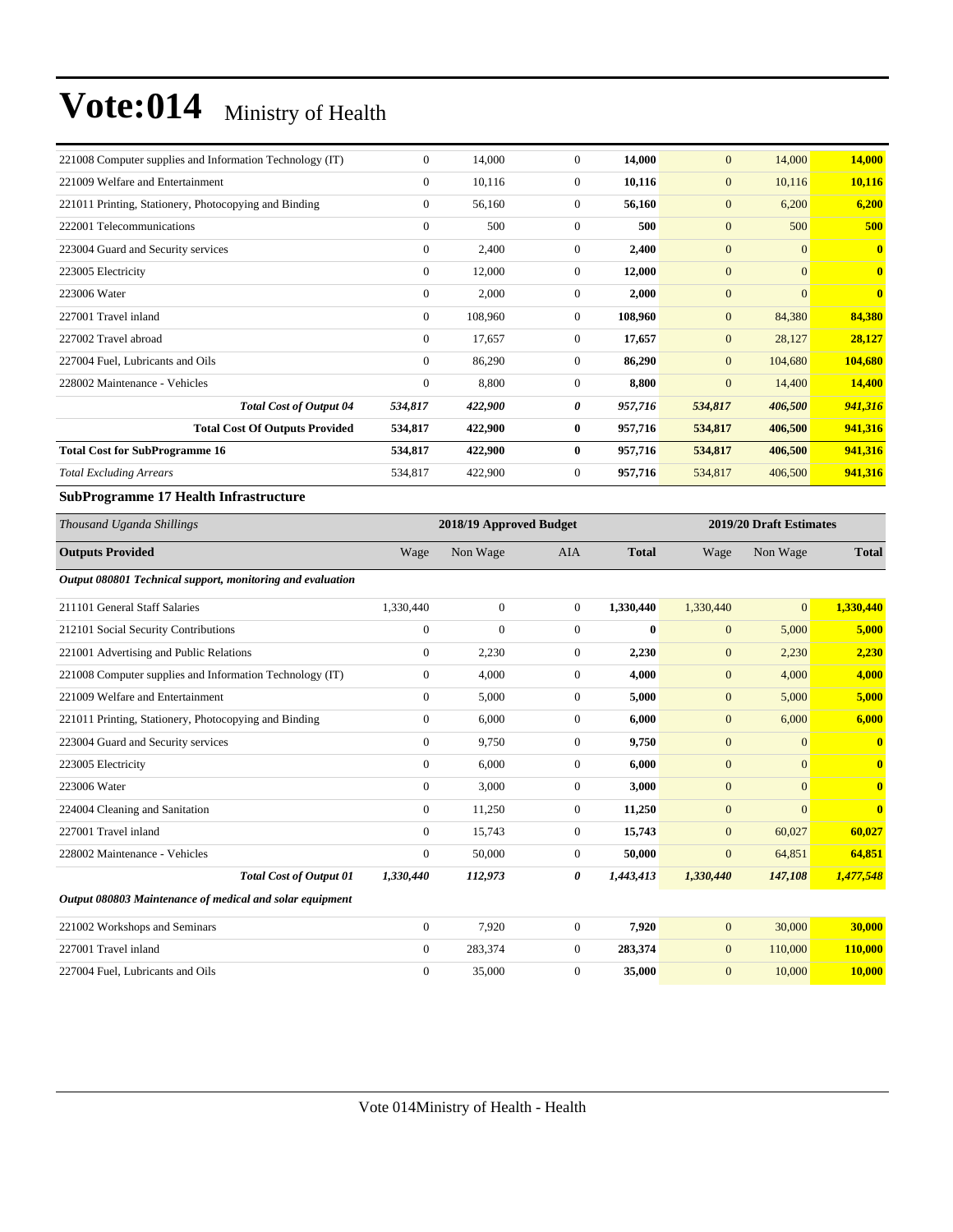| $\overline{0}$        | 1.990.000    | $\theta$              | 1.990.000    | $\overline{0}$        | 2,001,267 | 2,001,267    |
|-----------------------|--------------|-----------------------|--------------|-----------------------|-----------|--------------|
| 0                     | 2,316,294    | 0                     | 2,316,294    | $\boldsymbol{\theta}$ | 2,151,267 | 2,151,267    |
| 1,330,440             | 2,429,267    | $\bf{0}$              | 3,759,707    | 1,330,440             | 2,298,375 | 3,628,815    |
| Wage                  | Non Wage     | <b>AIA</b>            | <b>Total</b> | Wage                  | Non Wage  | <b>Total</b> |
|                       |              |                       |              |                       |           |              |
| $\mathbf{0}$          | $\mathbf{0}$ | $\theta$              | $\mathbf{0}$ | $\mathbf{0}$          | 100,000   | 100,000      |
| 0                     | 0            | $\theta$              | $\bf{0}$     | $\boldsymbol{\theta}$ | 100,000   | 100,000      |
| $\boldsymbol{\theta}$ | 0            | $\boldsymbol{\theta}$ | 0            | $\boldsymbol{\theta}$ | 100,000   | 100,000      |
| $\bf{0}$              | 0            | $\mathbf{0}$          | $\bf{0}$     | $\bf{0}$              | 100,000   | 100,000      |
| 1,330,440             | 2,429,267    | $\bf{0}$              | 3,759,707    | 1,330,440             | 2,398,375 | 3,728,815    |
| 1,330,440             | 2,429,267    | $\overline{0}$        | 3,759,707    | 1,330,440             | 2,398,375 | 3,728,815    |
|                       |              |                       |              |                       |           |              |

|                                    | GoU        | <b>External Fin</b> | AIA | <b>Total</b> | GoU        | <b>External Fin</b> | <b>Total</b> |
|------------------------------------|------------|---------------------|-----|--------------|------------|---------------------|--------------|
| <b>Total Cost for Programme 08</b> | 45,728,135 |                     | 0   | 45,728,135   | 60.816.180 | 0                   | 60.816.180   |
| <b>Total Excluding Arrears</b>     | 45,728,135 |                     |     | 45,728,135   | 60.816.180 | $\Omega$            | 60.816.180   |

#### *Programmme 49 Policy, Planning and Support Services*

#### *Recurrent Budget Estimates*

#### **SubProgramme 01 Headquarters**

| Thousand Uganda Shillings                                |                | 2018/19 Approved Budget |                |              |                | 2019/20 Draft Estimates |              |
|----------------------------------------------------------|----------------|-------------------------|----------------|--------------|----------------|-------------------------|--------------|
| <b>Outputs Provided</b>                                  | Wage           | Non Wage                | <b>AIA</b>     | <b>Total</b> | Wage           | Non Wage                | <b>Total</b> |
| <b>Output 084902 Ministry Support Services</b>           |                |                         |                |              |                |                         |              |
| 211101 General Staff Salaries                            | 1.229.487      | $\overline{0}$          | $\overline{0}$ | 1,229,487    | 1,229,487      | $\overline{0}$          | 1,229,487    |
| 211102 Contract Staff Salaries                           | 75,348         | $\overline{0}$          | $\overline{0}$ | 75,348       | 75,348         | $\mathbf{0}$            | 75,348       |
| 211103 Allowances (Inc. Casuals, Temporary)              | $\overline{0}$ | 67,000                  | $\Omega$       | 67,000       | $\overline{0}$ | 123,000                 | 123,000      |
| 212101 Social Security Contributions                     | $\overline{0}$ | 7,500                   | $\overline{0}$ | 7,500        | $\overline{0}$ | 8,000                   | 8,000        |
| 212102 Pension for General Civil Service                 | $\overline{0}$ | 7,481,761               | $\overline{0}$ | 7,481,761    | $\overline{0}$ | 8,364,795               | 8,364,795    |
| 213001 Medical expenses (To employees)                   | $\Omega$       | 60,000                  | $\Omega$       | 60,000       | $\overline{0}$ | 40,000                  | 40,000       |
| 213002 Incapacity, death benefits and funeral expenses   | $\overline{0}$ | 41,121                  | $\overline{0}$ | 41,121       | $\overline{0}$ | 40,000                  | 40,000       |
| 213004 Gratuity Expenses                                 | $\overline{0}$ | 2,295,124               | $\overline{0}$ | 2,295,124    | $\overline{0}$ | 2,295,124               | 2,295,124    |
| 221001 Advertising and Public Relations                  | $\overline{0}$ | 111,477                 | $\overline{0}$ | 111,477      | $\overline{0}$ | 52,942                  | 52,942       |
| 221002 Workshops and Seminars                            | $\overline{0}$ | $\overline{0}$          | $\Omega$       | $\bf{0}$     | $\overline{0}$ | 20,000                  | 20,000       |
| 221003 Staff Training                                    | $\Omega$       | 65,196                  | $\Omega$       | 65,196       | $\overline{0}$ | 60,000                  | 60,000       |
| 221007 Books, Periodicals & Newspapers                   | $\mathbf{0}$   | 3,290                   | $\overline{0}$ | 3,290        | $\overline{0}$ | 12,213                  | 12,213       |
| 221008 Computer supplies and Information Technology (IT) | $\overline{0}$ | 30,200                  | $\overline{0}$ | 30,200       | $\overline{0}$ | 40,000                  | 40,000       |
| 221009 Welfare and Entertainment                         | $\Omega$       | 84,712                  | $\Omega$       | 84,712       | $\overline{0}$ | 123,712                 | 123,712      |
| 221011 Printing, Stationery, Photocopying and Binding    | $\overline{0}$ | 13,000                  | $\overline{0}$ | 13,000       | $\mathbf{0}$   | 55,000                  | 55,000       |
| 221012 Small Office Equipment                            | $\overline{0}$ | 29,400                  | $\overline{0}$ | 29,400       | $\overline{0}$ | 30,000                  | 30,000       |
| 221016 IFMS Recurrent costs                              | $\overline{0}$ | 50,000                  | $\Omega$       | 50,000       | $\overline{0}$ | 60,000                  | 60,000       |
| 221017 Subscriptions                                     | $\Omega$       | $\Omega$                | $\Omega$       | $\bf{0}$     | $\overline{0}$ | 5,000                   | 5,000        |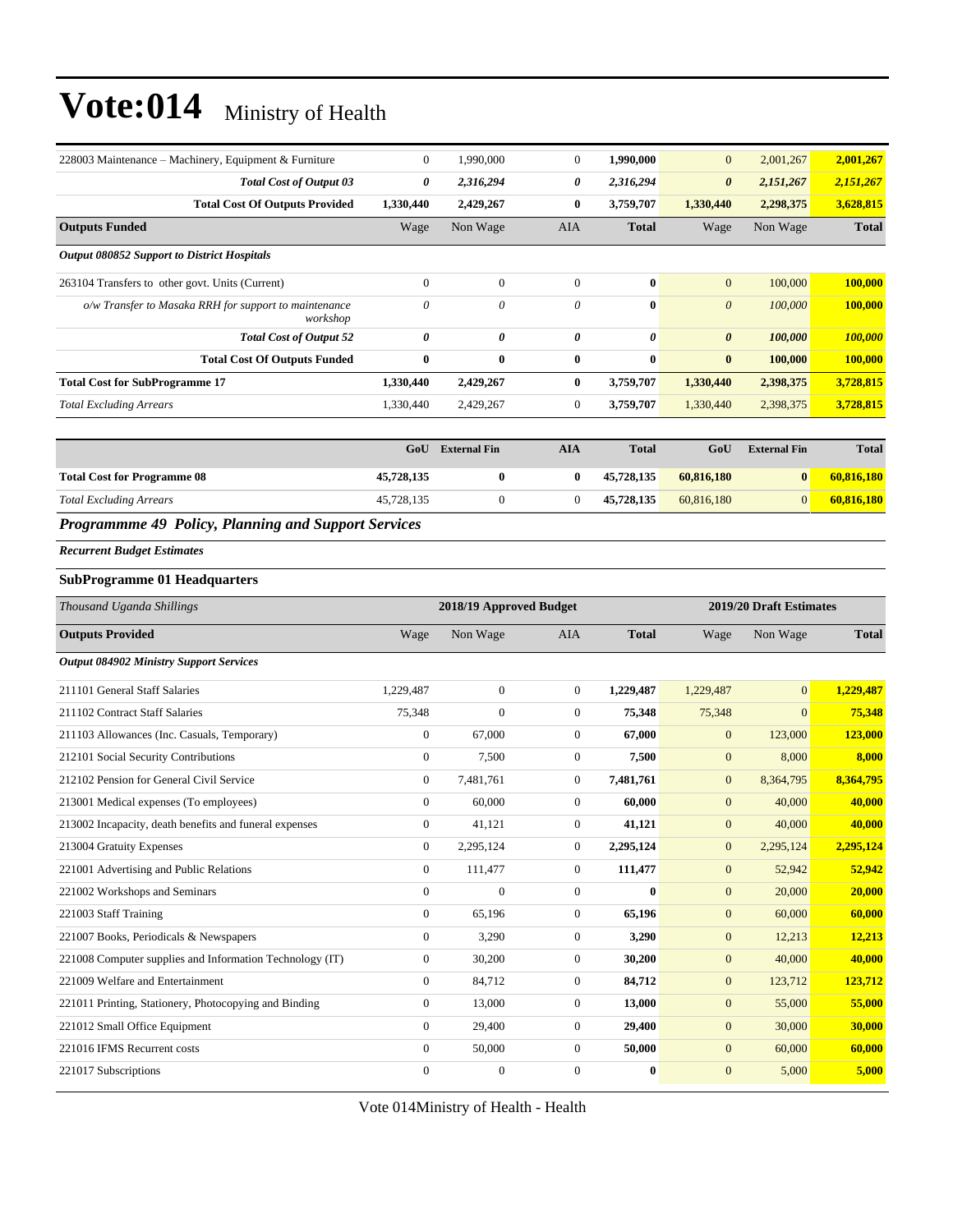| 222001 Telecommunications                                     | $\boldsymbol{0}$ | 75,000           | $\boldsymbol{0}$ | 75,000       | $\mathbf{0}$          | 75,000           | 75,000       |
|---------------------------------------------------------------|------------------|------------------|------------------|--------------|-----------------------|------------------|--------------|
| 222002 Postage and Courier                                    | $\boldsymbol{0}$ | 10,000           | $\boldsymbol{0}$ | 10,000       | $\boldsymbol{0}$      | 12,000           | 12,000       |
| 223001 Property Expenses                                      | $\boldsymbol{0}$ | 88,157           | $\boldsymbol{0}$ | 88,157       | $\mathbf{0}$          | 78,394           | 78,394       |
| 223004 Guard and Security services                            | $\boldsymbol{0}$ | 50,000           | $\boldsymbol{0}$ | 50,000       | $\mathbf{0}$          | 50,000           | 50,000       |
| 223005 Electricity                                            | $\mathbf{0}$     | 170,000          | $\boldsymbol{0}$ | 170,000      | $\boldsymbol{0}$      | 170,000          | 170,000      |
| 223006 Water                                                  | $\boldsymbol{0}$ | 75,000           | $\boldsymbol{0}$ | 75,000       | $\mathbf{0}$          | 40,000           | 40,000       |
| 224004 Cleaning and Sanitation                                | $\boldsymbol{0}$ | 60,000           | $\boldsymbol{0}$ | 60,000       | $\mathbf{0}$          | 109,000          | 109,000      |
| 227001 Travel inland                                          | $\boldsymbol{0}$ | 118,073          | $\boldsymbol{0}$ | 118,073      | $\mathbf{0}$          | 186,000          | 186,000      |
| 227002 Travel abroad                                          | $\boldsymbol{0}$ | 5,837            | $\boldsymbol{0}$ | 5,837        | $\mathbf{0}$          | 6,000            | 6,000        |
| 227004 Fuel, Lubricants and Oils                              | $\mathbf{0}$     | 150,000          | $\boldsymbol{0}$ | 150,000      | $\mathbf{0}$          | 146,000          | 146,000      |
| 228002 Maintenance - Vehicles                                 | $\mathbf{0}$     | 155,000          | $\boldsymbol{0}$ | 155,000      | $\mathbf{0}$          | 100,000          | 100,000      |
| 228003 Maintenance – Machinery, Equipment & Furniture         | $\boldsymbol{0}$ | 60,000           | $\boldsymbol{0}$ | 60,000       | $\mathbf{0}$          | 60,000           | 60,000       |
| 228004 Maintenance – Other                                    | $\boldsymbol{0}$ | $\boldsymbol{0}$ | $\boldsymbol{0}$ | $\bf{0}$     | $\boldsymbol{0}$      | 40,000           | 40,000       |
| <b>Total Cost of Output 02</b>                                | 1,304,835        | 11,356,848       | 0                | 12,661,683   | 1,304,835             | 12,402,180       | 13,707,015   |
| <b>Output 084903 Ministerial and Top Management Services</b>  |                  |                  |                  |              |                       |                  |              |
| 211103 Allowances (Inc. Casuals, Temporary)                   | $\boldsymbol{0}$ | 160,000          | $\boldsymbol{0}$ | 160,000      | $\mathbf{0}$          | 160,000          | 160,000      |
| 213001 Medical expenses (To employees)                        | $\boldsymbol{0}$ | 90,000           | $\boldsymbol{0}$ | 90,000       | $\mathbf{0}$          | 40,000           | 40,000       |
| 221001 Advertising and Public Relations                       | $\boldsymbol{0}$ | 111,477          | $\boldsymbol{0}$ | 111,477      | $\mathbf{0}$          | 42,321           | 42,321       |
| 221007 Books, Periodicals & Newspapers                        | $\boldsymbol{0}$ | 2,632            | $\boldsymbol{0}$ | 2,632        | $\mathbf{0}$          | 8,000            | 8,000        |
| 221009 Welfare and Entertainment                              | $\boldsymbol{0}$ | 15,000           | $\boldsymbol{0}$ | 15,000       | $\mathbf{0}$          | 98,000           | 98,000       |
| 221011 Printing, Stationery, Photocopying and Binding         | $\mathbf{0}$     | 10,000           | $\boldsymbol{0}$ | 10,000       | $\boldsymbol{0}$      | 10,000           | 10,000       |
| 221012 Small Office Equipment                                 | $\boldsymbol{0}$ | 3,379            | $\boldsymbol{0}$ | 3,379        | $\mathbf{0}$          | 6,000            | 6,000        |
| 222001 Telecommunications                                     | $\boldsymbol{0}$ | 15,000           | $\boldsymbol{0}$ | 15,000       | $\mathbf{0}$          | 15,000           | 15,000       |
| 227001 Travel inland                                          | $\boldsymbol{0}$ | 157,430          | $\boldsymbol{0}$ | 157,430      | $\mathbf{0}$          | 118,073          | 118,073      |
| 227002 Travel abroad                                          | $\boldsymbol{0}$ | 70,047           | $\boldsymbol{0}$ | 70,047       | $\mathbf{0}$          | 70,000           | 70,000       |
| 227004 Fuel, Lubricants and Oils                              | $\boldsymbol{0}$ | 50,000           | $\boldsymbol{0}$ | 50,000       | $\boldsymbol{0}$      | 50,000           | 50,000       |
| 228002 Maintenance - Vehicles                                 | $\boldsymbol{0}$ | 40,000           | $\boldsymbol{0}$ | 40,000       | $\mathbf{0}$          | 40,000           | 40,000       |
| <b>Total Cost of Output 03</b>                                | 0                | 724,965          | 0                | 724,965      | $\boldsymbol{\theta}$ | 657,394          | 657,394      |
| <b>Output 084920 Records Management Services</b>              |                  |                  |                  |              |                       |                  |              |
| 211103 Allowances (Inc. Casuals, Temporary)                   | $\boldsymbol{0}$ | 12,000           | $\mathbf{0}$     | 12,000       | $\mathbf{0}$          | 12,000           | 12,000       |
| 221009 Welfare and Entertainment                              | $\boldsymbol{0}$ | 10,000           | $\overline{0}$   | 10,000       | $\mathbf{0}$          | 10,000           | 10,000       |
| 221011 Printing, Stationery, Photocopying and Binding         | $\mathbf{0}$     | 8,000            | $\boldsymbol{0}$ | 8,000        | $\mathbf{0}$          | $\boldsymbol{0}$ | $\mathbf{0}$ |
| 221012 Small Office Equipment                                 | $\boldsymbol{0}$ | 5,000            | $\boldsymbol{0}$ | 5,000        | $\mathbf{0}$          | 5,000            | 5,000        |
| 227001 Travel inland                                          | $\boldsymbol{0}$ | 3,936            | $\boldsymbol{0}$ | 3,936        | $\mathbf{0}$          | 3,937            | 3,937        |
| 227004 Fuel, Lubricants and Oils                              | $\boldsymbol{0}$ | 10,000           | 0                | 10,000       | $\mathbf{0}$          | 10,000           | 10,000       |
| <b>Total Cost of Output 20</b>                                | $\pmb{\theta}$   | 48,936           | 0                | 48,936       | $\boldsymbol{\theta}$ | 40,937           | 40,937       |
| <b>Total Cost Of Outputs Provided</b>                         | 1,304,835        | 12,130,749       | 0                | 13,435,584   | 1,304,835             | 13,100,511       | 14,405,346   |
| <b>Outputs Funded</b>                                         | Wage             | Non Wage         | AIA              | <b>Total</b> | Wage                  | Non Wage         | <b>Total</b> |
| Output 084951 Transfers to International Health Organisation  |                  |                  |                  |              |                       |                  |              |
| 262101 Contributions to International Organisations (Current) | $\boldsymbol{0}$ | 460,000          | $\boldsymbol{0}$ | 460,000      | $\boldsymbol{0}$      | 460,000          | 460,000      |
|                                                               |                  |                  |                  |              |                       |                  |              |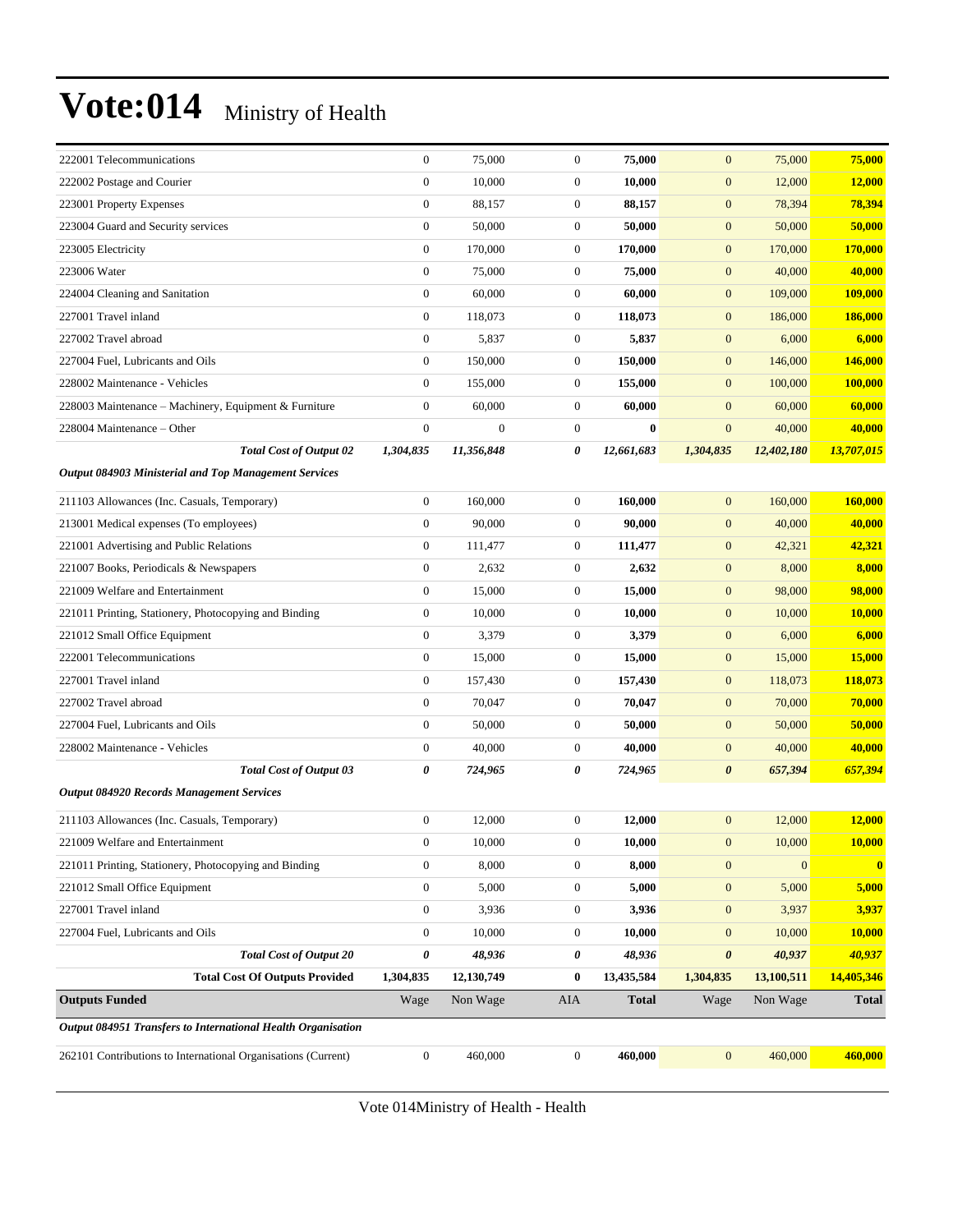| o/w Contributions to International Organisations                           | $\theta$              | $\boldsymbol{\theta}$   | 0                | $\bf{0}$     | $\boldsymbol{\theta}$ | 460,000                 | 460,000                 |
|----------------------------------------------------------------------------|-----------------------|-------------------------|------------------|--------------|-----------------------|-------------------------|-------------------------|
| o/w Contributions to international organization i.e ECSA and<br><b>WHO</b> | $\boldsymbol{\theta}$ | 460,000                 | 0                | 460,000      | $\boldsymbol{\theta}$ | $\theta$                | $\bf{0}$                |
| <b>Total Cost of Output 51</b>                                             | 0                     | 460,000                 | 0                | 460,000      | $\boldsymbol{\theta}$ | 460,000                 | 460,000                 |
| <b>Output 084952 Health Regulatory Councils</b>                            |                       |                         |                  |              |                       |                         |                         |
| 263204 Transfers to other govt. Units (Capital)                            | $\boldsymbol{0}$      | 300,000                 | $\boldsymbol{0}$ | 300,000      | $\mathbf{0}$          | 300,000                 | 300,000                 |
| o/w Transfers to Health professional councils                              | $\theta$              | 300,000                 | 0                | 300,000      | $\boldsymbol{\theta}$ | $\theta$                | $\mathbf{0}$            |
| o/w Health Regulatory Councils                                             | 0                     | $\boldsymbol{\theta}$   | 0                | $\bf{0}$     | $\boldsymbol{\theta}$ | 300,000                 | 300,000                 |
| <b>Total Cost of Output 52</b>                                             | 0                     | 300,000                 | 0                | 300,000      | $\boldsymbol{\theta}$ | 300,000                 | 300,000                 |
| <b>Total Cost Of Outputs Funded</b>                                        | $\bf{0}$              | 760,000                 | $\bf{0}$         | 760,000      | $\bf{0}$              | 760,000                 | 760,000                 |
| <b>Arrears</b>                                                             | Wage                  | Non Wage                | AIA              | <b>Total</b> | Wage                  | Non Wage                | <b>Total</b>            |
| Output 084999 Arrears                                                      |                       |                         |                  |              |                       |                         |                         |
| 321608 General Public Service Pension arrears (Budgeting)                  | $\boldsymbol{0}$      | 162,814                 | $\mathbf{0}$     | 162,814      | $\mathbf{0}$          | $\overline{0}$          | $\overline{\mathbf{0}}$ |
| 321612 Water arrears(Budgeting)                                            | $\boldsymbol{0}$      | $\boldsymbol{0}$        | $\boldsymbol{0}$ | $\bf{0}$     | $\mathbf{0}$          | 36,020                  | 36,020                  |
| 321613 Telephone arrears (Budgeting)                                       | $\boldsymbol{0}$      | $\mathbf{0}$            | $\boldsymbol{0}$ | $\bf{0}$     | $\mathbf{0}$          | 36,020                  | 36,020                  |
| 321614 Electricity arrears (Budgeting)                                     | $\boldsymbol{0}$      | $\mathbf{0}$            | $\boldsymbol{0}$ | $\bf{0}$     | $\boldsymbol{0}$      | 89,763                  | 89,763                  |
| 321617 Salary Arrears (Budgeting)                                          | $\mathbf{0}$          | 34,627                  | $\boldsymbol{0}$ | 34,627       | $\mathbf{0}$          | $\overline{0}$          | $\bf{0}$                |
| <b>Total Cost of Output 99</b>                                             | 0                     | 197,441                 | 0                | 197,441      | $\boldsymbol{\theta}$ | 161,803                 | 161,803                 |
| <b>Total Cost Of Arrears</b>                                               | $\bf{0}$              | 197,441                 | $\bf{0}$         | 197,441      | $\bf{0}$              | 161,803                 | 161,803                 |
|                                                                            | 1,304,835             | 13,088,190              | $\bf{0}$         | 14,393,025   | 1,304,835             | 14,022,314              | 15,327,149              |
| <b>Total Cost for SubProgramme 01</b>                                      |                       |                         |                  |              |                       |                         |                         |
| <b>Total Excluding Arrears</b>                                             | 1,304,835             | 12,890,749              | $\boldsymbol{0}$ | 14,195,584   | 1,304,835             | 13,860,511              | 15,165,346              |
| <b>SubProgramme 02 Health Sector Strategy and Policy</b>                   |                       |                         |                  |              |                       |                         |                         |
| Thousand Uganda Shillings                                                  |                       | 2018/19 Approved Budget |                  |              |                       | 2019/20 Draft Estimates |                         |
| <b>Outputs Provided</b>                                                    | Wage                  | Non Wage                | AIA              | <b>Total</b> | Wage                  | Non Wage                | <b>Total</b>            |
| Output 084901 Policy, consultation, planning and monitoring services       |                       |                         |                  |              |                       |                         |                         |
| 211101 General Staff Salaries                                              | 1,144,225             | $\boldsymbol{0}$        | $\boldsymbol{0}$ | 1,144,225    | 1,233,998             | $\boldsymbol{0}$        | 1,233,998               |
| 211102 Contract Staff Salaries                                             | 89,772                | $\mathbf{0}$            | $\boldsymbol{0}$ | 89,772       | $\mathbf{0}$          | $\mathbf{0}$            | $\mathbf{0}$            |
| 211103 Allowances (Inc. Casuals, Temporary)                                | $\boldsymbol{0}$      | 83,805                  | $\boldsymbol{0}$ | 83,805       | $\mathbf{0}$          | 45,708                  | 45,708                  |
| 212101 Social Security Contributions                                       | $\boldsymbol{0}$      | 8,977                   | $\boldsymbol{0}$ | 8,977        | $\mathbf{0}$          | 8,977                   | 8,977                   |
| 213001 Medical expenses (To employees)                                     | $\mathbf{0}$          | 7,059                   | $\Omega$         | 7,059        | $\boldsymbol{0}$      | 7,059                   | 7,059                   |
| 213002 Incapacity, death benefits and funeral expenses                     | $\boldsymbol{0}$      | 9,448                   | $\boldsymbol{0}$ | 9,448        | $\mathbf{0}$          | 9,448                   | 9,448                   |
| 221001 Advertising and Public Relations                                    | $\boldsymbol{0}$      | 2,645                   | $\boldsymbol{0}$ | 2,645        | $\boldsymbol{0}$      | 2,645                   | 2,645                   |
| 221002 Workshops and Seminars                                              | $\boldsymbol{0}$      | 175,475                 | $\boldsymbol{0}$ | 175,475      | $\boldsymbol{0}$      | 105,475                 | 105,475                 |
| 221003 Staff Training                                                      | $\boldsymbol{0}$      | 161,903                 | $\boldsymbol{0}$ | 161,903      | $\boldsymbol{0}$      | 70,000                  | 70,000                  |
| 221007 Books, Periodicals & Newspapers                                     | $\boldsymbol{0}$      | 5,516                   | $\boldsymbol{0}$ | 5,516        | $\mathbf{0}$          | 5,516                   | 5,516                   |
| 221008 Computer supplies and Information Technology (IT)                   | $\boldsymbol{0}$      | 8,847                   | $\boldsymbol{0}$ | 8,847        | $\boldsymbol{0}$      | 8,847                   | 8,847                   |
| 221009 Welfare and Entertainment                                           | $\boldsymbol{0}$      | 43,079                  | $\boldsymbol{0}$ | 43,079       | $\mathbf{0}$          | 43,079                  | 43,079                  |
| 221011 Printing, Stationery, Photocopying and Binding                      | $\boldsymbol{0}$      | 74,377                  | $\boldsymbol{0}$ | 74,377       | $\mathbf{0}$          | 74,377                  | 74,377                  |
| 221012 Small Office Equipment                                              | $\boldsymbol{0}$      | 8,826                   | $\boldsymbol{0}$ | 8,826        | $\boldsymbol{0}$      | 8,826                   | 8,826                   |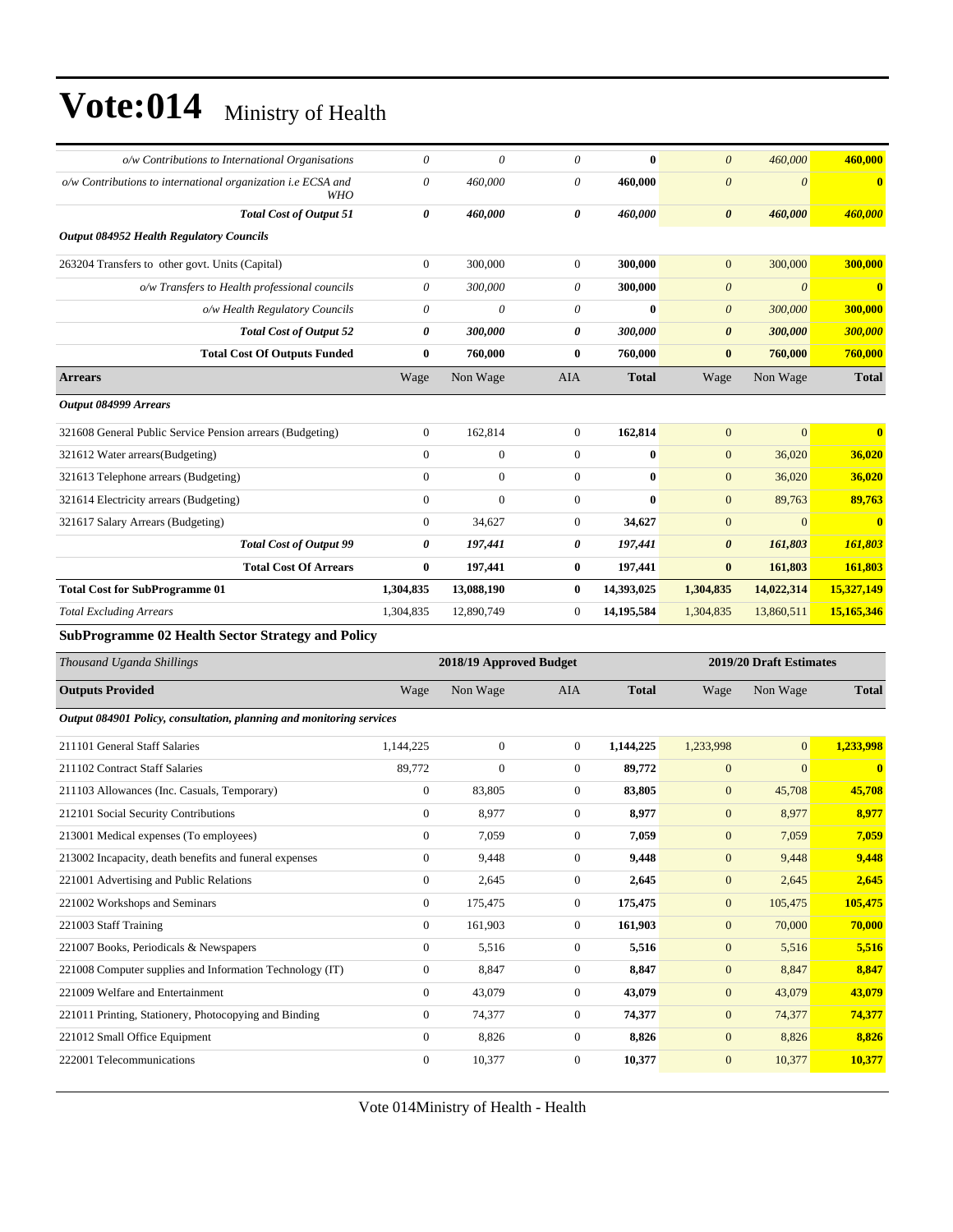| 223004 Guard and Security services |                                | $\mathbf{0}$   | 7,059     | $\mathbf{0}$ | 7,059     | $\overline{0}$ | $\overline{0}$ | $\mathbf{0}$            |
|------------------------------------|--------------------------------|----------------|-----------|--------------|-----------|----------------|----------------|-------------------------|
| 223005 Electricity                 |                                | $\overline{0}$ | 17,647    | $\mathbf{0}$ | 17,647    | $\overline{0}$ | $\overline{0}$ | $\mathbf{0}$            |
| 223006 Water                       |                                | $\overline{0}$ | 8,471     | $\mathbf{0}$ | 8,471     | $\overline{0}$ | $\overline{0}$ | $\overline{\mathbf{0}}$ |
| 224004 Cleaning and Sanitation     |                                | $\overline{0}$ | 15,529    | $\mathbf{0}$ | 15,529    | $\overline{0}$ | $\Omega$       | $\mathbf{0}$            |
| 227001 Travel inland               |                                | $\mathbf{0}$   | 246,077   | $\mathbf{0}$ | 246,077   | $\mathbf{0}$   | 246,077        | 246,077                 |
| 227002 Travel abroad               |                                | $\overline{0}$ | 65,833    | $\mathbf{0}$ | 65,833    | $\mathbf{0}$   | 65,833         | 65,833                  |
| 227004 Fuel, Lubricants and Oils   |                                | $\overline{0}$ | 123,326   | $\mathbf{0}$ | 123,326   | $\mathbf{0}$   | 123,326        | 123,326                 |
| 228002 Maintenance - Vehicles      |                                | $\overline{0}$ | 49,146    | $\mathbf{0}$ | 49,146    | $\mathbf{0}$   | 49,146         | 49,146                  |
| 228004 Maintenance – Other         |                                | $\mathbf{0}$   | 6,121     | $\mathbf{0}$ | 6,121     | $\mathbf{0}$   | 6,121          | 6,121                   |
|                                    | <b>Total Cost of Output 01</b> | 1,233,998      | 1,139,542 | 0            | 2,373,540 | 1,233,998      | 890,836        | 2,124,834               |

*Output 084904 Health Sector reforms including financing and national health accounts*

| 211103 Allowances (Inc. Casuals, Temporary) | $\mathbf{0}$ | 10.000    | 0        | 10,000    | $\mathbf{0}$          | 10,000  | <b>10.000</b> |
|---------------------------------------------|--------------|-----------|----------|-----------|-----------------------|---------|---------------|
| 221009 Welfare and Entertainment            | $\Omega$     | 600       | 0        | 600       | $\mathbf{0}$          | 600     | 600           |
| 227001 Travel inland                        | $\Omega$     | 40,000    | $\Omega$ | 40,000    | $\mathbf{0}$          | 40,000  | 40,000        |
| 227004 Fuel. Lubricants and Oils            | $\Omega$     | 7,400     | 0        | 7,400     | $\mathbf{0}$          | 7,400   | 7,400         |
| 228002 Maintenance - Vehicles               | $\Omega$     | 2,000     | $\Omega$ | 2,000     | $\mathbf{0}$          | 2,000   | 2,000         |
| <b>Total Cost of Output 04</b>              | 0            | 60,000    | 0        | 60,000    | $\boldsymbol{\theta}$ | 60,000  | 60,000        |
| <b>Total Cost Of Outputs Provided</b>       | 1.233.998    | 1,199,542 | $\bf{0}$ | 2.433.540 | 1,233,998             | 950,836 | 2,184,834     |
| <b>Total Cost for SubProgramme 02</b>       | 1,233,998    | 1,199,542 | $\bf{0}$ | 2,433,540 | 1,233,998             | 950,836 | 2,184,834     |
| <b>Total Excluding Arrears</b>              | 1,233,998    | 1,199,542 | $\Omega$ | 2,433,540 | 1,233,998             | 950,836 | 2,184,834     |

**SubProgramme 10 Internal Audit Department**

| Thousand Uganda Shillings                                            |                | 2018/19 Approved Budget |                |              |                | 2019/20 Draft Estimates |              |
|----------------------------------------------------------------------|----------------|-------------------------|----------------|--------------|----------------|-------------------------|--------------|
| <b>Outputs Provided</b>                                              | Wage           | Non Wage                | AIA            | <b>Total</b> | Wage           | Non Wage                | <b>Total</b> |
| Output 084901 Policy, consultation, planning and monitoring services |                |                         |                |              |                |                         |              |
| 211101 General Staff Salaries                                        | 104,086        | $\mathbf{0}$            | $\overline{0}$ | 104,086      | 104,086        | $\mathbf{0}$            | 104,086      |
| 211103 Allowances (Inc. Casuals, Temporary)                          | $\theta$       | $\mathbf{0}$            | $\mathbf{0}$   | $\bf{0}$     | $\mathbf{0}$   | 10,000                  | 10,000       |
| 221003 Staff Training                                                | $\overline{0}$ | $\mathbf{0}$            | $\mathbf{0}$   | $\mathbf{0}$ | $\mathbf{0}$   | 43,841                  | 43,841       |
| 221009 Welfare and Entertainment                                     | $\mathbf{0}$   | 11,000                  | $\overline{0}$ | 11,000       | $\mathbf{0}$   | 13,000                  | 13,000       |
| 223005 Electricity                                                   | $\mathbf{0}$   | 647                     | $\mathbf{0}$   | 647          | $\overline{0}$ | $\Omega$                | $\mathbf{0}$ |
| 223006 Water                                                         | $\overline{0}$ | 1,000                   | $\overline{0}$ | 1,000        | $\overline{0}$ | $\Omega$                | $\bf{0}$     |
| 224004 Cleaning and Sanitation                                       | $\mathbf{0}$   | 500                     | $\Omega$       | 500          | $\mathbf{0}$   | $\Omega$                | $\bf{0}$     |
| 227001 Travel inland                                                 | $\overline{0}$ | 136,792                 | $\Omega$       | 136,792      | $\mathbf{0}$   | 136,612                 | 136,612      |
| 227002 Travel abroad                                                 | $\overline{0}$ | 7,588                   | $\overline{0}$ | 7,588        | $\overline{0}$ | $\Omega$                | $\mathbf{0}$ |
| 227004 Fuel, Lubricants and Oils                                     | $\mathbf{0}$   | 95,572                  | $\overline{0}$ | 95,572       | $\mathbf{0}$   | 110,000                 | 110,000      |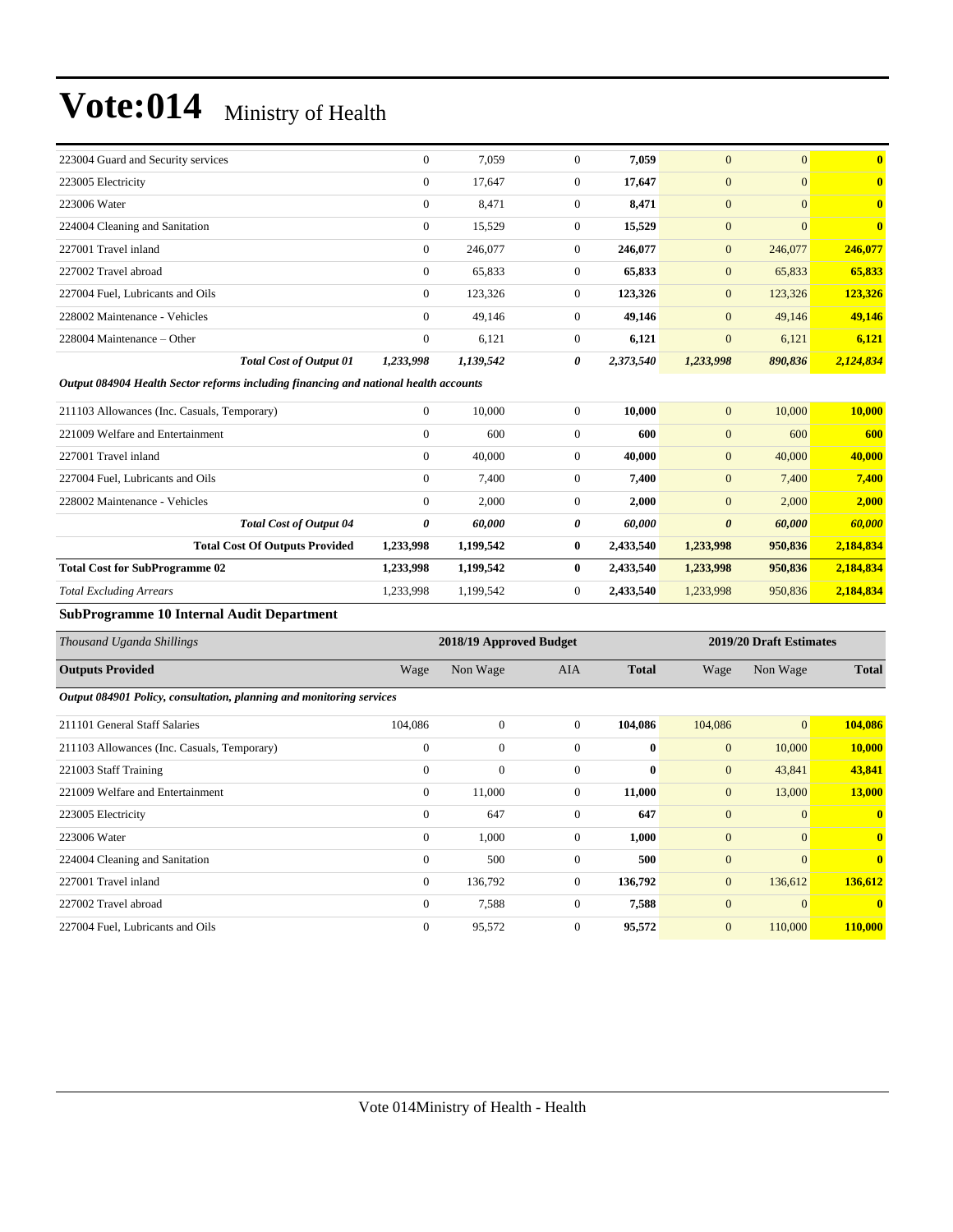| 228002 Maintenance - Vehicles                               | $\theta$         | 4,500                   | $\mathbf{0}$     | 4,500        | $\overline{0}$   | 15,000                  | 15,000       |
|-------------------------------------------------------------|------------------|-------------------------|------------------|--------------|------------------|-------------------------|--------------|
| <b>Total Cost of Output 01</b>                              | 104,086          | 257,599                 | $\pmb{\theta}$   | 361,685      | 104,086          | 328,452                 | 432,538      |
| <b>Total Cost Of Outputs Provided</b>                       | 104,086          | 257,599                 | 0                | 361,685      | 104,086          | 328,452                 | 432,538      |
| <b>Total Cost for SubProgramme 10</b>                       | 104,086          | 257,599                 | $\bf{0}$         | 361,685      | 104,086          | 328,452                 | 432,538      |
| <b>Total Excluding Arrears</b>                              | 104,086          | 257,599                 | $\mathbf{0}$     | 361,685      | 104,086          | 328,452                 | 432,538      |
| <b>SubProgramme 12 Human Resource Management Department</b> |                  |                         |                  |              |                  |                         |              |
| Thousand Uganda Shillings                                   |                  | 2018/19 Approved Budget |                  |              |                  | 2019/20 Draft Estimates |              |
| <b>Outputs Provided</b>                                     | Wage             | Non Wage                | AIA              | <b>Total</b> | Wage             | Non Wage                | <b>Total</b> |
| <b>Output 084919 Human Resource Management Services</b>     |                  |                         |                  |              |                  |                         |              |
| 211101 General Staff Salaries                               | 482,267          | $\boldsymbol{0}$        | $\mathbf{0}$     | 482,267      | 482,267          | $\mathbf{0}$            | 482,267      |
| 211102 Contract Staff Salaries                              | 14,432           | $\overline{0}$          | $\boldsymbol{0}$ | 14,432       | 14,432           | $\overline{0}$          | 14,432       |
| 211103 Allowances (Inc. Casuals, Temporary)                 | $\overline{0}$   | 50,000                  | $\mathbf{0}$     | 50,000       | $\mathbf{0}$     | 76,829                  | 76,829       |
| 212101 Social Security Contributions                        | $\boldsymbol{0}$ | 1,443                   | $\mathbf{0}$     | 1,443        | $\boldsymbol{0}$ | 1,443                   | 1,443        |
| 213001 Medical expenses (To employees)                      | $\mathbf{0}$     | 10,000                  | $\mathbf{0}$     | 10,000       | $\mathbf{0}$     | 5,000                   | 5,000        |
| 213002 Incapacity, death benefits and funeral expenses      | $\boldsymbol{0}$ | 5,000                   | $\mathbf{0}$     | 5,000        | $\mathbf{0}$     | 5,000                   | 5,000        |
| 221002 Workshops and Seminars                               | $\overline{0}$   | 37,223                  | $\mathbf{0}$     | 37,223       | $\mathbf{0}$     | 40,000                  | 40,000       |
| 221003 Staff Training                                       | $\mathbf{0}$     | 9,779                   | $\overline{0}$   | 9,779        | $\boldsymbol{0}$ | 5,000                   | 5,000        |
| 221004 Recruitment Expenses                                 | $\mathbf{0}$     | 50,000                  | $\boldsymbol{0}$ | 50,000       | $\boldsymbol{0}$ | 20,000                  | 20,000       |
| 221007 Books, Periodicals & Newspapers                      | $\mathbf{0}$     | 1,974                   | $\boldsymbol{0}$ | 1,974        | $\boldsymbol{0}$ | 7,500                   | 7,500        |
| 221008 Computer supplies and Information Technology (IT)    | $\overline{0}$   | 5,000                   | $\mathbf{0}$     | 5,000        | $\boldsymbol{0}$ | 20,000                  | 20,000       |
| 221009 Welfare and Entertainment                            | $\boldsymbol{0}$ | 30,000                  | $\mathbf{0}$     | 30,000       | $\boldsymbol{0}$ | 39,124                  | 39,124       |
| 221011 Printing, Stationery, Photocopying and Binding       | $\boldsymbol{0}$ | 46,100                  | $\mathbf{0}$     | 46,100       | $\boldsymbol{0}$ | 24,500                  | 24,500       |
| 221012 Small Office Equipment                               | $\mathbf{0}$     | 10,000                  | $\mathbf{0}$     | 10,000       | $\mathbf{0}$     | 10,000                  | 10,000       |
| 221020 IPPS Recurrent Costs                                 | $\overline{0}$   | 10,000                  | $\mathbf{0}$     | 10,000       | $\mathbf{0}$     | 15,000                  | 15,000       |
| 222001 Telecommunications                                   | $\mathbf{0}$     | 7,200                   | $\overline{0}$   | 7,200        | $\boldsymbol{0}$ | 9,500                   | 9,500        |
| 222002 Postage and Courier                                  | $\boldsymbol{0}$ | $\overline{0}$          | $\boldsymbol{0}$ | $\theta$     | $\boldsymbol{0}$ | 20,000                  | 20,000       |
| 223005 Electricity                                          | $\mathbf{0}$     | 13,000                  | $\mathbf{0}$     | 13,000       | $\mathbf{0}$     | 8,400                   | 8,400        |
| 223006 Water                                                | $\mathbf{0}$     | 5,000                   | $\boldsymbol{0}$ | 5,000        | $\mathbf{0}$     | 10,000                  | 10,000       |
| 224004 Cleaning and Sanitation                              | $\mathbf{0}$     | $\theta$                | $\overline{0}$   | $\mathbf{0}$ | $\boldsymbol{0}$ | 11,000                  | 11,000       |
| 227001 Travel inland                                        | $\boldsymbol{0}$ | 71,382                  | $\mathbf{0}$     | 71,382       | $\boldsymbol{0}$ | 90,328                  | 90,328       |
| 227002 Travel abroad                                        | $\overline{0}$   | $\mathbf{0}$            | $\mathbf{0}$     | $\bf{0}$     | $\boldsymbol{0}$ | 9,528                   | 9,528        |
| 227004 Fuel, Lubricants and Oils                            | $\boldsymbol{0}$ | 100,000                 | $\mathbf{0}$     | 100,000      | $\mathbf{0}$     | 100,000                 | 100,000      |
| 228002 Maintenance - Vehicles                               | $\theta$         | 25,000                  | $\boldsymbol{0}$ | 25,000       | $\boldsymbol{0}$ | 25,000                  | 25,000       |
| 282103 Scholarships and related costs                       | $\boldsymbol{0}$ | 300,000                 | $\mathbf{0}$     | 300,000      | $\mathbf{0}$     | 200,000                 | 200,000      |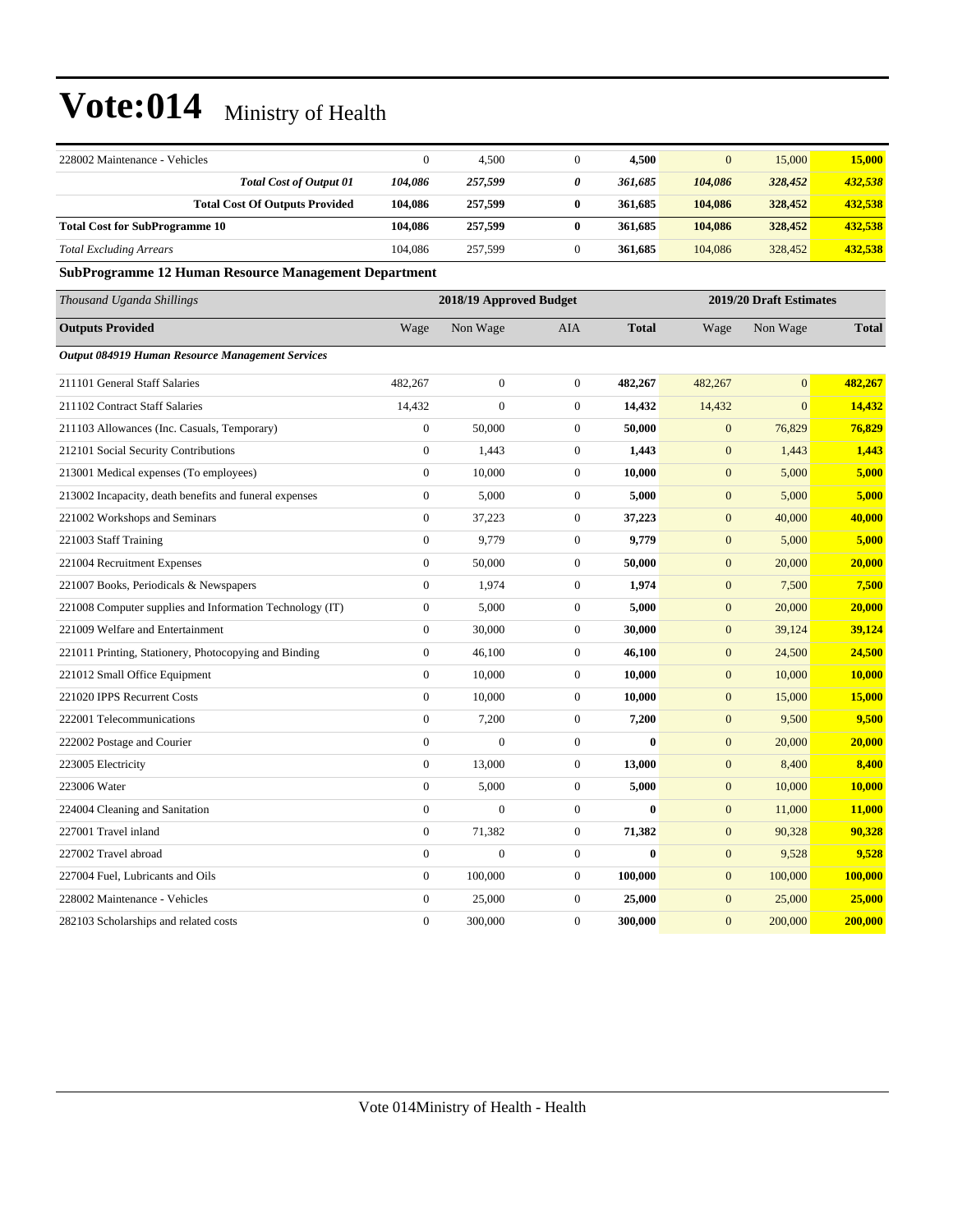| <b>Total Cost of Output 19</b>                                       | 496,699          | 788,102                 | 0                | 1,284,801             | 496,699                 | 753,152  | 1,249,851    |
|----------------------------------------------------------------------|------------------|-------------------------|------------------|-----------------------|-------------------------|----------|--------------|
| <b>Total Cost Of Outputs Provided</b>                                | 496,699          | 788,102                 | $\bf{0}$         | 1,284,801             | 496,699                 | 753,152  | 1,249,851    |
| <b>Total Cost for SubProgramme 12</b>                                | 496,699          | 788,102                 | $\bf{0}$         | 1,284,801             | 496,699                 | 753,152  | 1,249,851    |
| <b>Total Excluding Arrears</b>                                       | 496.699          | 788,102                 | $\overline{0}$   | 1,284,801             | 496,699                 | 753,152  | 1,249,851    |
| SubProgramme 19 Health Sector Partners & Multi-Sectoral Coordination |                  |                         |                  |                       |                         |          |              |
| Thousand Uganda Shillings                                            |                  | 2018/19 Approved Budget |                  |                       | 2019/20 Draft Estimates |          |              |
| <b>Outputs Provided</b>                                              | Wage             | Non Wage                | <b>AIA</b>       | <b>Total</b>          | Wage                    | Non Wage | <b>Total</b> |
| Output 084901 Policy, consultation, planning and monitoring services |                  |                         |                  |                       |                         |          |              |
| 211103 Allowances (Inc. Casuals, Temporary)                          | $\mathbf{0}$     | $\boldsymbol{0}$        | $\overline{0}$   | $\bf{0}$              | $\mathbf{0}$            | 37,200   | 37,200       |
| 221002 Workshops and Seminars                                        | $\Omega$         | $\overline{0}$          | $\Omega$         | $\mathbf{0}$          | $\mathbf{0}$            | 33,000   | 33,000       |
| 221003 Staff Training                                                | $\Omega$         | $\overline{0}$          | $\overline{0}$   | $\mathbf{0}$          | $\mathbf{0}$            | 20,000   | 20,000       |
| 221007 Books, Periodicals & Newspapers                               | $\Omega$         | $\overline{0}$          | $\Omega$         | $\mathbf{0}$          | $\overline{0}$          | 1,000    | 1,000        |
| 221008 Computer supplies and Information Technology (IT)             | $\Omega$         | $\overline{0}$          | $\Omega$         | $\mathbf{0}$          | $\overline{0}$          | 1,000    | 1,000        |
| 221009 Welfare and Entertainment                                     | $\Omega$         | $\overline{0}$          | $\Omega$         | $\mathbf{0}$          | $\mathbf{0}$            | 13,000   | 13,000       |
| 221011 Printing, Stationery, Photocopying and Binding                | $\Omega$         | $\overline{0}$          | $\overline{0}$   | $\mathbf{0}$          | $\overline{0}$          | 2,800    | 2,800        |
| 227001 Travel inland                                                 | $\mathbf{0}$     | $\overline{0}$          | $\overline{0}$   | $\bf{0}$              | $\overline{0}$          | 45,000   | 45,000       |
| 227004 Fuel, Lubricants and Oils                                     | $\Omega$         | $\boldsymbol{0}$        | $\overline{0}$   | $\mathbf{0}$          | $\boldsymbol{0}$        | 39,800   | 39,800       |
| 228002 Maintenance - Vehicles                                        | $\Omega$         | $\overline{0}$          | $\overline{0}$   | $\mathbf{0}$          | $\overline{0}$          | 7,200    | 7,200        |
| <b>Total Cost of Output 01</b>                                       | 0                | 0                       | 0                | $\boldsymbol{\theta}$ | $\boldsymbol{\theta}$   | 200,000  | 200,000      |
| <b>Total Cost Of Outputs Provided</b>                                | $\bf{0}$         | 0                       | $\bf{0}$         | $\bf{0}$              | $\bf{0}$                | 200,000  | 200,000      |
| <b>Total Cost for SubProgramme 19</b>                                | $\mathbf{0}$     | 0                       | 0                | $\mathbf{0}$          | $\bf{0}$                | 200,000  | 200,000      |
| <b>Total Excluding Arrears</b>                                       | $\boldsymbol{0}$ | $\boldsymbol{0}$        | $\boldsymbol{0}$ | $\bf{0}$              | $\mathbf{0}$            | 200,000  | 200,000      |
| <b>Development Budget Estimates</b>                                  |                  |                         |                  |                       |                         |          |              |

#### **Project 1500 Institutional Capacity Building in the Health Sector-Phase II**

| Thousand Uganda Shillings                                                   |                               | 2018/19 Approved Budget |                |              |                               | 2019/20 Draft Estimates |                         |
|-----------------------------------------------------------------------------|-------------------------------|-------------------------|----------------|--------------|-------------------------------|-------------------------|-------------------------|
| <b>Outputs Provided</b>                                                     | <b>GoU Dev't External Fin</b> |                         | <b>AIA</b>     | <b>Total</b> | <b>GoU Dev't External Fin</b> |                         | <b>Total</b>            |
| Output 084901 Policy, consultation, planning and monitoring services        |                               |                         |                |              |                               |                         |                         |
| 211102 Contract Staff Salaries                                              | $\overline{0}$                | 1,023,012               | $\overline{0}$ | 1,023,012    | $\overline{0}$                | $\overline{0}$          | $\overline{\mathbf{0}}$ |
| 211103 Allowances (Inc. Casuals, Temporary)                                 | $\Omega$                      | 240,000                 | $\Omega$       | 240,000      | $\overline{0}$                | $\overline{0}$          | $\mathbf{0}$            |
| 212101 Social Security Contributions                                        | $\overline{0}$                | 102,301                 | $\Omega$       | 102,301      | $\overline{0}$                | $\overline{0}$          | $\overline{\mathbf{0}}$ |
| 221002 Workshops and Seminars                                               | $\overline{0}$                | 400,000                 | $\overline{0}$ | 400,000      | $\overline{0}$                | $\overline{0}$          | $\mathbf{0}$            |
| 221003 Staff Training                                                       | $\overline{0}$                | 1,200,000               | $\overline{0}$ | 1,200,000    | $\overline{0}$                | $\overline{0}$          | $\overline{\mathbf{0}}$ |
| 221011 Printing, Stationery, Photocopying and Binding                       | $\Omega$                      | 103,779                 | $\Omega$       | 103,779      | $\overline{0}$                | $\overline{0}$          | $\mathbf{0}$            |
| 221015 Financial and related costs (e.g. shortages, pilferages,<br>$etc.$ ) | $\mathbf{0}$                  | 1,436                   | $\Omega$       | 1,436        | $\overline{0}$                | $\overline{0}$          | $\overline{\mathbf{0}}$ |
| 222001 Telecommunications                                                   | $\overline{0}$                | 110,417                 | $\overline{0}$ | 110,417      | $\overline{0}$                | $\Omega$                | $\mathbf{0}$            |
| 224001 Medical Supplies                                                     | $\overline{0}$                | 5,571,644               | $\overline{0}$ | 5,571,644    | $\mathbf{0}$                  | $\overline{0}$          | $\overline{\mathbf{0}}$ |
| 225001 Consultancy Services- Short term                                     | $\Omega$                      | 900,336                 | $\Omega$       | 900,336      | $\mathbf{0}$                  | $\Omega$                | $\mathbf{0}$            |
| 227001 Travel inland                                                        | $\Omega$                      | 300,425                 | $\Omega$       | 300,425      | $\mathbf{0}$                  | $\overline{0}$          | $\mathbf{0}$            |
| 227002 Travel abroad                                                        | $\Omega$                      | 220,058                 | $\theta$       | 220,058      | $\mathbf{0}$                  | $\mathbf{0}$            | $\mathbf{0}$            |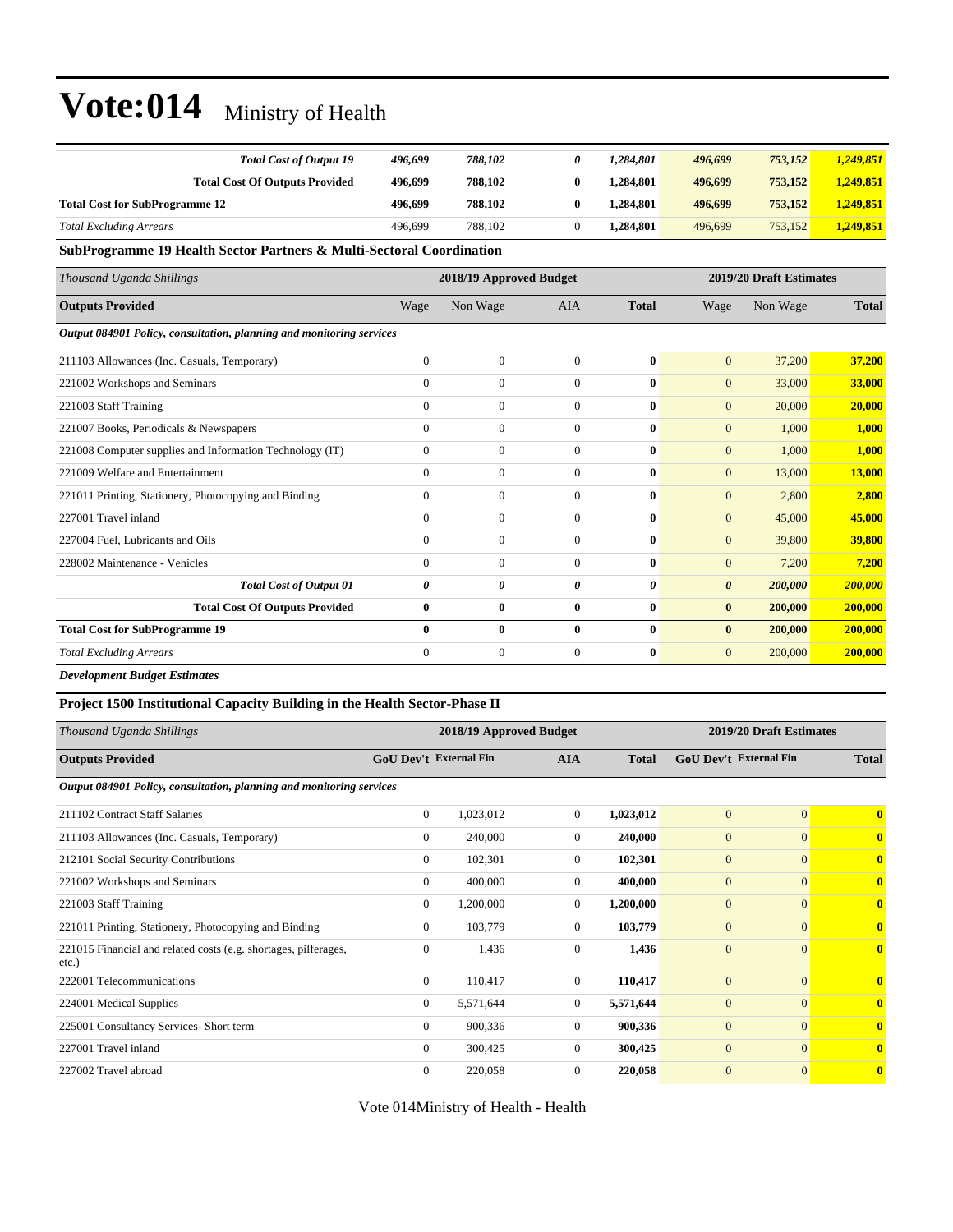| $\mathbf{0}$ | 160,000             | $\theta$       | 160,000      | $\mathbf{0}$                                                                                                                | $\mathbf{0}$          | $\bf{0}$                                     |
|--------------|---------------------|----------------|--------------|-----------------------------------------------------------------------------------------------------------------------------|-----------------------|----------------------------------------------|
| $\mathbf{0}$ | 60,615              |                | 60,615       | $\boldsymbol{0}$                                                                                                            | $\mathbf{0}$          | $\bf{0}$                                     |
| $\mathbf{0}$ | 10,758              |                | 10,758       | $\mathbf{0}$                                                                                                                | $\mathbf{0}$          | $\bf{0}$                                     |
| 0            | 10,404,781          |                | 10,404,781   | $\boldsymbol{\theta}$                                                                                                       | $\boldsymbol{\theta}$ | $\boldsymbol{\theta}$                        |
| $\mathbf{0}$ | 10,404,781          |                | 10,404,781   | $\boldsymbol{0}$                                                                                                            | $\mathbf{0}$          | $\bf{0}$                                     |
| $\mathbf{0}$ | 10,404,781          | $\overline{0}$ | 10,404,781   | $\mathbf{0}$                                                                                                                | $\mathbf{0}$          | $\bf{0}$                                     |
| $\mathbf{0}$ | 10,404,781          |                | 10,404,781   | $\mathbf{0}$                                                                                                                | $\mathbf{0}$          | $\overline{\mathbf{0}}$                      |
| GoU          | <b>External Fin</b> | <b>AIA</b>     | <b>Total</b> | GoU                                                                                                                         | <b>External Fin</b>   | <b>Total</b>                                 |
| 18,473,051   | 10,404,781          | $\bf{0}$       | 28,877,832   | 19,394,372                                                                                                                  |                       | 19,394,372                                   |
| 18,275,610   | 10,404,781          |                | 28,680,392   | 19,232,569                                                                                                                  | $\overline{0}$        | 19,232,569                                   |
| GoU          | <b>External Fin</b> | <b>AIA</b>     | <b>Total</b> | GoU                                                                                                                         | <b>External Fin.</b>  | <b>Total</b>                                 |
| 128,038,039  | 1,003,055,214       |                |              | 137,948,478                                                                                                                 |                       | 1,197,315,013                                |
|              | 1,003,055,214       |                |              |                                                                                                                             |                       | 1,059,366,535 1,197,153,209                  |
|              |                     | 127,840,598    |              | $\overline{0}$<br>$\overline{0}$<br>0<br>$\overline{0}$<br>$\overline{0}$<br>$\theta$<br>0 1,131,093,253<br>0 1,130,895,812 |                       | $\mathbf{0}$<br>1,059,366,535<br>137,786,674 |